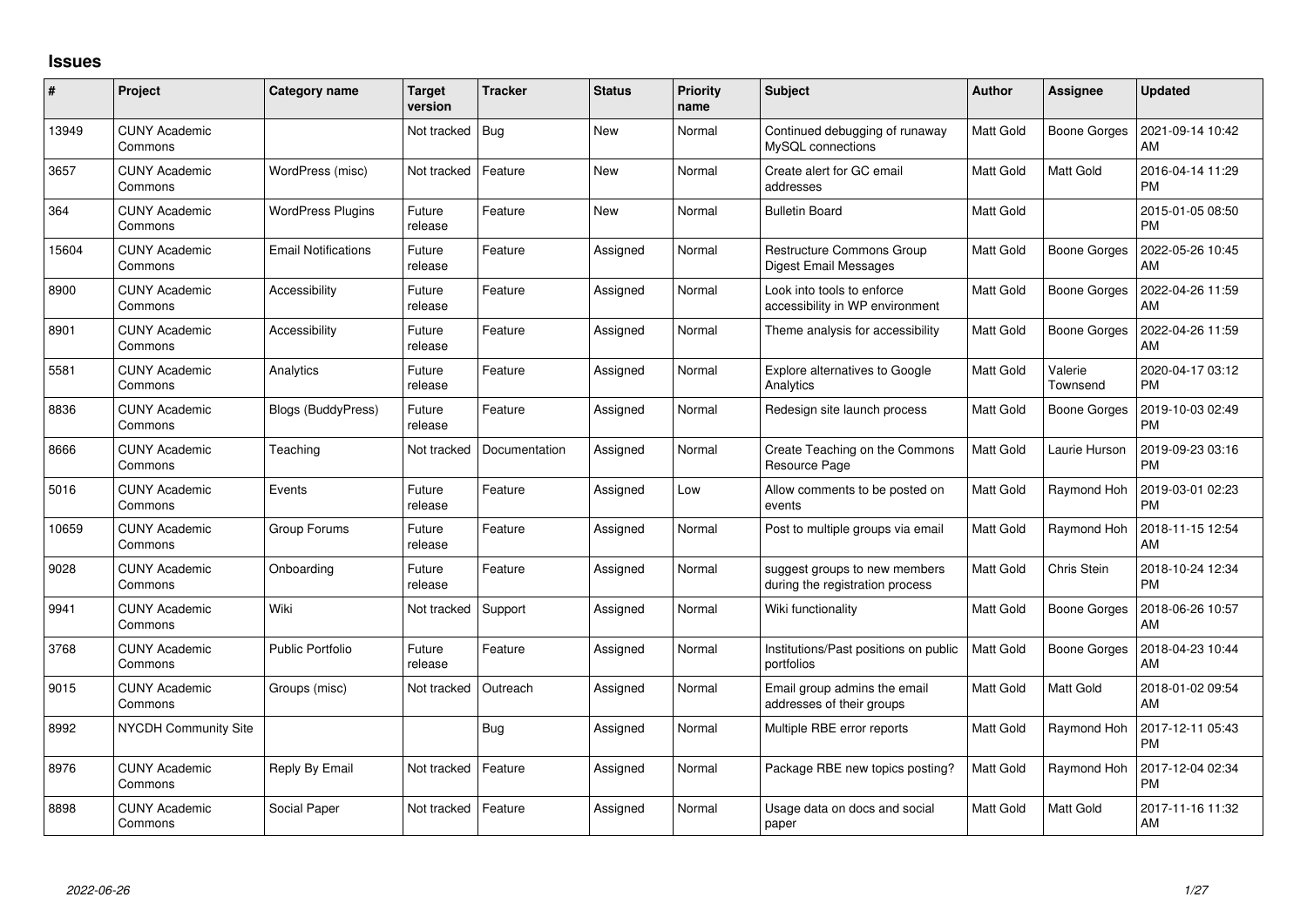| #    | Project                         | Category name           | <b>Target</b><br>version | <b>Tracker</b> | <b>Status</b> | <b>Priority</b><br>name | Subject                                                                                   | Author           | <b>Assignee</b>     | <b>Updated</b>                |
|------|---------------------------------|-------------------------|--------------------------|----------------|---------------|-------------------------|-------------------------------------------------------------------------------------------|------------------|---------------------|-------------------------------|
| 8837 | <b>CUNY Academic</b><br>Commons |                         | Not tracked              | Feature        | Assigned      | Normal                  | Create a form to request info from<br>people requesting premium themes<br>and plugins     | Matt Gold        | Marilyn Weber       | 2017-11-14 03:35<br><b>PM</b> |
| 8902 | <b>CUNY Academic</b><br>Commons | Design                  | Not tracked              | Feature        | Assigned      | Normal                  | Report back on research on<br><b>BuddyPress themes</b>                                    | <b>Matt Gold</b> | Michael Smith       | 2017-11-10 12:31<br><b>PM</b> |
| 5316 | <b>CUNY Academic</b><br>Commons | <b>User Experience</b>  | Future<br>release        | Feature        | Assigned      | Normal                  | Prompt user email address updates                                                         | <b>Matt Gold</b> | Stephen Real        | 2016-12-21 03:30<br><b>PM</b> |
| 4980 | CUNY Academic<br>Commons        | Home Page               | Future<br>release        | Feature        | Assigned      | Normal                  | CAC Featured Content -- Adding<br>Randomization                                           | Matt Gold        | <b>Boone Gorges</b> | 2016-12-12 03:01<br><b>PM</b> |
| 6995 | <b>CUNY Academic</b><br>Commons | Home Page               | Not tracked              | Bug            | Assigned      | Normal                  | member filter on homepage not<br>working                                                  | <b>Matt Gold</b> | Raymond Hoh         | 2016-12-11 09:46<br><b>PM</b> |
| 6671 | <b>CUNY Academic</b><br>Commons | Reply By Email          | Not tracked              | Bug            | Assigned      | Normal                  | "Post too often" RBE error message                                                        | <b>Matt Gold</b> | Raymond Hoh         | 2016-11-11 09:55<br>AM        |
| 6426 | <b>CUNY Academic</b><br>Commons | Spam/Spam<br>Prevention | Future<br>release        | Feature        | Assigned      | Normal                  | Force captcha on all comments?                                                            | <b>Matt Gold</b> | <b>Tahir Butt</b>   | 2016-10-24 02:06<br><b>PM</b> |
| 3090 | <b>CUNY Academic</b><br>Commons | Twitter page            | Future<br>release        | Feature        | Assigned      | Normal                  | Prevent Retweets from showing up<br>on Commons twitter page                               | <b>Matt Gold</b> | <b>Tahir Butt</b>   | 2016-10-24 11:31<br>AM        |
| 6298 | <b>CUNY Academic</b><br>Commons | <b>User Experience</b>  | Not tracked              | Design/UX      | Assigned      | Normal                  | Examine data from survey                                                                  | <b>Matt Gold</b> | Margaret<br>Galvan  | 2016-10-14 12:16<br><b>PM</b> |
| 4903 | <b>CUNY Academic</b><br>Commons | Events                  | Future<br>release        | Design/UX      | Assigned      | Normal                  | Improving visual appearance of<br>event calendars                                         | <b>Matt Gold</b> | Boone Gorges        | 2016-10-13 11:51<br>AM        |
| 5696 | <b>CUNY Academic</b><br>Commons | Events                  | Future<br>release        | Feature        | Assigned      | Normal                  | Events Calendar - display options /<br>calendar aggregation                               | Matt Gold        | Boone Gorges        | 2016-10-13 11:44<br>AM        |
| 6115 | <b>CUNY Academic</b><br>Commons | Publicity               | Not tracked              | Feature        | Assigned      | Normal                  | create digital signage for GC                                                             | Matt Gold        | scott voth          | 2016-10-11 10:09<br><b>PM</b> |
| 5955 | <b>CUNY Academic</b><br>Commons | Outreach                | Future<br>release        | Feature        | Assigned      | Normal                  | Create auto-newsletter for<br>commons members                                             | <b>Matt Gold</b> | Luke Waltzer        | 2016-08-30 10:34<br>AM        |
| 5691 | <b>CUNY Academic</b><br>Commons | Blogs (BuddyPress)      | Future<br>release        | Bug            | Assigned      | High                    | Differing numbers on Sites display                                                        | <b>Matt Gold</b> | Raymond Hoh         | 2016-06-13 01:37<br><b>PM</b> |
| 4986 | CUNY Academic<br>Commons        | ZenDesk                 | Not tracked              | Support        | Assigned      | Normal                  | Prepare documentation for Zendesk   Matt Gold<br>re web widget                            |                  | Samantha<br>Raddatz | 2016-02-25 03:09<br><b>PM</b> |
| 636  | <b>CUNY Academic</b><br>Commons | WordPress (misc)        | Not tracked              | Support        | Assigned      | Normal                  | Create Lynda.com-like Table of<br><b>Contents for Prospective Tutorial</b><br>Screencasts | <b>Matt Gold</b> | scott voth          | 2016-02-23 03:12<br>PM        |
| 4070 | <b>CUNY Academic</b><br>Commons | Analytics               | Not tracked              | Support        | Assigned      | Normal                  | Request for JITP site analytics                                                           | Matt Gold        | Seth Persons        | 2016-02-23 03:09<br>PM        |
| 1105 | <b>CUNY Academic</b><br>Commons | WordPress (misc)        | Future<br>release        | Feature        | Assigned      | Normal                  | Rephrase Blog Privacy Options                                                             | Matt Gold        | Samantha<br>Raddatz | 2015-11-09 06:19<br>PM        |
| 554  | <b>CUNY Academic</b><br>Commons | BuddyPress (misc)       | Future<br>release        | Feature        | Assigned      | Normal                  | Add Trackback notifications to<br>site-wide activity feed                                 | Matt Gold        | Boone Gorges        | 2015-11-09 06:19<br><b>PM</b> |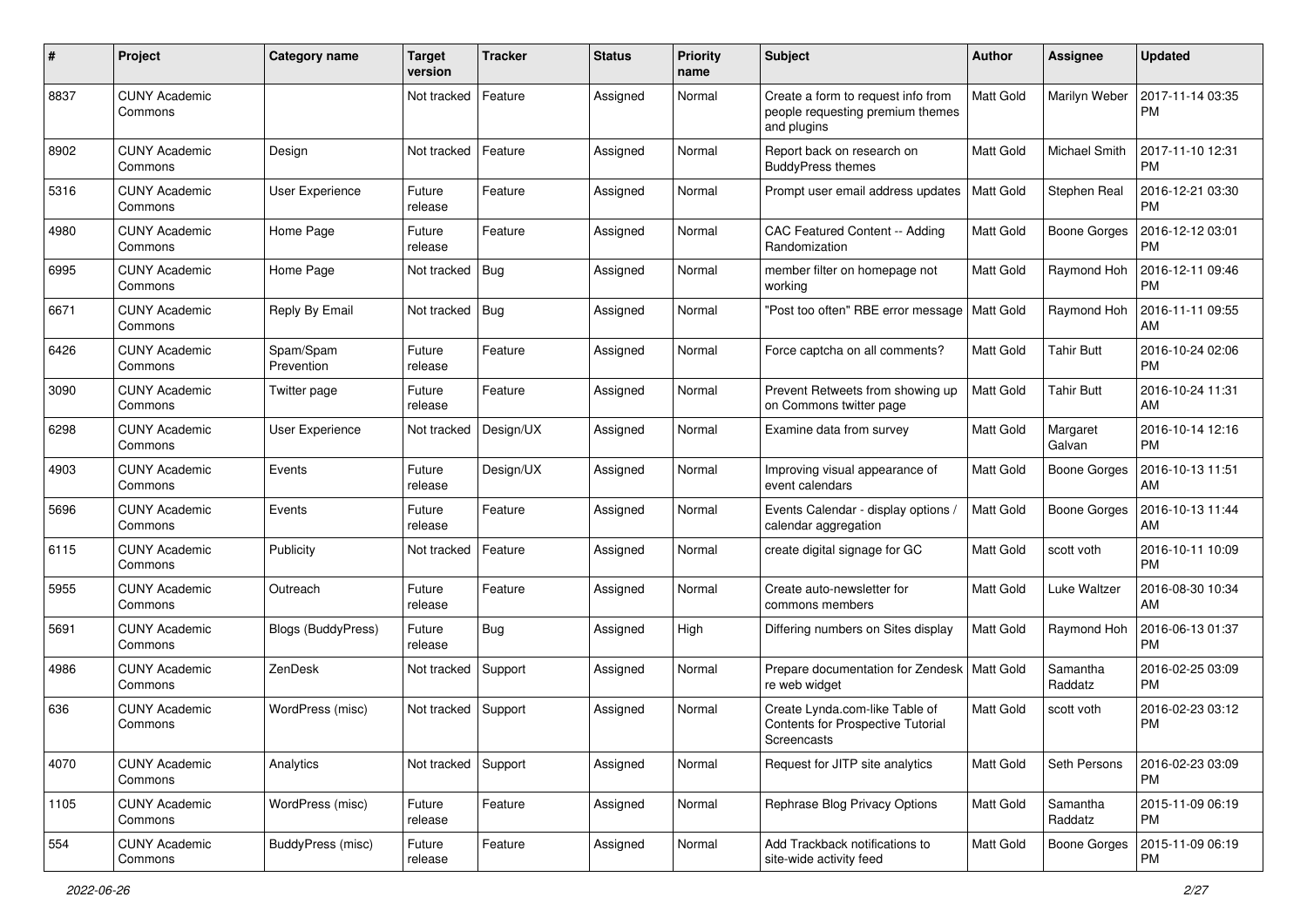| #    | Project                         | Category name              | <b>Target</b><br>version | <b>Tracker</b> | <b>Status</b> | <b>Priority</b><br>name | Subject                                                                       | Author           | Assignee            | <b>Updated</b>                |
|------|---------------------------------|----------------------------|--------------------------|----------------|---------------|-------------------------|-------------------------------------------------------------------------------|------------------|---------------------|-------------------------------|
| 365  | <b>CUNY Academic</b><br>Commons | WordPress (misc)           | Future<br>release        | Feature        | Assigned      | Normal                  | <b>Create Mouseover Tooltips</b><br>throughout Site                           | <b>Matt Gold</b> | Chris Stein         | 2015-11-09 06:18<br><b>PM</b> |
| 497  | <b>CUNY Academic</b><br>Commons | <b>WordPress Plugins</b>   | Future<br>release        | Feature        | Assigned      | Normal                  | Drag and Drop Ordering on Gallery<br>Post Plugin                              | <b>Matt Gold</b> | Ron Rennick         | 2015-11-09 06:18<br><b>PM</b> |
| 287  | <b>CUNY Academic</b><br>Commons | WordPress (misc)           | Future<br>release        | Feature        | Assigned      | Normal                  | Create troubleshooting tool for<br>account sign-up                            | Matt Gold        | <b>Boone Gorges</b> | 2015-11-09 06:17<br><b>PM</b> |
| 2523 | <b>CUNY Academic</b><br>Commons | <b>BuddyPress Docs</b>     | Future<br>release        | Feature        | Assigned      | Normal                  | Allow Users to Upload Images to<br><b>BP</b> Docs                             | Matt Gold        | <b>Boone Gorges</b> | 2015-11-09 06:14<br><b>PM</b> |
| 2013 | <b>CUNY Academic</b><br>Commons | <b>Public Portfolio</b>    | Future<br>release        | Feature        | Assigned      | Low                     | Have Profile Privacy Options show<br>up only for filled-in fields             | <b>Matt Gold</b> | Boone Gorges        | 2015-11-09 06:09<br>PM        |
| 333  | <b>CUNY Academic</b><br>Commons | <b>Email Notifications</b> | Future<br>release        | Feature        | Assigned      | Low                     | Delay Forum Notification Email<br>Delivery Until After Editing Period<br>Ends | Matt Gold        | Raymond Hoh         | 2015-11-09 06:01<br><b>PM</b> |
| 1192 | <b>CUNY Academic</b><br>Commons | <b>Group Files</b>         | Future<br>release        | Feature        | Assigned      | Low                     | When posting group files, allow<br>users to add a category without<br>saving  | Matt Gold        | Raymond Hoh         | 2015-11-09 05:53<br><b>PM</b> |
| 653  | <b>CUNY Academic</b><br>Commons | Group Blogs                | Future<br>release        | Feature        | Assigned      | Normal                  | Redesign Integration of Groups and   Matt Gold<br><b>Blogs</b>                |                  | Samantha<br>Raddatz | 2015-11-09 05:40<br><b>PM</b> |
| 310  | <b>CUNY Academic</b><br>Commons | BuddyPress (misc)          | Future<br>release        | Feature        | Assigned      | Low                     | <b>Friend Request Email</b>                                                   | Matt Gold        | Samantha<br>Raddatz | 2015-11-09 05:08<br><b>PM</b> |
| 3517 | <b>CUNY Academic</b><br>Commons | My Commons                 | Future<br>release        | Feature        | Assigned      | Normal                  | Mute/Unmute My Commons<br>updates                                             | <b>Matt Gold</b> | Raymond Hoh         | 2015-11-09 01:19<br><b>PM</b> |
| 4661 | <b>CUNY Academic</b><br>Commons | User Experience            | Future<br>release        | Bug            | Assigned      | Normal                  | <b>Simplify Events text</b>                                                   | Matt Gold        | Samantha<br>Raddatz | 2015-10-02 09:06<br><b>PM</b> |
| 4404 | <b>CUNY Academic</b><br>Commons | <b>Public Portfolio</b>    | Future<br>release        | Design/UX      | Assigned      | Normal                  | Change color of permissions info on<br>portfolio editing interface            | <b>Matt Gold</b> | Samantha<br>Raddatz | 2015-08-11 05:28<br><b>PM</b> |
| 4235 | <b>CUNY Academic</b><br>Commons |                            | Not tracked              | Design/UX      | Assigned      | Normal                  | Explore user experience around<br>comments on forum topics vs docs            | Matt Gold        | Samantha<br>Raddatz | 2015-07-21 10:23<br>AM        |
| 4238 | <b>CUNY Academic</b><br>Commons | Events                     | Future<br>release        | Feature        | Assigned      | Normal                  | Copy Events to Other Groups?                                                  | Matt Gold        | <b>Boone Gorges</b> | 2015-07-02 10:08<br>AM        |
| 4053 | <b>CUNY Academic</b><br>Commons | Events                     | Future<br>release        | Feature        | Assigned      | Normal                  | Create new tab for past events                                                | <b>Matt Gold</b> | Boone Gorges        | 2015-05-12 02:10<br><b>PM</b> |
| 4027 | <b>CUNY Academic</b><br>Commons | Commons In A Box           | Not tracked              | Design/UX      | Assigned      | Normal                  | Usability review of CBOX update<br>proceaures                                 | Matt Gold        | Samantha<br>Raddatz | 2015-05-11 06:36<br>PM        |
| 3536 | <b>CUNY Academic</b><br>Commons | My Commons                 | Future<br>release        | Feature        | Assigned      | Normal                  | Infinite Scroll on My Commons<br>page                                         | Matt Gold        | Raymond Hoh         | 2015-04-13 04:42<br><b>PM</b> |
| 3662 | <b>CUNY Academic</b><br>Commons | SEO                        | Future<br>release        | Feature        | Assigned      | Normal                  | Duplicate Content/SEO/Google<br>issues                                        | Matt Gold        | Raymond Hoh         | 2015-04-13 04:37<br><b>PM</b> |
| 370  | <b>CUNY Academic</b><br>Commons | Registration               | Future<br>release        | Feature        | Assigned      | High                    | <b>Guest Accounts</b>                                                         | Matt Gold        | Matt Gold           | 2015-04-09 09:33<br>PM.       |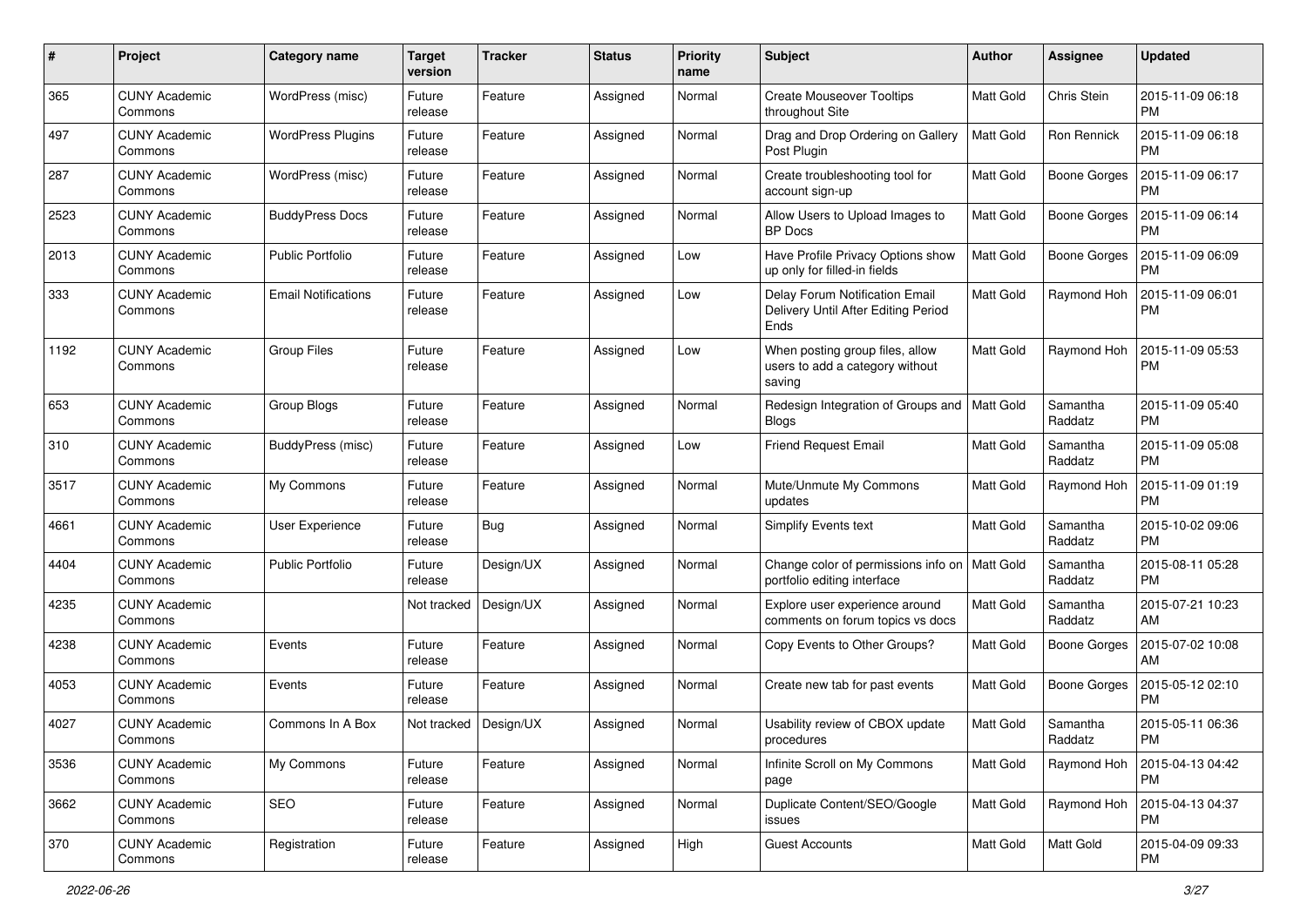| #    | Project                         | Category name            | <b>Target</b><br>version | <b>Tracker</b> | <b>Status</b> | <b>Priority</b><br>name | <b>Subject</b>                                                       | <b>Author</b>    | <b>Assignee</b>     | <b>Updated</b>                |
|------|---------------------------------|--------------------------|--------------------------|----------------|---------------|-------------------------|----------------------------------------------------------------------|------------------|---------------------|-------------------------------|
| 3577 | <b>CUNY Academic</b><br>Commons | My Commons               | Future<br>release        | Design/UX      | Assigned      | Normal                  | Replies to items in My Commons                                       | <b>Matt Gold</b> | Raymond Hoh         | 2015-04-09 05:19<br><b>PM</b> |
| 3770 | <b>CUNY Academic</b><br>Commons | <b>Public Portfolio</b>  | Future<br>release        | Feature        | Assigned      | Normal                  | Improve Layout/Formatting of<br>Positions Area on Public Portfolios  | <b>Matt Gold</b> | Chris Stein         | 2015-04-01 09:17<br><b>PM</b> |
| 3308 | <b>CUNY Academic</b><br>Commons | Group Invitations        | Future<br>release        | Feature        | Assigned      | Normal                  | Allow members to rescind group<br>invitations                        | Matt Gold        | Boone Gorges        | 2015-04-01 08:53<br><b>PM</b> |
| 3759 | <b>CUNY Academic</b><br>Commons | WordPress (misc)         | Future<br>release        | Feature        | Assigned      | Normal                  | Review Interface for Adding Users<br>to Blogs                        | <b>Matt Gold</b> | Boone Gorges        | 2015-03-24 05:52<br><b>PM</b> |
| 3042 | <b>CUNY Academic</b><br>Commons | <b>Public Portfolio</b>  | Future<br>release        | Feature        | Assigned      | Normal                  | Browsing member interests                                            | Matt Gold        | Boone Gorges        | 2015-03-21 09:04<br><b>PM</b> |
| 1562 | <b>CUNY Academic</b><br>Commons | <b>WordPress Plugins</b> | Future<br>release        | Feature        | Assigned      | Low                     | Play with NYT Collaborative<br><b>Authoring Tool</b>                 | <b>Matt Gold</b> | Boone Gorges        | 2015-01-05 08:47<br><b>PM</b> |
| 658  | <b>CUNY Academic</b><br>Commons | <b>WordPress Plugins</b> | Future<br>release        | Feature        | Assigned      | Normal                  | Rebulid Sitewide Tag Suggestion                                      | Matt Gold        | Boone Gorges        | 2015-01-05 08:47<br><b>PM</b> |
| 412  | <b>CUNY Academic</b><br>Commons | <b>WordPress Themes</b>  | Future<br>release        | Feature        | Assigned      | Normal                  | <b>Featured Themes</b>                                               | Matt Gold        | Dominic Giglio      | 2015-01-05 08:44<br><b>PM</b> |
| 3524 | <b>CUNY Academic</b><br>Commons | Documentation            | Not tracked              | Documentation  | Assigned      | Normal                  | Post describing all you can do when<br>starting up a new blog/group  | Matt Gold        | scott voth          | 2014-10-04 12:56<br><b>PM</b> |
| 2223 | <b>CUNY Academic</b><br>Commons | <b>WordPress Plugins</b> | Future<br>release        | Feature        | Assigned      | Low                     | Add Participad to the CUNY<br><b>Academic Commons</b>                | <b>Matt Gold</b> | Boone Gorges        | 2014-09-17 10:03<br><b>PM</b> |
| 3354 | <b>CUNY Academic</b><br>Commons | <b>Group Files</b>       | Future<br>release        | Feature        | Assigned      | Low                     | Allow Group Download of Multiple<br><b>Selected Files</b>            | Matt Gold        | Chris Stein         | 2014-08-01 08:50<br>AM        |
| 3220 | <b>CUNY Academic</b><br>Commons | <b>Public Portfolio</b>  | Future<br>release        | Feature        | Assigned      | Normal                  | Add indent/outdent option to<br>Formatting Buttons on Profile Page   | Matt Gold        | Boone Gorges        | 2014-05-21 10:39<br><b>PM</b> |
| 3080 | <b>CUNY Academic</b><br>Commons | <b>Group Files</b>       | Future<br>release        | Feature        | Assigned      | Low                     | Create a system to keep track of file   Matt Gold<br>changes         |                  | Boone Gorges        | 2014-02-26 10:04<br><b>PM</b> |
| 2618 | <b>NYCDH Community Site</b>     |                          |                          | <b>Bug</b>     | Assigned      | Low                     | Mark blogs as spam when created<br>by users marked as spam           | Matt Gold        | Boone Gorges        | 2013-06-09 11:38<br><b>PM</b> |
| 940  | <b>CUNY Academic</b><br>Commons | Redmine                  | Future<br>release        | Feature        | Assigned      | Low                     | Communication with users after<br>releases                           | Matt Gold        | Dominic Giglio      | 2012-09-09 04:36<br><b>PM</b> |
| 599  | <b>CUNY Academic</b><br>Commons | BuddyPress (misc)        | Future<br>release        | Feature        | Assigned      | Normal                  | Consider adding rating plugins for<br><b>BuddyPress/BBPress</b>      | <b>Matt Gold</b> | Boone Gorges        | 2011-08-22 06:50<br><b>PM</b> |
| 635  | <b>CUNY Academic</b><br>Commons | BuddyPress (misc)        | Future<br>release        | Feature        | Assigned      | Normal                  | Big Blue Button -<br>Videoconferencing in Groups and<br><b>Blogs</b> | <b>Matt Gold</b> | <b>Boone Gorges</b> | 2011-03-14 03:24<br><b>PM</b> |
| 500  | <b>CUNY Academic</b><br>Commons | BuddyPress (misc)        | Future<br>release        | Feature        | Assigned      | Normal                  | <b>Export Group Data</b>                                             | <b>Matt Gold</b> | Boone Gorges        | 2010-12-19 12:09<br><b>PM</b> |
| 435  | <b>CUNY Academic</b><br>Commons | BuddyPress (misc)        | Future<br>release        | Feature        | Assigned      | Normal                  | Include Avatar Images in Forum<br><b>Post Notification Emails</b>    | <b>Matt Gold</b> | Boone Gorges        | 2010-12-08 12:40<br><b>PM</b> |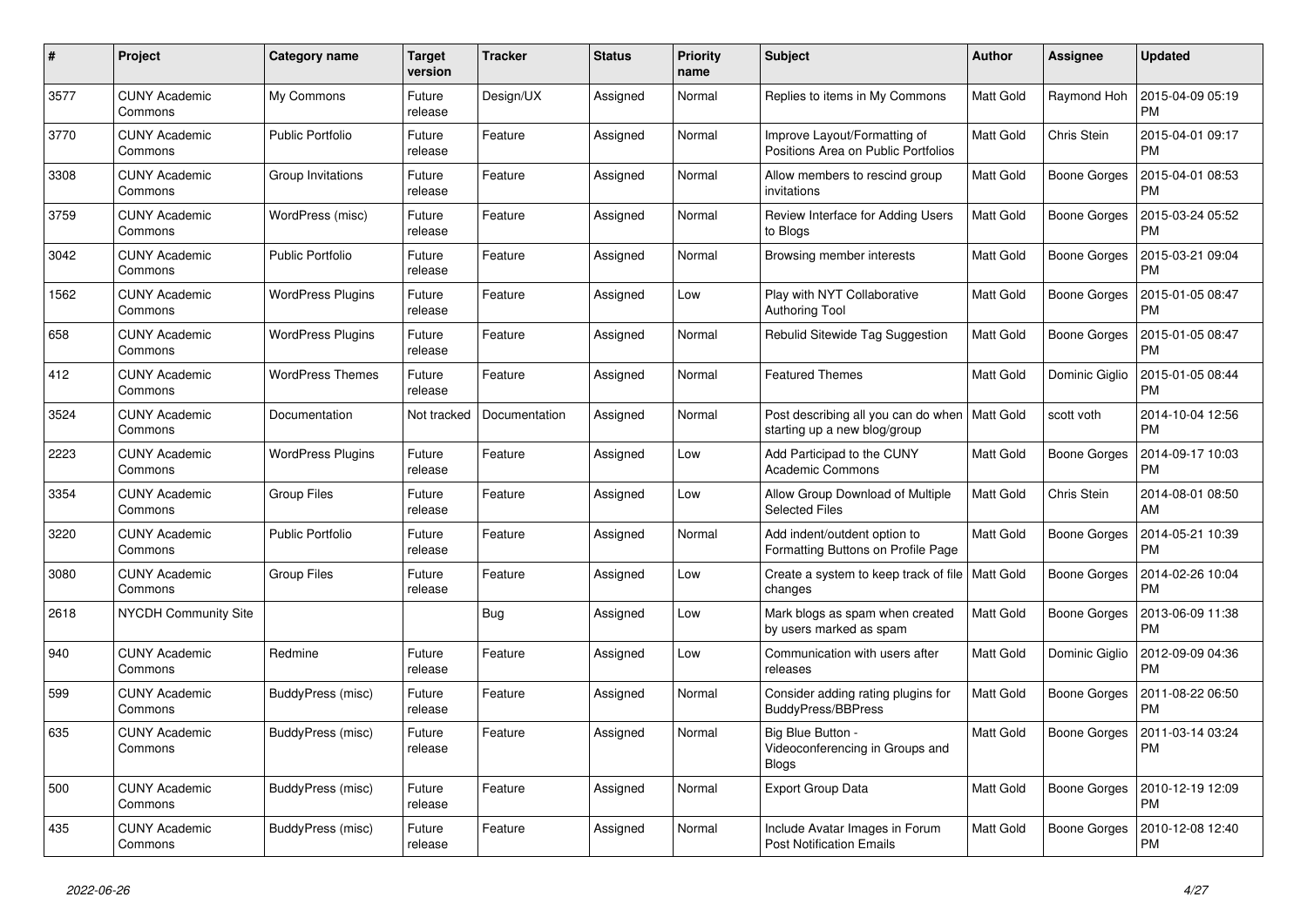| #     | Project                         | Category name              | <b>Target</b><br>version | <b>Tracker</b> | <b>Status</b>        | <b>Priority</b><br>name | <b>Subject</b>                                           | <b>Author</b>    | Assignee            | <b>Updated</b>                |
|-------|---------------------------------|----------------------------|--------------------------|----------------|----------------------|-------------------------|----------------------------------------------------------|------------------|---------------------|-------------------------------|
| 377   | <b>CUNY Academic</b><br>Commons | BuddyPress (misc)          | Future<br>release        | Feature        | Assigned             | Normal                  | Like buttons                                             | Matt Gold        | <b>Boone Gorges</b> | 2010-11-16 05:13<br><b>PM</b> |
| 8991  | <b>CUNY Academic</b><br>Commons | Reply By Email             | Not tracked              | Bug            | Hold                 | Normal                  | RBE duplicate email message issue   Matt Gold            |                  | Raymond Hoh         | 2018-02-18 08:53<br><b>PM</b> |
| 8756  | <b>CUNY Academic</b><br>Commons | Group Blogs                | Future<br>release        | Feature        | Hold                 | Normal                  | Connect multiple blogs to one<br>group?                  | Matt Gold        | <b>Boone Gorges</b> | 2017-09-30 10:42<br>AM        |
| 3369  | <b>CUNY Academic</b><br>Commons | Reply By Email             | Not tracked              | Outreach       | Hold                 | Normal                  | Release reply by email to WP<br>plugin directory         | Matt Gold        | Raymond Hoh         | 2016-03-01 12:46<br><b>PM</b> |
| 7115  | <b>CUNY Academic</b><br>Commons | Groups (misc)              | Future<br>release        | Feature        | Reporter<br>Feedback | Normal                  | make licensing info clear during<br>group creation       | <b>Matt Gold</b> | Raymond Hoh         | 2020-12-08 11:32<br>AM        |
| 1544  | <b>CUNY Academic</b><br>Commons | Groups (misc)              | Future<br>release        | Feature        | Reporter<br>Feedback | Normal                  | Group Filtering and Sorting                              | Matt Gold        | Chris Stein         | 2019-03-01 02:25<br><b>PM</b> |
| 9947  | <b>CUNY Academic</b><br>Commons | <b>WordPress Plugins</b>   | Future<br>release        | Feature        | Reporter<br>Feedback | Normal                  | Install H5P quiz plugin                                  | <b>Matt Gold</b> | <b>Boone Gorges</b> | 2018-09-11 11:01<br>AM        |
| 9979  | <b>CUNY Academic</b><br>Commons | <b>Email Notifications</b> | Not tracked              | Bug            | Reporter<br>Feedback | Normal                  | Reports of slow email activation<br>emails               | <b>Matt Gold</b> | <b>Boone Gorges</b> | 2018-08-29 09:40<br><b>PM</b> |
| 10040 | <b>CUNY Academic</b><br>Commons | WordPress (misc)           | Not tracked              | Bug            | Reporter<br>Feedback | Normal                  | User doesn't see full list of themes                     | <b>Matt Gold</b> | Boone Gorges        | 2018-07-25 10:12<br>AM        |
| 6014  | <b>CUNY Academic</b><br>Commons | Publicity                  | Future<br>release        | Publicity      | Reporter<br>Feedback | Normal                  | Google search listing                                    | <b>Matt Gold</b> | <b>Boone Gorges</b> | 2016-09-21 03:48<br><b>PM</b> |
| 1456  | <b>CUNY Academic</b><br>Commons | Group Invitations          | Future<br>release        | Feature        | Reporter<br>Feedback | Low                     | Invite to Group Button from Profile<br>Field             | Matt Gold        | Samantha<br>Raddatz | 2015-11-09 05:59<br><b>PM</b> |
| 13739 | <b>CUNY Academic</b><br>Commons | <b>Directories</b>         | 2.0.0                    | Bug            | Resolved             | Normal                  | My Sites and My Groups take user<br>to the profile page  | Matt Gold        | Boone Gorges        | 2022-05-26 11:36<br>AM        |
| 15675 | <b>CUNY Academic</b><br>Commons | <b>Email Notifications</b> | Not tracked              | Feature        | Resolved             | Normal                  | Group Email Subject line edit                            | <b>Matt Gold</b> | Raymond Hoh         | 2022-03-19 05:08<br><b>PM</b> |
| 15247 | <b>NYCDH Community Site</b>     |                            |                          | Bug            | Resolved             | Normal                  | Registration issue                                       | <b>Matt Gold</b> | Raymond Hoh         | 2022-02-03 08:02<br><b>PM</b> |
| 15239 | <b>CUNY Academic</b><br>Commons | Group Forums               | 1.19.3                   | Bug            | Resolved             | High                    | multiple notifications of forum post                     | Matt Gold        | Raymond Hoh         | 2022-02-01 10:10<br><b>PM</b> |
| 15226 | <b>CUNY Academic</b><br>Commons | Reply By Email             | 1.19.3                   | Bug            | Resolved             | Normal                  | Rejected reply-by-mail message                           | <b>Matt Gold</b> | Raymond Hoh         | 2022-01-26 07:59<br><b>PM</b> |
| 15228 | <b>CUNY Academic</b><br>Commons | BuddyPress (misc)          | 1.19.3                   | <b>Bug</b>     | Resolved             | Normal                  | Broken site icon in "Sites Across<br><b>CUNY Listing</b> | <b>Matt Gold</b> | Raymond Hoh         | 2022-01-26 07:48<br><b>PM</b> |
| 15196 | <b>CUNY Academic</b><br>Commons | Layout                     | 1.19.2                   | Bug            | Resolved             | Normal                  | footer positioning on GCDI site                          | <b>Matt Gold</b> | Raymond Hoh         | 2022-01-25 11:33<br>AM        |
| 15123 | <b>CUNY Academic</b><br>Commons | BuddyPress (misc)          | 1.19.1                   | Feature        | Resolved             | Low                     | Actions in notification list unclear?                    | Matt Gold        | Boone Gorges        | 2022-01-11 04:41<br><b>PM</b> |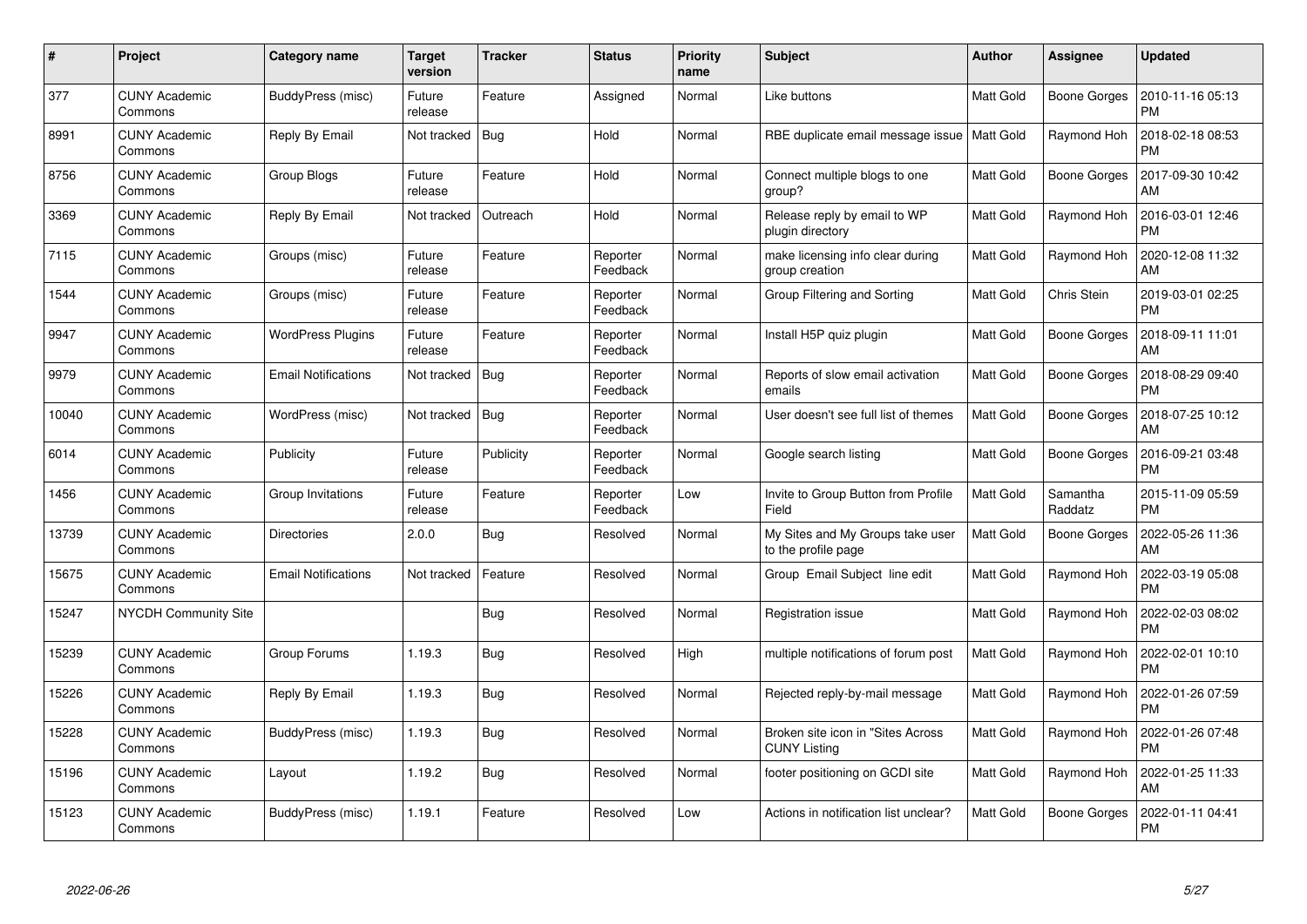| $\#$  | Project                         | Category name              | <b>Target</b><br>version | <b>Tracker</b> | <b>Status</b> | <b>Priority</b><br>name | <b>Subject</b>                                                       | <b>Author</b>    | Assignee            | <b>Updated</b>                |
|-------|---------------------------------|----------------------------|--------------------------|----------------|---------------|-------------------------|----------------------------------------------------------------------|------------------|---------------------|-------------------------------|
| 15135 | <b>CUNY Academic</b><br>Commons | Toolbar                    | 1.19.1                   | Bug            | Resolved      | High                    | Header design spacing                                                | Matt Gold        | <b>Boone Gorges</b> | 2022-01-11 04:41<br><b>PM</b> |
| 15171 | NYCDH Community Site            |                            |                          | Support        | Resolved      | Normal                  | Unclear how to delete account                                        | Matt Gold        | Raymond Hoh         | 2022-01-10 12:04<br><b>PM</b> |
| 15137 | <b>CUNY Academic</b><br>Commons | Search                     | Not tracked              | Bug            | Resolved      | Normal                  | Google search not working?                                           | Matt Gold        | Boone Gorges        | 2022-01-04 04:17<br><b>PM</b> |
| 15087 | <b>CUNY Academic</b><br>Commons | Group Forums               | 1.18.24                  | Bug            | Resolved      | Normal                  | Forum file limit                                                     | Matt Gold        | Boone Gorges        | 2021-12-14 11:39<br>AM        |
| 15024 | <b>CUNY Academic</b><br>Commons | Social Paper               | 1.18.24                  | Bug            | Resolved      | Normal                  | Erroneous social paper notifications                                 | <b>Matt Gold</b> | Raymond Hoh         | 2021-12-08 11:07<br>AM        |
| 14951 | <b>CUNY Academic</b><br>Commons |                            | Not tracked              | <b>Bug</b>     | Resolved      | Normal                  | Commons down                                                         | Matt Gold        | Boone Gorges        | 2021-11-23 04:21<br><b>PM</b> |
| 14896 | <b>CUNY Academic</b><br>Commons |                            |                          | Bug            | Resolved      | Urgent                  | site down for maintenance                                            | Matt Gold        | Boone Gorges        | 2021-10-26 11:01<br>AM        |
| 14861 | NYCDH Community Site            |                            |                          | Bug            | Resolved      | Normal                  | User unable to access profile<br>editing page                        | Matt Gold        | Raymond Hoh         | 2021-10-14 08:38<br><b>PM</b> |
| 14776 | <b>CUNY Academic</b><br>Commons | Toolbar                    | 1.18.19                  | <b>Bug</b>     | Resolved      | Normal                  | Top-level nav-bar drop-down nav<br>doesn't match navigation          | Matt Gold        | Raymond Hoh         | 2021-09-28 11:06<br>AM        |
| 14738 | <b>CUNY Academic</b><br>Commons | Group cloning              | 1.18.18                  | Bug            | Resolved      | Normal                  | unclear language during group/site<br>clone                          | Matt Gold        | Jeremy Felt         | 2021-09-14 11:22<br>AM        |
| 13890 | <b>CUNY Academic</b><br>Commons | <b>Email Notifications</b> | Not tracked              | Bug            | Resolved      | Low                     | Not sure email notification went out                                 | <b>Matt Gold</b> | Raymond Hoh         | 2021-09-14 10:42<br>AM        |
| 14017 | <b>CUNY Academic</b><br>Commons | Group Blogs                | 1.18.8                   | Bug            | Resolved      | Normal                  | Editing of blog post leads to group<br>notification                  | Matt Gold        | Raymond Hoh         | 2021-04-13 11:21<br>AM        |
| 14199 | <b>CUNY Academic</b><br>Commons | <b>Email Notifications</b> |                          | Bug            | Resolved      | Normal                  | Email replies delayed                                                | Matt Gold        | Raymond Hoh         | 2021-03-24 12:17<br><b>PM</b> |
| 13934 | <b>CUNY Academic</b><br>Commons | cuny.is                    | 1.18.4                   | Bug            | Resolved      | Low                     | Error message on group settings<br>change                            | Matt Gold        | Boone Gorges        | 2021-02-09 11:05<br>AM        |
| 13862 | <b>CUNY Academic</b><br>Commons |                            |                          | Bug            | Resolved      | Normal                  | Under maintenance message                                            | Matt Gold        | Boone Gorges        | 2021-01-28 08:56<br><b>PM</b> |
| 13669 | <b>CUNY Academic</b><br>Commons | DiRT Integration           | 1.18.1                   | Bug            | Resolved      | Normal                  | Digital Research Tools showing up<br>in top nav for logged out users | Matt Gold        | Boone Gorges        | 2020-12-08 05:11<br><b>PM</b> |
| 13458 | <b>CUNY Academic</b><br>Commons | Registration               | 1.18.0                   | Feature        | Resolved      | Normal                  | Simplifying/Reducing verbiage on<br><b>Registration Page</b>         | <b>Matt Gold</b> | Boone Gorges        | 2020-12-08 11:31<br><b>AM</b> |
| 13496 | <b>CUNY Academic</b><br>Commons | Accessibility              | 1.18.0                   | <b>Bug</b>     | Resolved      | Normal                  | Review contrast issues on<br>registration page and profile page      | Matt Gold        | Sonja Leix          | 2020-12-08 11:31<br>AM        |
| 13347 | <b>CUNY Academic</b><br>Commons | <b>Public Portfolio</b>    | 1.18.0                   | Feature        | Resolved      | Normal                  | Add Preferred Gender Pronouns to<br><b>CAC Profile</b>               | Matt Gold        | <b>Boone Gorges</b> | 2020-12-08 11:31<br>AM        |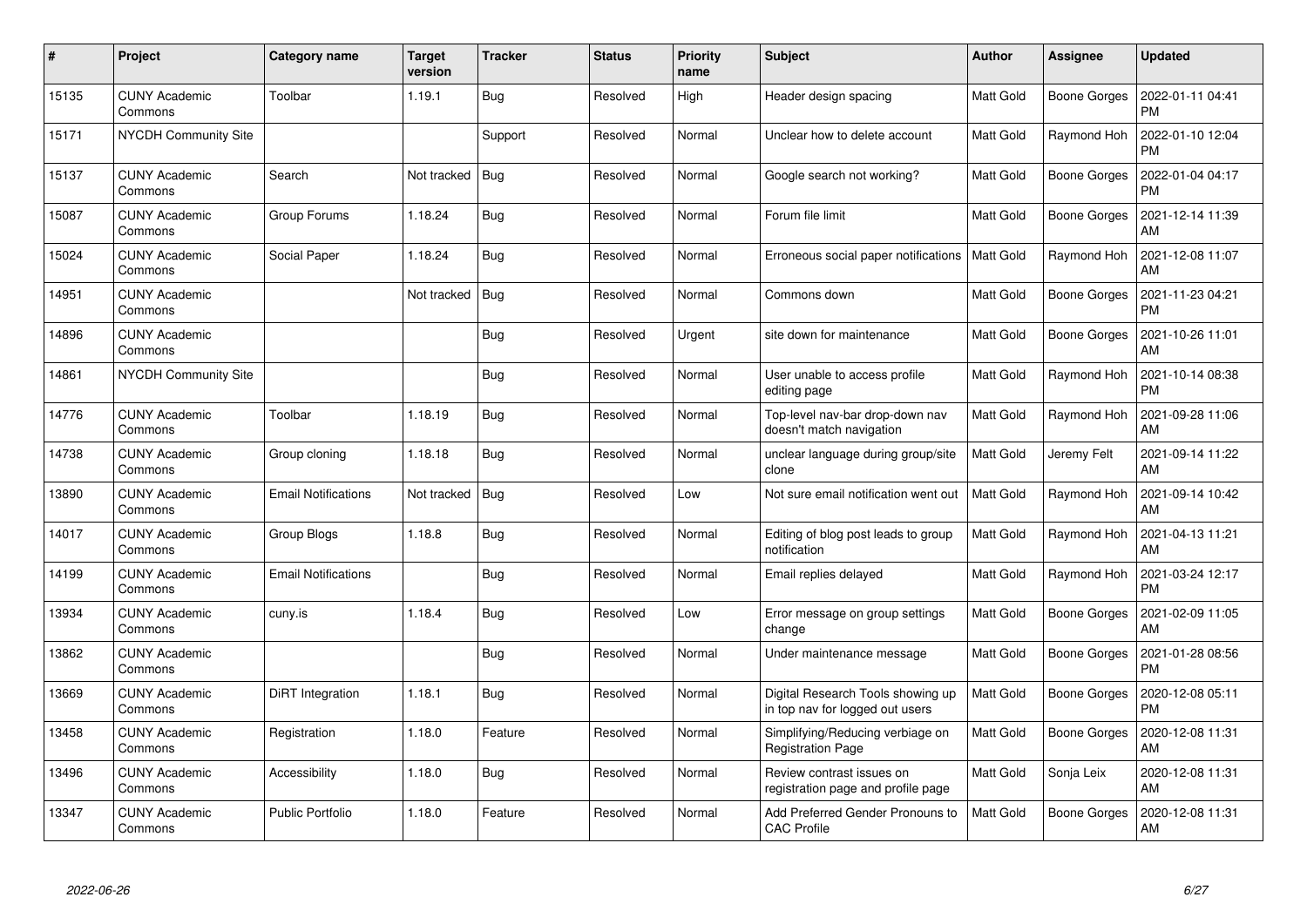| #     | Project                         | Category name              | <b>Target</b><br>version | <b>Tracker</b> | <b>Status</b> | <b>Priority</b><br>name | <b>Subject</b>                                                                                             | <b>Author</b>    | <b>Assignee</b>     | <b>Updated</b>                              |
|-------|---------------------------------|----------------------------|--------------------------|----------------|---------------|-------------------------|------------------------------------------------------------------------------------------------------------|------------------|---------------------|---------------------------------------------|
| 12136 | <b>CUNY Academic</b><br>Commons | Group Files                | 1.18.0                   | Bug            | Resolved      | Normal                  | "You must login" group file warning<br>shows after log in                                                  | <b>Matt Gold</b> | Boone Gorges        | 2020-12-08 11:31<br><b>AM</b>               |
| 12155 | <b>CUNY Academic</b><br>Commons | <b>DiRT</b> Integration    | 1.18.0                   | Feature        | Resolved      | Normal                  | Update DiRT Tools with new API                                                                             | <b>Matt Gold</b> | <b>Boone Gorges</b> | 2020-12-08 11:06<br>AM                      |
| 5521  | NYCDH Community Site            |                            |                          | Feature        | Resolved      | Normal                  | Add help text to registration process<br>re Announcement group add                                         | Matt Gold        | Raymond Hoh         | 2020-11-23 08:53<br><b>PM</b>               |
| 12433 | NYCDH Community Site            |                            |                          | Bug            | Resolved      | Normal                  | hyperlinks not accepted in forum<br>post                                                                   | <b>Matt Gold</b> | Raymond Hoh         | 2020-11-23 08:42<br><b>PM</b>               |
| 13274 | <b>CUNY Academic</b><br>Commons | <b>Email Notifications</b> | 1.17.8                   | Bug            | Resolved      | Normal                  | Messy links in CAC email<br>notifications                                                                  | <b>Matt Gold</b> | Raymond Hoh         | 2020-11-17 12:31<br>PM                      |
| 13459 | <b>CUNY Academic</b><br>Commons | Layout                     | 1.17.6                   | Bug            | Resolved      | Normal                  | Line spacing on forum post title is<br>too small                                                           | Matt Gold        | Raymond Hoh         | 2020-10-27 11:00<br>AM                      |
| 13491 | NYCDH Community Site            |                            |                          | <b>Bug</b>     | Resolved      | Normal                  | User unable to register                                                                                    | <b>Matt Gold</b> | Raymond Hoh         | 2020-10-23 12:43<br>AM                      |
| 13429 | <b>CUNY Academic</b><br>Commons | <b>Email Notifications</b> | Not tracked              | Bug            | Resolved      | Normal                  | Multiple forum notifications                                                                               | Matt Gold        | Raymond Hoh         | 2020-10-13 05:24<br><b>PM</b>               |
| 13243 | <b>CUNY Academic</b><br>Commons | Group Library              | Not tracked              | Support        | Resolved      | Normal                  | Request to copy group library                                                                              | Matt Gold        | <b>Boone Gorges</b> | 2020-08-27 06:05<br><b>PM</b>               |
| 13230 | <b>CUNY Academic</b><br>Commons | Layout                     | 1.17.2                   | Bug            | Resolved      | Normal                  | Overlapping notifications on group<br>management member acceptance                                         | Matt Gold        | Raymond Hoh         | 2020-08-25 11:27<br>AM                      |
| 10263 | <b>CUNY Academic</b><br>Commons | Groups (misc)              | 1.17.0                   | Feature        | Resolved      | Normal                  | Accept multiple group membership<br>requests                                                               | <b>Matt Gold</b> | <b>Boone Gorges</b> | 2020-07-28 11:09<br>AM                      |
| 3176  | <b>CUNY Academic</b><br>Commons | Group Library              | 1.17.0                   | Design/UX      | Resolved      | Normal                  | Consolidate Doc/File/Forum<br>Attachment interface                                                         | <b>Matt Gold</b> | Boone Gorges        | 2020-07-14 01:06<br><b>PM</b>               |
| 12966 | <b>CUNY Academic</b><br>Commons | BuddyPress (misc)          | 1.16.15                  | Feature        | Resolved      | Normal                  | Adjust export data page language<br>to indicate that you should not leave<br>the page                      | <b>Matt Gold</b> | Raymond Hoh         | 2020-07-14 12:07<br><b>PM</b>               |
| 12957 | <b>CUNY Academic</b><br>Commons | BuddyPress (misc)          | 1.16.14                  | Support        | Resolved      | Normal                  | Export data question                                                                                       | <b>Matt Gold</b> | Raymond Hoh         | 2020-06-23 10:53<br>AM                      |
| 12893 | NYCDH Community Site            |                            |                          | <b>Bug</b>     | Resolved      | Normal                  | Login issue                                                                                                | <b>Matt Gold</b> | Raymond Hoh         | 2020-06-05 10:31<br><b>AM</b>               |
| 12847 | <b>CUNY Academic</b><br>Commons | Events                     | 1.16.12                  | Bug            | Resolved      | Normal                  | Error message in event description                                                                         | <b>Matt Gold</b> | Raymond Hoh         | 2020-05-26 11:54<br>AM                      |
| 12670 | <b>CUNY Academic</b><br>Commons | Responsive Design          | 1.16.10                  | <b>Bug</b>     | Resolved      | Normal                  | Social icons in site header overlap<br>with main nav on mobile                                             | <b>Matt Gold</b> |                     | Raymond Hoh   2020-04-28 11:03<br><b>AM</b> |
| 12505 | <b>CUNY Academic</b><br>Commons | <b>Email Notifications</b> | 1.16.8                   | Feature        | Resolved      | Normal                  | Email subject lines                                                                                        | Matt Gold        | Luke Waltzer        | 2020-03-24 11:43<br>  AM                    |
| 12332 | <b>CUNY Academic</b><br>Commons | Events                     | 1.16.8                   | Feature        | Resolved      | Low                     | Limit length of email subject<br>triggered by event activity when<br>activity is linked to multiple groups | <b>Matt Gold</b> | Raymond Hoh         | 2020-03-24 11:43<br>AM                      |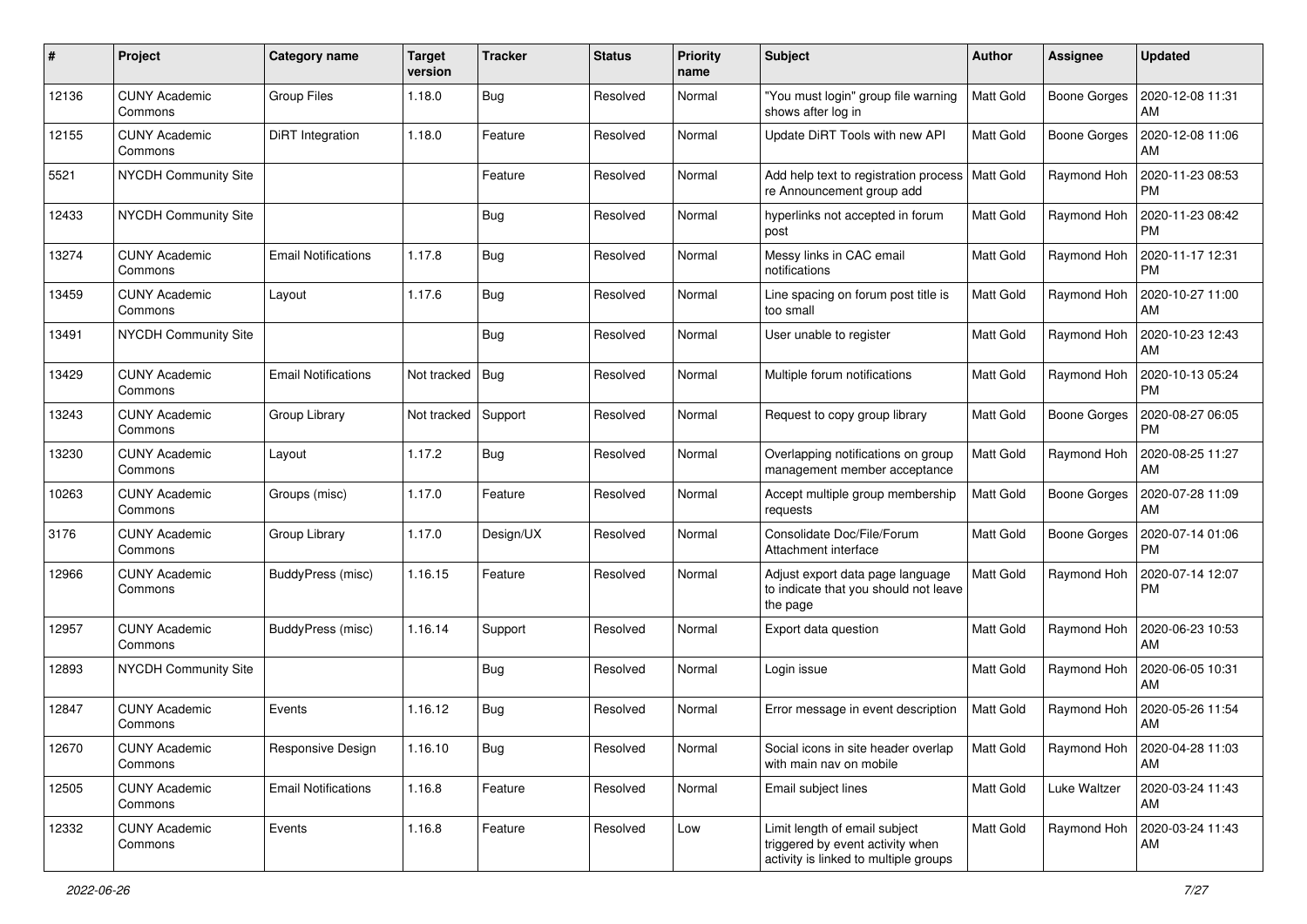| $\#$  | Project                         | Category name              | <b>Target</b><br>version | <b>Tracker</b> | <b>Status</b> | <b>Priority</b><br>name | <b>Subject</b>                                                                           | <b>Author</b>    | Assignee            | <b>Updated</b>                |
|-------|---------------------------------|----------------------------|--------------------------|----------------|---------------|-------------------------|------------------------------------------------------------------------------------------|------------------|---------------------|-------------------------------|
| 12545 | <b>CUNY Academic</b><br>Commons | <b>Email Notifications</b> | Not tracked              | Bug            | Resolved      | Normal                  | Notifications of replies by email not<br>able to be posted                               | <b>Matt Gold</b> | Raymond Hoh         | 2020-03-24 10:27<br>AM        |
| 12471 | <b>CUNY Academic</b><br>Commons | <b>Email Notifications</b> | 1.16.7                   | Bug            | Resolved      | Normal                  | forum notificaiton not sent                                                              | Matt Gold        | Raymond Hoh         | 2020-03-10 10:59<br>AM        |
| 12499 | <b>CUNY Academic</b><br>Commons | <b>Email Notifications</b> | 1.16.7                   | Bug            | Resolved      | Normal                  | no email notification                                                                    | Matt Gold        | Raymond Hoh         | 2020-03-03 09:31<br><b>PM</b> |
| 12351 | <b>CUNY Academic</b><br>Commons | <b>Email Notifications</b> | 1.16.5                   | Bug            | Resolved      | Normal                  | No email notification for forum post                                                     | <b>Matt Gold</b> | Boone Gorges        | 2020-02-03 02:33<br><b>PM</b> |
| 12185 | <b>CUNY Academic</b><br>Commons |                            | 1.16.1                   | Bug            | Resolved      | Immediate               | Group links not working                                                                  | Matt Gold        | Boone Gorges        | 2019-12-10 10:35<br>AM        |
| 342   | <b>CUNY Academic</b><br>Commons | Blogs (BuddyPress)         | 1.10.2                   | Feature        | Resolved      | Low                     | <b>Blog Listing Displays User Avatars</b><br>Instead of Blog Avatars                     | Matt Gold        | Boone Gorges        | 2019-12-06 11:08<br>AM        |
| 11795 | <b>CUNY Academic</b><br>Commons | Events                     | 1.16                     | Feature        | Resolved      | Normal                  | Import Events to group calendars                                                         | Matt Gold        | Raymond Hoh         | 2019-12-04 10:51<br>AM        |
| 11801 | <b>CUNY Academic</b><br>Commons | Groups (misc)              | 1.16                     | Bug            | Resolved      | Normal                  | Selecting 'CUNY-wide' when<br>creating group/site forbids selection<br>of other campuses | Matt Gold        | Sonja Leix          | 2019-11-14 11:14<br>AM        |
| 3758  | <b>CUNY Academic</b><br>Commons | Documentation              | Not tracked              | Documentation  | Resolved      | Normal                  | Update documentation on adding<br>users to blogs                                         | Matt Gold        | scott voth          | 2019-09-23 03:25<br><b>PM</b> |
| 2389  | <b>CUNY Academic</b><br>Commons | commonsinabox.org          | Not tracked              | Documentation  | Resolved      | Normal                  | CBOX slider documentation                                                                | Matt Gold        | scott voth          | 2019-09-23 03:03<br><b>PM</b> |
| 11864 | <b>CUNY Academic</b><br>Commons | Events                     | Not tracked              | Support        | Resolved      | Normal                  | Calendar notification question                                                           | Matt Gold        | Boone Gorges        | 2019-09-16 05:39<br><b>PM</b> |
| 11808 | <b>CUNY Academic</b><br>Commons | Messages                   | 1.15.9                   | <b>Bug</b>     | Resolved      | Normal                  | Search function on messages not<br>working                                               | Matt Gold        | Boone Gorges        | 2019-08-30 11:03<br>AM        |
| 11800 | <b>CUNY Academic</b><br>Commons | Groups (misc)              | 1.15.9                   | Bug            | Resolved      | Normal                  | 'CUNY-wide' Campus option not<br>saving on groups/sites                                  | Matt Gold        | <b>Boone Gorges</b> | 2019-08-27 04:17<br><b>PM</b> |
| 11610 | <b>CUNY Academic</b><br>Commons |                            | 1.15.5                   | Bug            | Resolved      | Normal                  | Homepage thumbnails not loading                                                          | Matt Gold        | Boone Gorges        | 2019-06-29 10:38<br><b>PM</b> |
| 11522 | <b>CUNY Academic</b><br>Commons | Reply By Email             | Not tracked              | Bug            | Resolved      | Normal                  | Reply by email didn't work                                                               | Matt Gold        | Raymond Hoh         | 2019-06-05 10:40<br>AM        |
| 11456 | NYCDH Community Site            |                            |                          | Bug            | Resolved      | Normal                  | Group has no admins                                                                      | Matt Gold        | Raymond Hoh         | 2019-06-01 04:24<br><b>PM</b> |
| 11223 | <b>CUNY Academic</b><br>Commons | Design                     | 1.15                     | Feature        | Resolved      | Normal                  | Adjust CC licensing statement on<br>sitewide footer                                      | Matt Gold        | Sonja Leix          | 2019-05-07 02:31<br><b>PM</b> |
| 11121 | <b>CUNY Academic</b><br>Commons | Design                     | 1.15                     | <b>Bug</b>     | Resolved      | Low                     | Overlapping elements on mobile<br>view of CAC                                            | Matt Gold        | Boone Gorges        | 2019-04-23 03:55<br><b>PM</b> |
| 11209 | <b>CUNY Academic</b><br>Commons | BuddyPress (misc)          | 1.14.11                  | Bug            | Resolved      | Normal                  | Activity timestamp errors                                                                | Matt Gold        | Raymond Hoh         | 2019-04-23 12:27<br><b>PM</b> |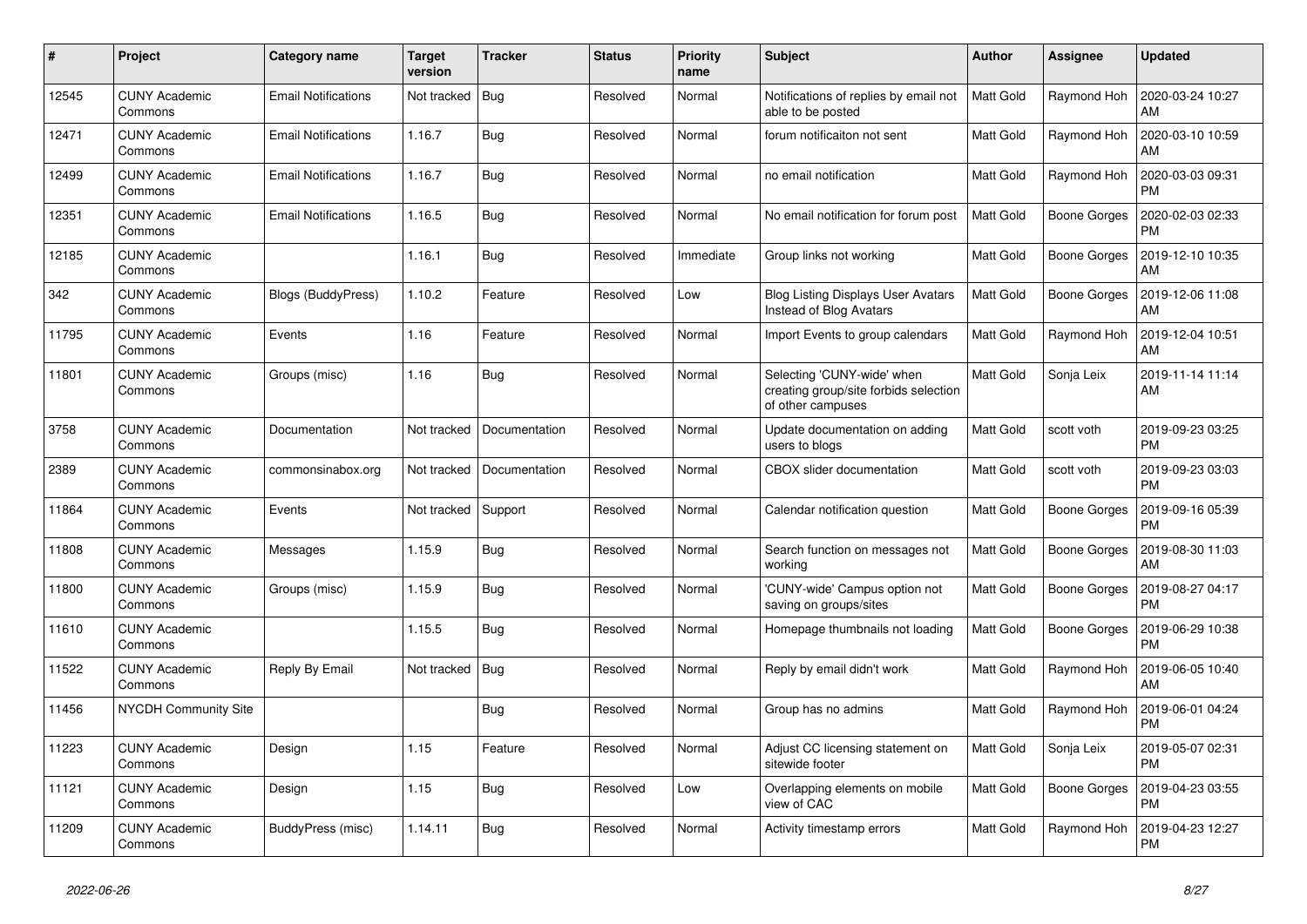| #     | Project                         | Category name              | <b>Target</b><br>version | <b>Tracker</b> | <b>Status</b> | <b>Priority</b><br>name | <b>Subject</b>                                                                                                   | Author           | <b>Assignee</b>     | <b>Updated</b>                |
|-------|---------------------------------|----------------------------|--------------------------|----------------|---------------|-------------------------|------------------------------------------------------------------------------------------------------------------|------------------|---------------------|-------------------------------|
| 11086 | <b>CUNY Academic</b><br>Commons | <b>Email Notifications</b> | 1.15                     | Bug            | Resolved      | Normal                  | Users clicking "unsubscribe" on a<br>forwarded CAC group email can<br>unsubscribe a another user from a<br>group | <b>Matt Gold</b> | Raymond Hoh         | 2019-04-16 12:40<br><b>PM</b> |
| 11280 | <b>NYCDH Community Site</b>     |                            |                          | <b>Bug</b>     | Resolved      | Normal                  | Member search not working                                                                                        | <b>Matt Gold</b> | Raymond Hoh         | 2019-04-01 06:23<br><b>PM</b> |
| 11084 | <b>CUNY Academic</b><br>Commons | Documentation              | Not tracked              | Documentation  | Resolved      | Normal                  | document new padlet, voicethread,<br>suturi functionality                                                        | Matt Gold        | scott voth          | 2019-03-27 03:07<br><b>PM</b> |
| 10658 | <b>CUNY Academic</b><br>Commons | Design                     | 1.14.8                   | Design/UX      | Resolved      | Normal                  | Condense sitewide footer                                                                                         | <b>Matt Gold</b> | Sonja Leix          | 2019-03-12 11:20<br>AM        |
| 4331  | <b>CUNY Academic</b><br>Commons | Group Forums               | Future<br>release        | Feature        | Resolved      | Normal                  | Improve visibility of forum "post by<br>email" information                                                       | Matt Gold        | Chris Stein         | 2019-03-12 12:39<br>AM        |
| 11174 | <b>CUNY Academic</b><br>Commons | <b>Email Notifications</b> | 1.14.8                   | Bug            | Resolved      | High                    | Email notifications of spammed<br>comment on groupblog                                                           | <b>Matt Gold</b> | Raymond Hoh         | 2019-03-11 11:42<br><b>PM</b> |
| 5884  | <b>CUNY Academic</b><br>Commons | Reply By Email             | Not tracked              | Bug            | Resolved      | Normal                  | Reply by email double posting<br>issues                                                                          | <b>Matt Gold</b> | Raymond Hoh         | 2019-03-11 11:32<br><b>PM</b> |
| 11016 | <b>CUNY Academic</b><br>Commons | Home Page                  | 1.14.7                   | Bug            | Resolved      | Normal                  | Activity timestamps on homepage<br>are borked                                                                    | <b>Matt Gold</b> | Raymond Hoh         | 2019-02-26 02:04<br><b>PM</b> |
| 10970 | <b>CUNY Academic</b><br>Commons | Reply By Email             | Not tracked              | Bug            | Resolved      | High                    | Post by email failure                                                                                            | <b>Matt Gold</b> | Raymond Hoh         | 2019-01-22 12:05<br><b>PM</b> |
| 10955 | <b>CUNY Academic</b><br>Commons | Home Page                  | 1.14.5                   | Support        | Resolved      | Normal                  | Homepage help link                                                                                               | Matt Gold        | <b>Boone Gorges</b> | 2019-01-22 11:53<br>AM        |
| 10950 | <b>CUNY Academic</b><br>Commons |                            |                          | Support        | Resolved      | High                    | Create slide for system<br>maintenance                                                                           | <b>Matt Gold</b> | scott voth          | 2019-01-12 10:23<br>AM        |
| 10859 | <b>CUNY Academic</b><br>Commons | WordPress (misc)           |                          | Support        | Resolved      | Low                     | Prevent trackbacks on previously<br>published pages and posts                                                    | Matt Gold        | Boone Gorges        | 2018-12-23 07:17<br><b>PM</b> |
| 10854 | <b>CUNY Academic</b><br>Commons | Groups (misc)              | 1.14.3                   | Bug            | Resolved      | Normal                  | Group membership request not<br>appearing on Requests admin tab                                                  | <b>Matt Gold</b> |                     | 2018-12-21 04:12<br><b>PM</b> |
| 10789 | <b>CUNY Academic</b><br>Commons | <b>Email Notifications</b> | 1.14.2                   | <b>Bug</b>     | Resolved      | High                    | Forum Posts not generating email<br>notifications                                                                | Matt Gold        | <b>Boone Gorges</b> | 2018-12-10 07:19<br><b>PM</b> |
| 9235  | <b>CUNY Academic</b><br>Commons | Reply By Email             | 1.14                     | Bug            | Resolved      | Normal                  | Better RBE error messaging when<br>duplicate content is detected                                                 | <b>Matt Gold</b> | Raymond Hoh         | 2018-11-14 10:35<br>AM        |
| 7112  | CUNY Academic<br>Commons        | WordPress (misc)           | 1.14                     | Feature        | Resolved      | Normal                  | Add Copyright option/question to<br>users on blog creation wizard                                                | Matt Gold        | Raymond Hoh         | 2018-11-14 10:34<br>AM        |
| 9801  | <b>CUNY Academic</b><br>Commons | Courses                    | 1.14                     | Feature        | Resolved      | Normal                  | Add courses item to main<br>Commons nav                                                                          | <b>Matt Gold</b> | Boone Gorges        | 2018-11-13 02:15<br>PM        |
| 10647 | <b>CUNY Academic</b><br>Commons | Publicity                  |                          | Publicity      | Resolved      | Normal                  | Add JTD to list of Publications on<br>the Commmons                                                               | Matt Gold        | scott voth          | 2018-11-01 01:33<br>PM.       |
| 10356 | <b>CUNY Academic</b><br>Commons | Reply By Email             | 1.13.12                  | <b>Bug</b>     | Resolved      | Normal                  | RBE error                                                                                                        | Matt Gold        | Raymond Hoh         | 2018-10-27 04:51<br>PM.       |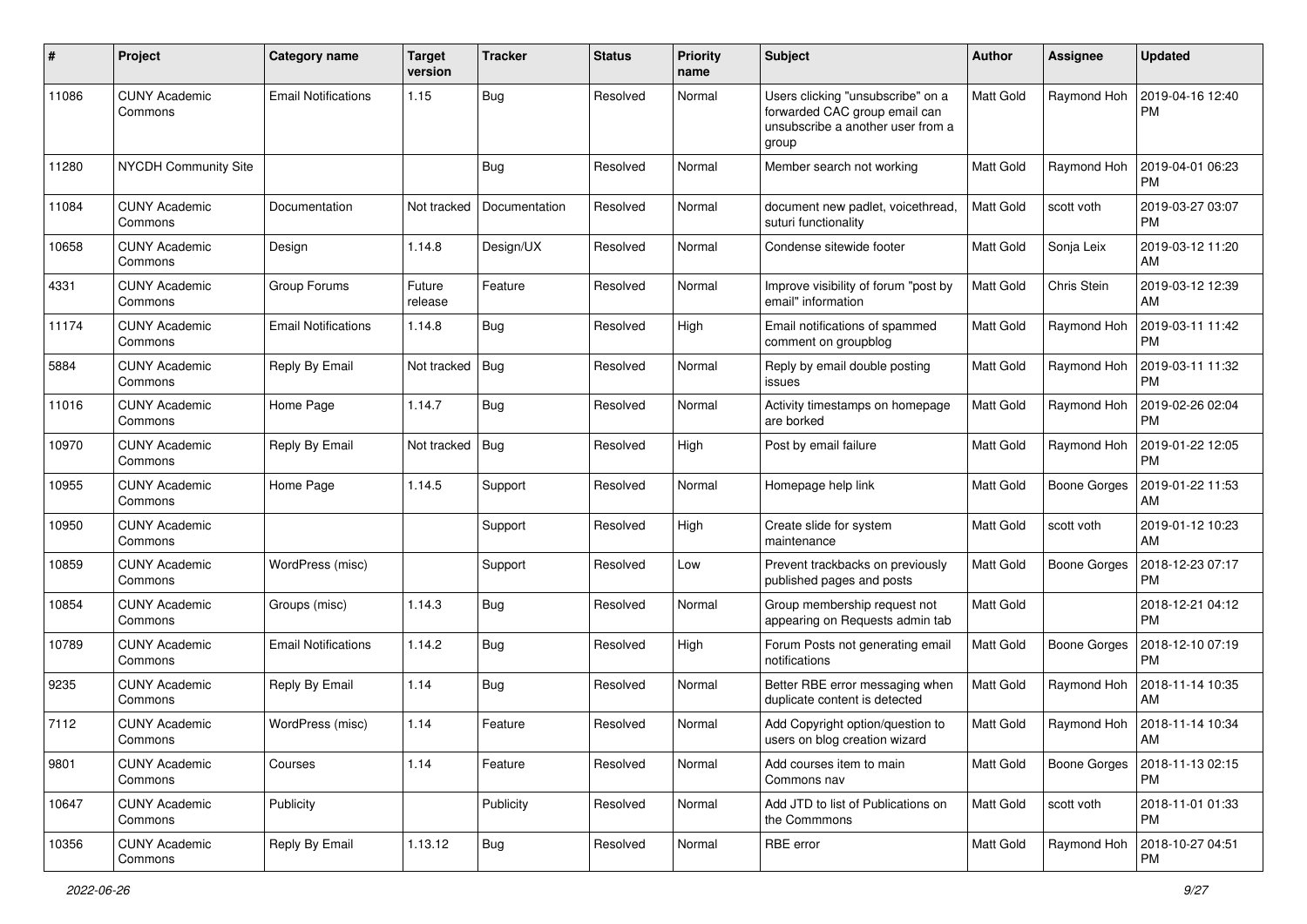| $\pmb{\sharp}$ | Project                         | <b>Category name</b>        | <b>Target</b><br>version | <b>Tracker</b> | <b>Status</b> | <b>Priority</b><br>name | Subject                                                                                            | <b>Author</b>    | <b>Assignee</b>     | <b>Updated</b>                          |
|----------------|---------------------------------|-----------------------------|--------------------------|----------------|---------------|-------------------------|----------------------------------------------------------------------------------------------------|------------------|---------------------|-----------------------------------------|
| 10229          | <b>CUNY Academic</b><br>Commons | Information<br>Architecture | 1.14                     | Feature        | Resolved      | Normal                  | Remove 1 item from main nav bar<br>when we add courses                                             | <b>Matt Gold</b> | Chris Stein         | 2018-10-25 02:59<br><b>PM</b>           |
| 10597          | <b>CUNY Academic</b><br>Commons | cuny.is                     | Not tracked              | <b>Bug</b>     | Resolved      | Normal                  | cuny.is admin unavailable                                                                          | <b>Matt Gold</b> | <b>Boone Gorges</b> | 2018-10-25 01:44<br><b>PM</b>           |
| 10553          | <b>CUNY Academic</b><br>Commons | Group Files                 | 1.13.12                  | Bug            | Resolved      | Normal                  | File category view persists after<br>clicking away                                                 | <b>Matt Gold</b> | <b>Boone Gorges</b> | 2018-10-23 11:47<br>AM                  |
| 10563          | <b>CUNY Academic</b><br>Commons |                             | 1.13.12                  | Bug            | Resolved      | Urgent                  | cllicking on links from site menu<br>leads to 500 error                                            | <b>Matt Gold</b> | <b>Boone Gorges</b> | 2018-10-23 10:48<br>AM                  |
| 10538          | <b>CUNY Academic</b><br>Commons |                             |                          | Bug            | Resolved      | Normal                  | "This Site Can't be Reached"                                                                       | <b>Matt Gold</b> | Boone Gorges        | 2018-10-16 09:39<br>PM                  |
| 10410          | <b>CUNY Academic</b><br>Commons | Group Invitations           | 1.13.11                  | <b>Bug</b>     | Resolved      | Normal                  | Navigating to another user's 'invites'<br>page leads to portfolio page without<br>redirect message | Matt Gold        | Raymond Hoh         | 2018-10-09 10:43<br>AM                  |
| 10381          | <b>CUNY Academic</b><br>Commons | <b>Email Notifications</b>  | 1.13.11                  | <b>Bug</b>     | Resolved      | Normal                  | Group Blog Comment notification<br>doesn't include username                                        | <b>Matt Gold</b> | Raymond Hoh         | 2018-10-09 10:36<br>AM                  |
| 10144          | <b>CUNY Academic</b><br>Commons | Group Forums                | 1.13.10                  | <b>Bug</b>     | Resolved      | Normal                  | Subscription set to "no email"                                                                     | Matt Gold        | Raymond Hoh         | 2018-09-25 10:26<br>AM                  |
| 9076           | NYCDH Community Site            |                             |                          | <b>Bug</b>     | Resolved      | Normal                  | Email group subscription reset<br>erroneously                                                      | Matt Gold        | Raymond Hoh         | 2018-09-25 09:52<br><b>AM</b>           |
| 10360          | <b>CUNY Academic</b><br>Commons | Groups (misc)               |                          | Support        | Resolved      | Normal                  | Pruning groups                                                                                     | Matt Gold        | <b>Boone Gorges</b> | 2018-09-20 02:57<br>PM                  |
| 10325          | <b>NYCDH Community Site</b>     |                             |                          | <b>Bug</b>     | Resolved      | Normal                  | Digest email formatting                                                                            | Matt Gold        | Raymond Hoh         | 2018-09-14 09:34<br><b>PM</b>           |
| 2650           | <b>CUNY Academic</b><br>Commons | commonsinabox.org           | Not tracked              | Design/UX      | Resolved      | Normal                  | Redo CBOX homepage                                                                                 | <b>Matt Gold</b> | scott voth          | 2018-09-12 02:08<br>PM                  |
| 6584           | <b>CUNY Academic</b><br>Commons | cuny.is                     | Not tracked              | Feature        | Resolved      | Normal                  | Create form for requesting cuny.is<br>links                                                        | <b>Matt Gold</b> | scott voth          | 2018-09-12 02:07<br>PM                  |
| 10210          | <b>CUNY Academic</b><br>Commons | Onboarding                  | 1.13.8                   | <b>Bug</b>     | Resolved      | Normal                  | Spacing wonky on invite screen                                                                     | <b>Matt Gold</b> | Boone Gorges        | 2018-08-29 05:39<br><b>PM</b>           |
| 10209          | <b>CUNY Academic</b><br>Commons | BuddyPress (misc)           | 1.13.8                   | Bug            | Resolved      | Normal                  | Additional login prompt                                                                            | <b>Matt Gold</b> | Raymond Hoh         | 2018-08-29 03:23<br><b>PM</b>           |
| 10164          | <b>CUNY Academic</b><br>Commons | Group Forums                | 1.13.8                   | <b>Bug</b>     | Resolved      | Normal                  | A few oddities related to a<br>cross-posted forum post                                             | <b>Matt Gold</b> | <b>Boone Gorges</b> | 2018-08-17 10:12<br>AM                  |
| 9875           | <b>CUNY Academic</b><br>Commons | Messages                    | 1.13.3                   | <b>Bug</b>     | Resolved      | Low                     | Can't mark message as read                                                                         | <b>Matt Gold</b> |                     | Boone Gorges   2018-06-01 07:54<br>l PM |
| 9876           | <b>CUNY Academic</b><br>Commons | Messages                    | 1.13.3                   | Bug            | Resolved      | Normal                  | System erroneously indicates<br>super-admin is part of private<br>message exchange                 | Matt Gold        | Boone Gorges        | 2018-06-01 07:36<br><b>PM</b>           |
| 9814           | <b>CUNY Academic</b><br>Commons | Groups (misc)               | Not tracked $ $ Bug      |                | Resolved      | Normal                  | Group email settings "No Email"<br>issue                                                           | Matt Gold        | Raymond Hoh         | 2018-05-22 11:45<br>  AM                |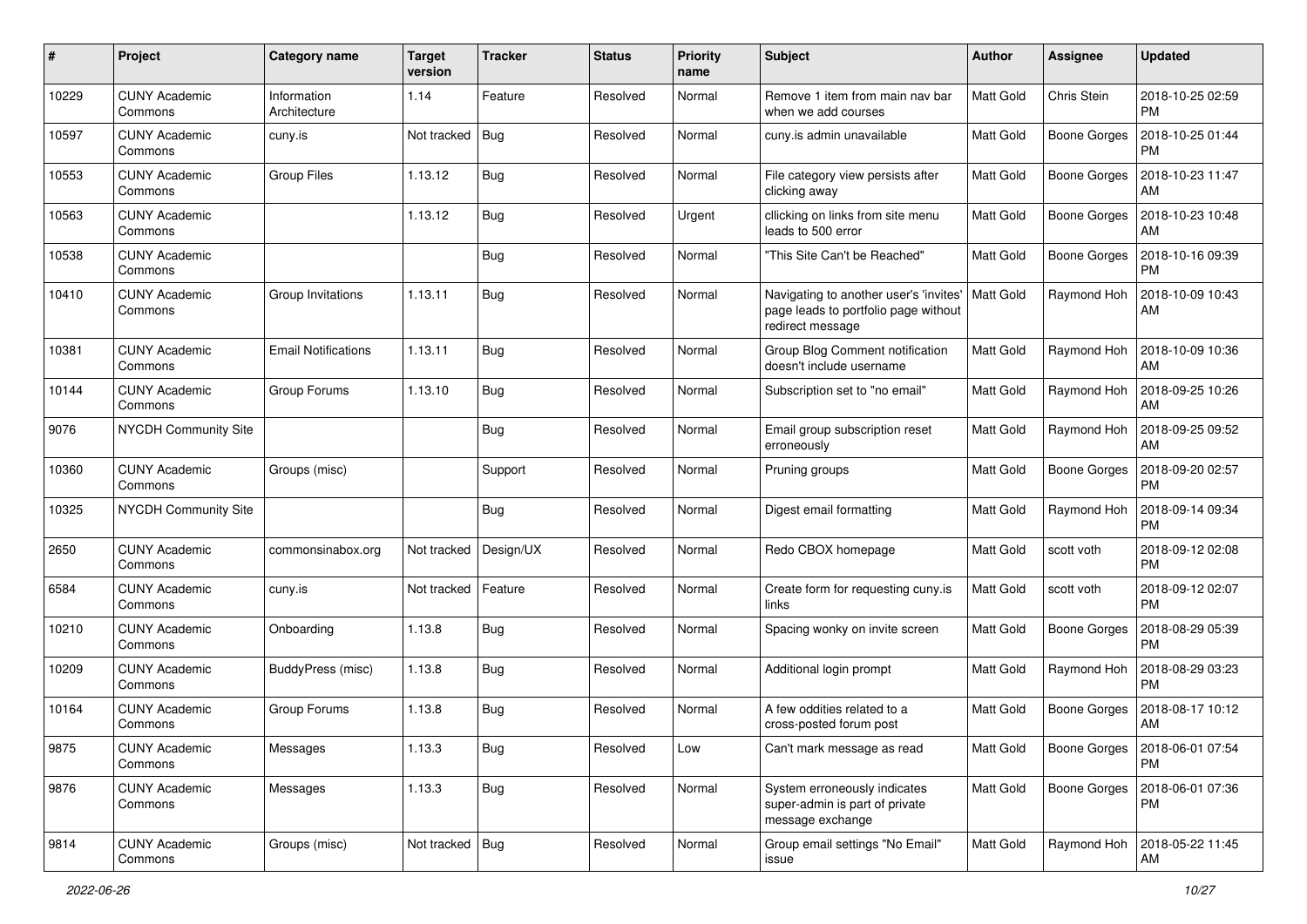| #    | Project                         | <b>Category name</b>    | <b>Target</b><br>version | <b>Tracker</b> | <b>Status</b> | <b>Priority</b><br>name | <b>Subject</b>                                                                                 | Author           | Assignee            | <b>Updated</b>                |
|------|---------------------------------|-------------------------|--------------------------|----------------|---------------|-------------------------|------------------------------------------------------------------------------------------------|------------------|---------------------|-------------------------------|
| 9749 | <b>CUNY Academic</b><br>Commons | Onboarding              | 1.13.2                   | Bug            | Resolved      | Normal                  | New invitation message mentions<br>username as opposed to First/Last<br>Name                   | Matt Gold        | <b>Boone Gorges</b> | 2018-05-22 10:49<br>AM        |
| 9782 | <b>CUNY Academic</b><br>Commons | Groups (misc)           | 1.13.2                   | Bug            | Resolved      | Normal                  | Site loads/skips last step of group<br>creation                                                | Matt Gold        | <b>Boone Gorges</b> | 2018-05-22 10:45<br>AM        |
| 9492 | <b>CUNY Academic</b><br>Commons | WordPress (misc)        | Not tracked              | Support        | Resolved      | Normal                  | Importing Wikispaces Articles to<br>Blogs in Academic Commons                                  | Matt Gold        | Raymond Hoh         | 2018-05-21 03:58<br><b>PM</b> |
| 9748 | <b>CUNY Academic</b><br>Commons | Onboarding              | Not tracked              | Support        | Resolved      | Normal                  | Non-CUNY codes and the new<br>invitation system                                                | Matt Gold        | <b>Boone Gorges</b> | 2018-05-14 12:54<br><b>PM</b> |
| 8929 | <b>CUNY Academic</b><br>Commons | Groups (misc)           | 1.13                     | Feature        | Resolved      | Normal                  | Editing group forum email address                                                              | <b>Matt Gold</b> | Raymond Hoh         | 2018-05-07 12:44<br><b>PM</b> |
| 8225 | <b>CUNY Academic</b><br>Commons | Group Blogs             | 1.13                     | Bug            | Resolved      | Normal                  | replies to a blog post activity item                                                           | Matt Gold        | Raymond Hoh         | 2018-05-07 12:32<br><b>PM</b> |
| 9010 | <b>CUNY Academic</b><br>Commons | Groups (misc)           | 1.13                     | Feature        | Resolved      | Normal                  | Add group email address in<br>prominent way to Group homepage                                  | Matt Gold        | <b>Erik Trainer</b> | 2018-05-07 12:32<br><b>PM</b> |
| 8899 | <b>CUNY Academic</b><br>Commons | Accessibility           | 1.13                     | Feature        | Resolved      | Normal                  | <b>Accessibility Fixes</b>                                                                     | Matt Gold        | <b>Boone Gorges</b> | 2018-04-23 10:55<br>AM        |
| 9622 | <b>CUNY Academic</b><br>Commons | WordPress (misc)        | 1.12.13                  | Feature        | Resolved      | Normal                  | Redirect site URL                                                                              | Matt Gold        | <b>Boone Gorges</b> | 2018-04-19 11:45<br>AM        |
| 9466 | <b>CUNY Academic</b><br>Commons | Reply By Email          | 1.12.11                  | Bug            | Resolved      | Normal                  | email post notification does not post   Matt Gold<br>notice of attachment                      |                  | Raymond Hoh         | 2018-03-27 12:48<br><b>PM</b> |
| 9148 | <b>CUNY Academic</b><br>Commons | Layout                  | 1.12.11                  | Bug            | Resolved      | Normal                  | CAC on Microsoft Edge                                                                          | Matt Gold        | Matt Gold           | 2018-03-27 11:34<br>AM        |
| 9489 | <b>CUNY Academic</b><br>Commons | Spam/Spam<br>Prevention | 1.12.11                  | Bug            | Resolved      | Normal                  | Email spam possibly related to CAC   Matt Gold<br>form                                         |                  | Raymond Hoh         | 2018-03-26 05:28<br><b>PM</b> |
| 8935 | <b>CUNY Academic</b><br>Commons | <b>Public Portfolio</b> | 1.13                     | Feature        | Resolved      | Normal                  | Create a better-looking null state for   Matt Gold<br>Portfolios without About You<br>sections |                  | <b>Boone Gorges</b> | 2018-03-23 04:37<br><b>PM</b> |
| 9242 | NYCDH Community Site            |                         |                          | Bug            | Resolved      | Normal                  | Default subscription to NYCDH<br>Announcements group                                           | <b>Matt Gold</b> | Raymond Hoh         | 2018-02-22 12:47<br><b>PM</b> |
| 8406 | NYCDH Community Site            |                         |                          | Feature        | Resolved      | Normal                  | Error message for WP-Cerber<br>lockouts                                                        | Matt Gold        | Raymond Hoh         | 2018-02-22 09:26<br>AM        |
| 3286 | NYCDH Community Site            |                         |                          | <b>Bug</b>     | Resolved      | Normal                  | Have BP Docs take on Access<br>Defaults of group                                               | Matt Gold        | Raymond Hoh         | 2018-02-21 07:23<br>PM        |
| 8397 | NYCDH Community Site            |                         |                          | <b>Bug</b>     | Resolved      | Normal                  | Profile question                                                                               | Matt Gold        | Raymond Hoh         | 2018-02-21 07:21<br><b>PM</b> |
| 2628 | NYCDH Community Site            |                         |                          | Bug            | Resolved      | Low                     | Spam User Changes Password                                                                     | Matt Gold        | Raymond Hoh         | 2018-02-21 07:18<br><b>PM</b> |
| 5989 | NYCDH Community Site            |                         |                          | Support        | Resolved      | Normal                  | Buddypress/WP question                                                                         | Matt Gold        | Raymond Hoh         | 2018-02-21 07:16<br><b>PM</b> |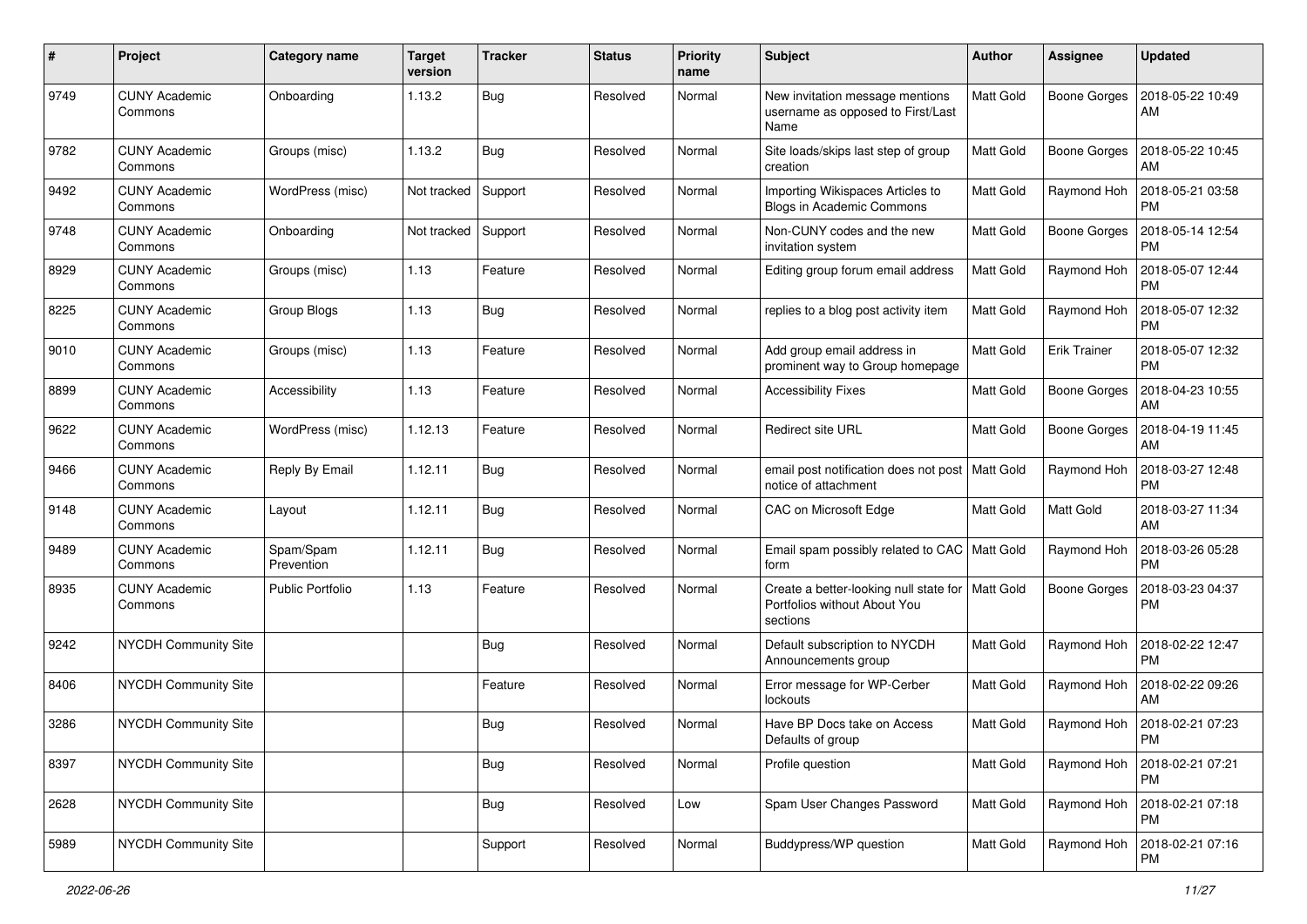| $\sharp$ | Project                         | Category name              | <b>Target</b><br>version | <b>Tracker</b> | <b>Status</b> | <b>Priority</b><br>name | <b>Subject</b>                                                         | <b>Author</b> | Assignee     | <b>Updated</b>                |
|----------|---------------------------------|----------------------------|--------------------------|----------------|---------------|-------------------------|------------------------------------------------------------------------|---------------|--------------|-------------------------------|
| 5939     | NYCDH Community Site            |                            |                          | Bug            | Resolved      | Normal                  | Embedded link doesn't come<br>through CBOX/NYCDH email<br>notification | Matt Gold     | Raymond Hoh  | 2018-02-21 07:16<br><b>PM</b> |
| 5530     | <b>NYCDH Community Site</b>     |                            |                          | Bug            | Resolved      | Normal                  | Error updating plugin                                                  | Matt Gold     | Raymond Hoh  | 2018-02-21 07:16<br><b>PM</b> |
| 5430     | NYCDH Community Site            |                            |                          | Support        | Resolved      | Normal                  | Question about deleting account                                        | Matt Gold     | Raymond Hoh  | 2018-02-21 07:15<br><b>PM</b> |
| 2888     | NYCDH Community Site            |                            |                          | Feature        | Resolved      | Normal                  | Make Text Posting the Default?                                         | Matt Gold     | Raymond Hoh  | 2018-02-21 07:14<br><b>PM</b> |
| 8582     | <b>NYCDH Community Site</b>     |                            |                          | Bug            | Resolved      | High                    | Forum post doesn't work                                                | Matt Gold     | Raymond Hoh  | 2018-02-21 07:13<br><b>PM</b> |
| 2773     | NYCDH Community Site            |                            |                          | Bug            | Resolved      | Urgent                  | Severe site weirdness                                                  | Matt Gold     | Raymond Hoh  | 2018-02-21 07:13<br><b>PM</b> |
| 9115     | <b>CUNY Academic</b><br>Commons |                            | Not tracked              | Support        | Resolved      | Normal                  | question about invite by email                                         | Matt Gold     | Matt Gold    | 2018-02-13 11:14<br>AM        |
| 9124     | <b>CUNY Academic</b><br>Commons | Reply By Email             | 1.12.8                   | Bug            | Resolved      | Normal                  | Old RBE new topic email address<br>appears on post editing screen      | Matt Gold     | Raymond Hoh  | 2018-02-13 10:49<br>AM        |
| 9132     | <b>CUNY Academic</b><br>Commons | My Commons                 | 1.12.8                   | Bug            | Resolved      | Normal                  | empty activity items on My<br>Commons                                  | Matt Gold     | Raymond Hoh  | 2018-02-13 10:49<br>AM        |
| 9149     | <b>CUNY Academic</b><br>Commons | <b>BuddyPress Docs</b>     | 1.12.8                   | Bug            | Resolved      | Normal                  | Doc listing layout issue                                               | Matt Gold     | Boone Gorges | 2018-02-13 10:36<br>AM        |
| 9127     | <b>CUNY Academic</b><br>Commons | <b>WordPress Plugins</b>   |                          | Documentation  | Resolved      | Normal                  | update taxonomy of plugins                                             | Matt Gold     | scott voth   | 2018-02-12 12:03<br><b>PM</b> |
| 9144     | <b>CUNY Academic</b><br>Commons | <b>WordPress Themes</b>    | Not tracked              | Support        | Resolved      | Normal                  | CSS question                                                           | Matt Gold     | Boone Gorges | 2018-01-30 10:23<br><b>PM</b> |
| 9114     | <b>CUNY Academic</b><br>Commons | Home Page                  | 1.12.8                   | <b>Bug</b>     | Resolved      | Normal                  | group with long name messes up<br>homepage layout                      | Matt Gold     | Boone Gorges | 2018-01-24 05:17<br><b>PM</b> |
| 9112     | <b>CUNY Academic</b><br>Commons |                            | Not tracked              | Bug            | Resolved      | High                    | GCDI site down                                                         | Matt Gold     | Boone Gorges | 2018-01-23 10:18<br><b>PM</b> |
| 9107     | <b>CUNY Academic</b><br>Commons | Non-CUNY sign up<br>codes  | 1.12.7                   | Bug            | Resolved      | Normal                  | Can't add group to non-CUNY<br>sign-up code                            | Matt Gold     | Boone Gorges | 2018-01-23 04:15<br><b>PM</b> |
| 9085     | <b>CUNY Academic</b><br>Commons | <b>Email Notifications</b> | 1.12.7                   | Bug            | Resolved      | Normal                  | Email notification for group doc<br>creation                           | Matt Gold     | Raymond Hoh  | 2018-01-23 11:11<br>AM        |
| 9105     | <b>CUNY Academic</b><br>Commons | <b>BuddyPress Docs</b>     | 1.12.7                   | Bug            | Resolved      | Urgent                  | BP doc titles/dates messed up                                          | Matt Gold     | Boone Gorges | 2018-01-23 11:00<br>AM        |
| 8943     | <b>CUNY Academic</b><br>Commons | Reply By Email             | 1.12.6                   | Bug            | Resolved      | Normal                  | RBE email attachment not posted<br>from new topic email address        | Matt Gold     | Raymond Hoh  | 2017-12-28 03:49<br><b>PM</b> |
| 8793     | <b>CUNY Academic</b><br>Commons | Help/Codex                 | 1.12.3                   | Bug            | Resolved      | Normal                  | Bold email address on help page                                        | Matt Gold     | Paige Dupont | 2017-11-28 11:21<br>AM        |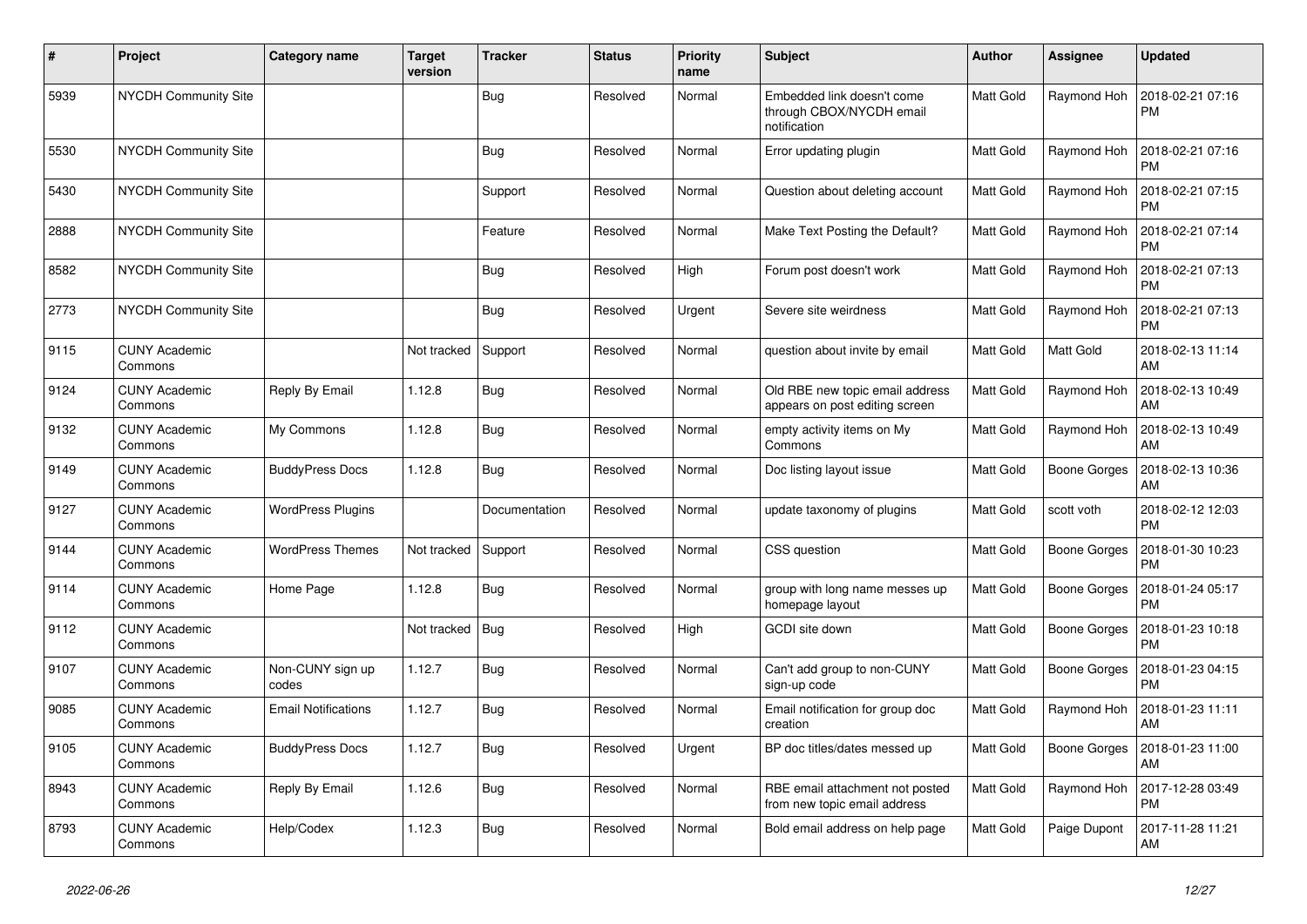| $\#$ | Project                         | Category name              | <b>Target</b><br>version | <b>Tracker</b> | <b>Status</b> | <b>Priority</b><br>name | <b>Subject</b>                                                              | <b>Author</b>    | Assignee            | <b>Updated</b>                |
|------|---------------------------------|----------------------------|--------------------------|----------------|---------------|-------------------------|-----------------------------------------------------------------------------|------------------|---------------------|-------------------------------|
| 3555 | <b>CUNY Academic</b><br>Commons | Publicity                  | Not tracked              | Bug            | Resolved      | High                    | Mailchimp email display issue                                               | Matt Gold        | Matt Gold           | 2017-11-15 05:47<br><b>PM</b> |
| 3785 | <b>CUNY Academic</b><br>Commons | Registration               | Not tracked              | Bug            | Resolved      | Normal                  | New CUNY email addresses                                                    | Matt Gold        | Marilyn Weber       | 2017-11-15 05:47<br><b>PM</b> |
| 6456 | <b>CUNY Academic</b><br>Commons | Documentation              | Not tracked              | Documentation  | Resolved      | Normal                  | Update Dev Blog Free Software<br><b>Contributions Page</b>                  | Matt Gold        | Boone Gorges        | 2017-11-15 05:09<br><b>PM</b> |
| 6467 | <b>CUNY Academic</b><br>Commons | BuddyPress (misc)          | Not tracked              | Support        | Resolved      | Normal                  | Question about what happens when<br>people leave/are removed from<br>groups | <b>Matt Gold</b> | Boone Gorges        | 2017-11-15 01:24<br><b>PM</b> |
| 8386 | <b>CUNY Academic</b><br>Commons | Reply By Email             | 1.12                     | Bug            | Resolved      | Normal                  | Post by email did not include<br>attachment                                 | Matt Gold        | Raymond Hoh         | 2017-10-30 10:03<br>AM        |
| 8659 | <b>CUNY Academic</b><br>Commons | Help/Codex                 | 1.11.16                  | Bug            | Resolved      | Normal                  | Help email us link not working                                              | Matt Gold        | Raymond Hoh         | 2017-10-11 03:51<br><b>PM</b> |
| 8692 | <b>CUNY Academic</b><br>Commons | <b>Email Notifications</b> | 1.11.15                  | Bug            | Resolved      | Normal                  | HTML not rendering in email<br>notifications                                | <b>Matt Gold</b> | Raymond Hoh         | 2017-10-11 11:08<br>AM        |
| 8670 | <b>CUNY Academic</b><br>Commons | <b>Email Notifications</b> | 1.11.15                  | Feature        | Resolved      | Normal                  | <b>Group Forum Notifications</b>                                            | Matt Gold        | Raymond Hoh         | 2017-10-03 02:38<br><b>PM</b> |
| 8676 | <b>CUNY Academic</b><br>Commons | Group Files                | 1.12                     | Feature        | Resolved      | Normal                  | Share file description when a file is<br>uploaded in Email Notification     | <b>Matt Gold</b> | Paige Dupont        | 2017-09-28 03:58<br><b>PM</b> |
| 8702 | <b>CUNY Academic</b><br>Commons | Homepage Slides            | 1.11.13                  | Bug            | Resolved      | Normal                  | Homepage slider doesn't offer<br>option to move through slides              | Matt Gold        | <b>Boone Gorges</b> | 2017-09-14 11:37<br><b>PM</b> |
| 8660 | <b>CUNY Academic</b><br>Commons | <b>WordPress Themes</b>    | 1.11.12                  | Bug            | Resolved      | Normal                  | Search within theme directory issue                                         | <b>Matt Gold</b> | Boone Gorges        | 2017-09-05 11:48<br>AM        |
| 8625 | <b>CUNY Academic</b><br>Commons | Group Blogs                | 1.11.11                  | Support        | Resolved      | Normal                  | Group / Blog user role syncing not<br>working                               | <b>Matt Gold</b> | Boone Gorges        | 2017-08-30 04:07<br><b>PM</b> |
| 8025 | <b>CUNY Academic</b><br>Commons | Group Forums               | 1.11.11                  | Bug            | Resolved      | Normal                  | HTML markup in group forum<br>notification                                  | Matt Gold        | Daniel Jones        | 2017-08-25 11:38<br>AM        |
| 8510 | <b>CUNY Academic</b><br>Commons | <b>Public Portfolio</b>    | 1.11.10                  | <b>Bug</b>     | Resolved      | Normal                  | Social media icons crowded on<br>mobile view of Portfolio                   | Matt Gold        | Boone Gorges        | 2017-08-22 05:31<br><b>PM</b> |
| 8183 | <b>CUNY Academic</b><br>Commons | Group Blogs                | 1.11.2                   | Bug            | Resolved      | Normal                  | Edit of Post creates notification<br>emails                                 | <b>Matt Gold</b> | <b>Boone Gorges</b> | 2017-08-15 05:14<br><b>PM</b> |
| 8463 | <b>CUNY Academic</b><br>Commons | <b>Public Portfolio</b>    | 1.11.9                   | Bug            | Resolved      | Normal                  | Continued issues with portfolio view<br>on mobile device                    | <b>Matt Gold</b> | Daniel Jones        | 2017-08-13 07:44<br><b>PM</b> |
| 8460 | <b>CUNY Academic</b><br>Commons | <b>Public Portfolio</b>    | 1.11.9                   | Feature        | Resolved      | Normal                  | ORCID should be a social<br>networking field                                | <b>Matt Gold</b> | <b>Boone Gorges</b> | 2017-08-13 06:40<br><b>PM</b> |
| 5961 | <b>CUNY Academic</b><br>Commons | <b>WordPress Plugins</b>   | 1.9.26                   | Bug            | Resolved      | Normal                  | Multisite Clone duplicator plugin                                           | Matt Gold        | Boone Gorges        | 2017-07-18 02:56<br><b>PM</b> |
| 8290 | <b>CUNY Academic</b><br>Commons | Public Portfolio           | 1.11.6                   | Design/UX      | Resolved      | Normal                  | Problems with Commons profile on<br>mobile view                             | <b>Matt Gold</b> | Daniel Jones        | 2017-07-10 03:07<br><b>PM</b> |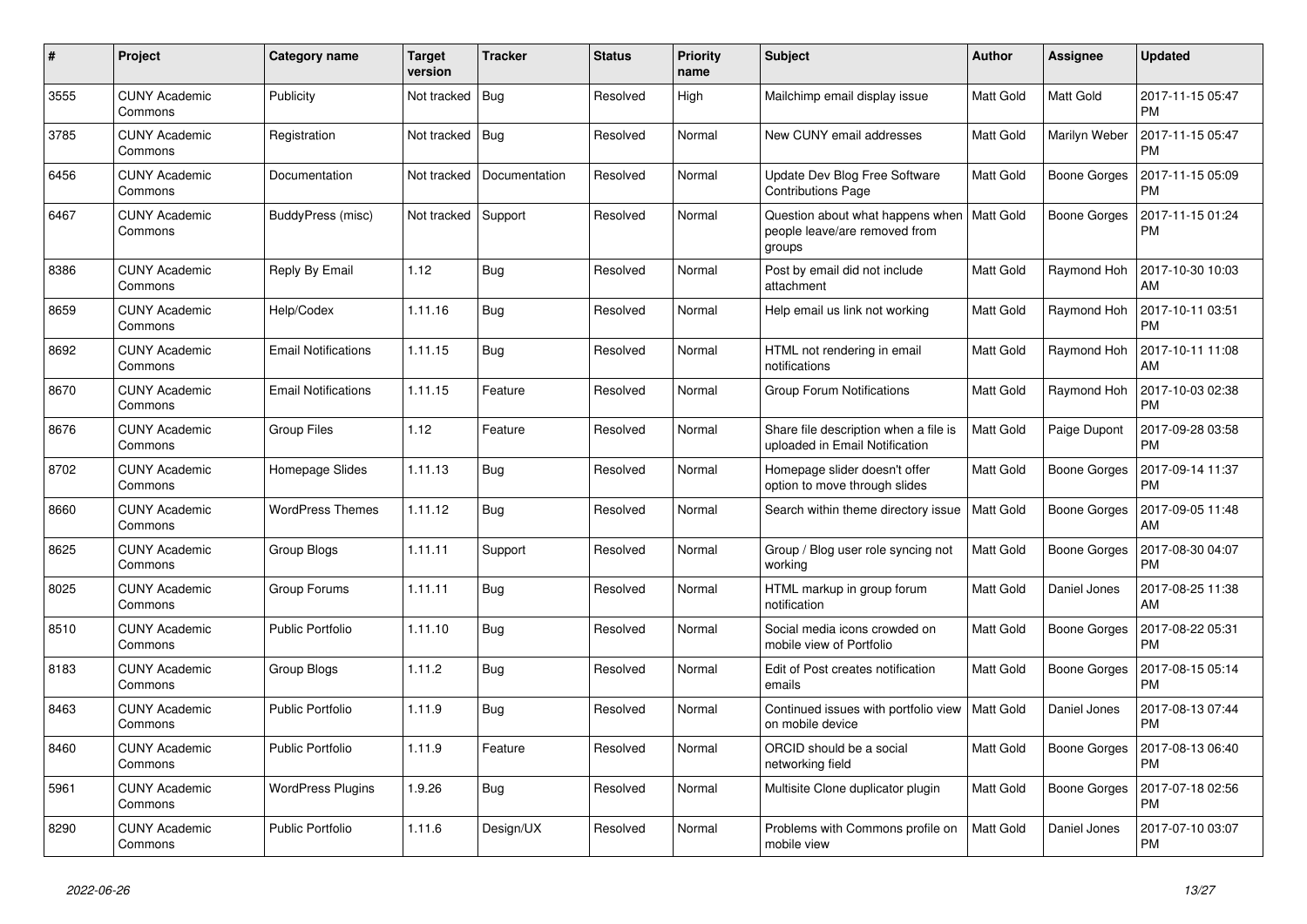| #    | Project                         | Category name              | <b>Target</b><br>version | <b>Tracker</b> | <b>Status</b> | <b>Priority</b><br>name | Subject                                                                         | Author           | Assignee            | <b>Updated</b>                |
|------|---------------------------------|----------------------------|--------------------------|----------------|---------------|-------------------------|---------------------------------------------------------------------------------|------------------|---------------------|-------------------------------|
| 8380 | <b>CUNY Academic</b><br>Commons | commonsinabox.org          | Not tracked              | Support        | Resolved      | Normal                  | Commons In a Box login issue                                                    | <b>Matt Gold</b> | Raymond Hoh         | 2017-06-29 03:44<br><b>PM</b> |
| 6683 | <b>CUNY Academic</b><br>Commons | Groups (misc)              | 1.11.2                   | Feature        | Resolved      | Normal                  | Update social network connection<br>options during group creation               | <b>Matt Gold</b> | Daniel Jones        | 2017-06-01 11:39<br><b>PM</b> |
| 8204 | <b>CUNY Academic</b><br>Commons | commonsinabox.org          | Not tracked              | Support        | Resolved      | Normal                  | How to create a group on<br>commonsinabox.org                                   | Matt Gold        | <b>Boone Gorges</b> | 2017-05-26 02:50<br><b>PM</b> |
| 2880 | <b>CUNY Academic</b><br>Commons | BuddyPress (misc)          | 1.11                     | Feature        | Resolved      | Normal                  | RBE Group Post New Topic<br><b>Shortlink Addresses</b>                          | <b>Matt Gold</b> | Raymond Hoh         | 2017-05-18 01:04<br><b>PM</b> |
| 588  | <b>CUNY Academic</b><br>Commons | Group Forums               | 1.11                     | Feature        | Resolved      | Low                     | Quote feature on forums                                                         | <b>Matt Gold</b> | Raymond Hoh         | 2017-05-18 12:49<br><b>PM</b> |
| 8051 | NYCDH Community Site            |                            |                          | Bug            | Resolved      | Normal                  | User reports registration problem                                               | Matt Gold        | Raymond Hoh         | 2017-04-27 04:29<br><b>PM</b> |
| 8023 | <b>CUNY Academic</b><br>Commons | Reply By Email             | 1.10.18                  | Bug            | Resolved      | High                    | Reply to CAC Message gets posted<br>to forum                                    | Matt Gold        | Raymond Hoh         | 2017-04-25 02:35<br><b>PM</b> |
| 3175 | <b>CUNY Academic</b><br>Commons | Group Forums               | 1.11                     | Feature        | Resolved      | Normal                  | Replace Announcements with a<br>force-email option on new forum<br>posts        | <b>Matt Gold</b> | Daniel Jones        | 2017-04-24 02:54<br><b>PM</b> |
| 7908 | <b>CUNY Academic</b><br>Commons | WordPress (misc)           | Not tracked              | Bug            | Resolved      | Low                     | Top nav inconsistent height issue                                               | Matt Gold        | <b>Boone Gorges</b> | 2017-04-04 09:45<br><b>PM</b> |
| 7907 | <b>CUNY Academic</b><br>Commons | WordPress (misc)           |                          | Bug            | Resolved      | High                    | Site header image shows up for<br>logged in user but not for logged<br>out user | Matt Gold        | <b>Boone Gorges</b> | 2017-04-04 03:16<br><b>PM</b> |
| 7755 | <b>CUNY Academic</b><br>Commons | Help/Codex                 | Not tracked              | <b>Bug</b>     | Resolved      | Normal                  | help page not loading                                                           | Matt Gold        | scott voth          | 2017-03-25 11:10<br>AM        |
| 7823 | <b>CUNY Academic</b><br>Commons | Home Page                  |                          | Feature        | Resolved      | High                    | animated gif on frontpage                                                       | Matt Gold        | <b>Boone Gorges</b> | 2017-03-22 04:36<br><b>PM</b> |
| 7715 | <b>CUNY Academic</b><br>Commons | Reply By Email             |                          | Bug            | Resolved      | Normal                  | 4 notifications of a single post by<br>email                                    | Matt Gold        | Raymond Hoh         | 2017-02-23 04:09<br><b>PM</b> |
| 7262 | <b>CUNY Academic</b><br>Commons | Home Page                  | 1.10.6                   | Feature        | Resolved      | Normal                  | replace "take a tour" widget on CAC   Matt Gold<br>homepage                     |                  | <b>Boone Gorges</b> | 2016-12-28 03:34<br><b>PM</b> |
| 7127 | <b>CUNY Academic</b><br>Commons | cuny.is                    |                          | Feature        | Resolved      | Normal                  | Remove cuny.is form                                                             | Matt Gold        | Matt Gold           | 2016-12-18 02:06<br><b>PM</b> |
| 6992 | <b>CUNY Academic</b><br>Commons | Registration               | Not tracked              | Support        | Resolved      | High                    | User cannot activate account                                                    | Matt Gold        | Boone Gorges        | 2016-12-08 11:13<br>AM        |
| 6686 | <b>CUNY Academic</b><br>Commons | Group Invitations          | 1.10.3                   | <b>Bug</b>     | Resolved      | Normal                  | Problems with auto-complete on<br>Send Invites tab                              | Matt Gold        | <b>Boone Gorges</b> | 2016-12-01 03:14<br><b>PM</b> |
| 6674 | <b>CUNY Academic</b><br>Commons | Reply By Email             | 1.10.3                   | Bug            | Resolved      | Normal                  | Member RBE responses to<br>document uploads                                     | Matt Gold        | Raymond Hoh         | 2016-11-29 09:44<br><b>PM</b> |
| 6869 | <b>CUNY Academic</b><br>Commons | <b>Email Notifications</b> |                          | <b>Bug</b>     | Resolved      | Urgent                  | Report: Email notifications not<br>going out                                    | Matt Gold        | Raymond Hoh         | 2016-11-29 09:44<br><b>PM</b> |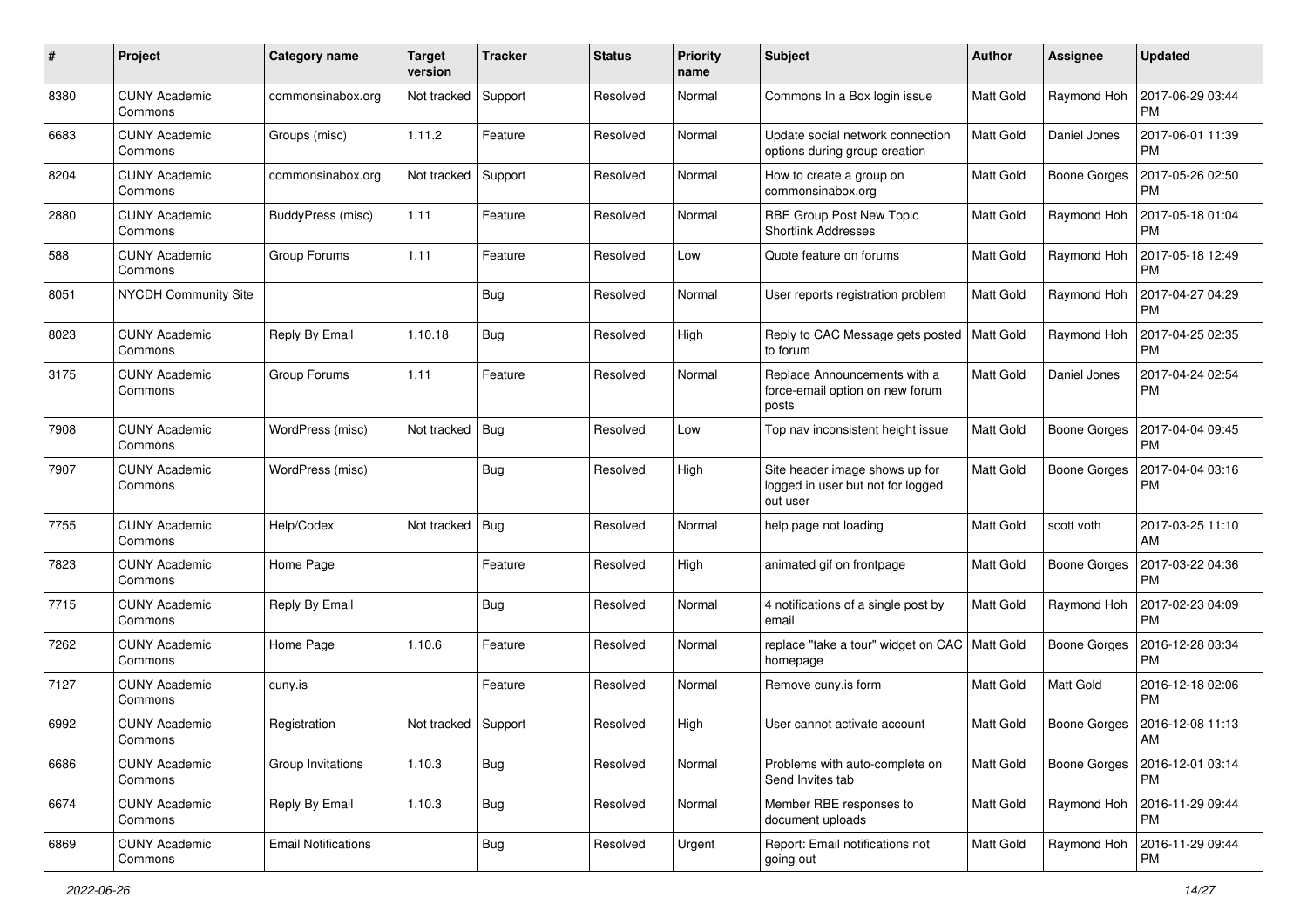| #    | Project                         | Category name              | <b>Target</b><br>version | <b>Tracker</b> | <b>Status</b> | <b>Priority</b><br>name | <b>Subject</b>                                                                     | <b>Author</b>    | Assignee            | <b>Updated</b>                |
|------|---------------------------------|----------------------------|--------------------------|----------------|---------------|-------------------------|------------------------------------------------------------------------------------|------------------|---------------------|-------------------------------|
| 6872 | <b>CUNY Academic</b><br>Commons | <b>Group Files</b>         | Not tracked              | Bug            | Resolved      | Normal                  | Seeing a red PHP warning                                                           | <b>Matt Gold</b> | <b>Boone Gorges</b> | 2016-11-29 02:39<br><b>PM</b> |
| 6629 | <b>CUNY Academic</b><br>Commons | <b>Email Notifications</b> | 1.10.2                   | Bug            | Resolved      | Normal                  | email footer demphasizes RBE                                                       | <b>Matt Gold</b> | Raymond Hoh         | 2016-11-20 09:23<br>AM        |
| 6773 | <b>CUNY Academic</b><br>Commons | Registration               |                          | Support        | Resolved      | Normal                  | tracking non-CUNY sign-up codes                                                    | Matt Gold        | Boone Gorges        | 2016-11-17 01:15<br>AM        |
| 6680 | <b>CUNY Academic</b><br>Commons | Groups (misc)              | 1.10.2                   | Feature        | Resolved      | Normal                  | Make "All email" default on group<br>creation                                      | <b>Matt Gold</b> | <b>Boone Gorges</b> | 2016-11-11 04:20<br><b>PM</b> |
| 6143 | <b>CUNY Academic</b><br>Commons | Events                     | 1.10.1                   | Documentation  | Resolved      | Normal                  | Calendar Embed documentation                                                       | <b>Matt Gold</b> | scott voth          | 2016-11-11 11:02<br>AM        |
| 6623 | <b>CUNY Academic</b><br>Commons | <b>Email Notifications</b> | 1.10.1                   | Bug            | Resolved      | Normal                  | Add blank line in cross-posted<br>email notifications                              | <b>Matt Gold</b> | Daniel Jones        | 2016-11-08 01:07<br><b>PM</b> |
| 6075 | <b>CUNY Academic</b><br>Commons | WordPress (misc)           | 1.9.32                   | <b>Bug</b>     | Resolved      | Normal                  | Suppress useless warnings on<br>sub-blog dashboards                                | <b>Matt Gold</b> | Daniel Jones        | 2016-11-01 10:06<br><b>PM</b> |
| 2049 | <b>CUNY Academic</b><br>Commons | Group Forums               | 1.10                     | Feature        | Resolved      | Normal                  | Rich-text forum posts                                                              | Matt Gold        | Raymond Hoh         | 2016-11-01 11:21<br>AM        |
| 5342 | <b>CUNY Academic</b><br>Commons | Registration               | 1.10                     | Feature        | Resolved      | Normal                  | Create auto-emails to people on<br>Unconfirmed list to nudge towards<br>completion | Matt Gold        | <b>Boone Gorges</b> | 2016-10-31 01:48<br><b>PM</b> |
| 5717 | <b>CUNY Academic</b><br>Commons | Events                     | 1.10                     | <b>Bug</b>     | Resolved      | Normal                  | Events not showing up on sitewide<br>events calendar                               | <b>Matt Gold</b> | Raymond Hoh         | 2016-10-27 11:49<br>AM        |
| 6404 | <b>CUNY Academic</b><br>Commons | Registration               | 1.9.32                   | Feature        | Resolved      | Normal                  | Registration page text change                                                      | Matt Gold        | Boone Gorges        | 2016-10-25 01:47<br><b>PM</b> |
| 5221 | <b>CUNY Academic</b><br>Commons | Reply By Email             | 1.10                     | <b>Bug</b>     | Resolved      | Normal                  | Alter Error messages for RBE                                                       | Matt Gold        | Raymond Hoh         | 2016-10-24 02:11<br>AM        |
| 6350 | <b>CUNY Academic</b><br>Commons | Blogs (BuddyPress)         | 1.9.31                   | Bug            | Resolved      | Normal                  | Editing blog posts results in activity<br>items                                    | Matt Gold        | <b>Boone Gorges</b> | 2016-10-18 09:24<br><b>PM</b> |
| 2695 | <b>CUNY Academic</b><br>Commons | WordPress (misc)           | 1.10                     | Feature        | Resolved      | Normal                  | Create Private File Uploads for<br><b>Blogs</b>                                    | <b>Matt Gold</b> | <b>Boone Gorges</b> | 2016-10-18 09:45<br>AM        |
| 6220 | <b>CUNY Academic</b><br>Commons | Support                    | Not tracked              | Documentation  | Resolved      | Normal                  | Add password protection info to<br>privacy page                                    | <b>Matt Gold</b> | scott voth          | 2016-10-16 11:36<br>AM        |
| 4082 | <b>CUNY Academic</b><br>Commons | Events                     | 1.10                     | Feature        | Resolved      | Normal                  | Events Calendar: Expose sitewide<br>events listings                                | Matt Gold        | Samantha<br>Raddatz | 2016-10-13 03:58<br><b>PM</b> |
| 6126 | <b>CUNY Academic</b><br>Commons | Wiki                       | Not tracked              | Bug            | Resolved      | Normal                  | <b>CUNY DHI Guide</b>                                                              | <b>Matt Gold</b> | Boone Gorges        | 2016-10-09 02:59<br><b>PM</b> |
| 6082 | <b>CUNY Academic</b><br>Commons | <b>WordPress Themes</b>    | 1.9.29                   | <b>Bug</b>     | Resolved      | Immediate               | Sites down                                                                         | <b>Matt Gold</b> | Boone Gorges        | 2016-09-23 03:32<br><b>PM</b> |
| 5954 | <b>CUNY Academic</b><br>Commons |                            | Not tracked              | Feature        | Resolved      | Normal                  | replace video on homepage with<br>featured sites/groups                            | <b>Matt Gold</b> | <b>Boone Gorges</b> | 2016-09-23 02:23<br><b>PM</b> |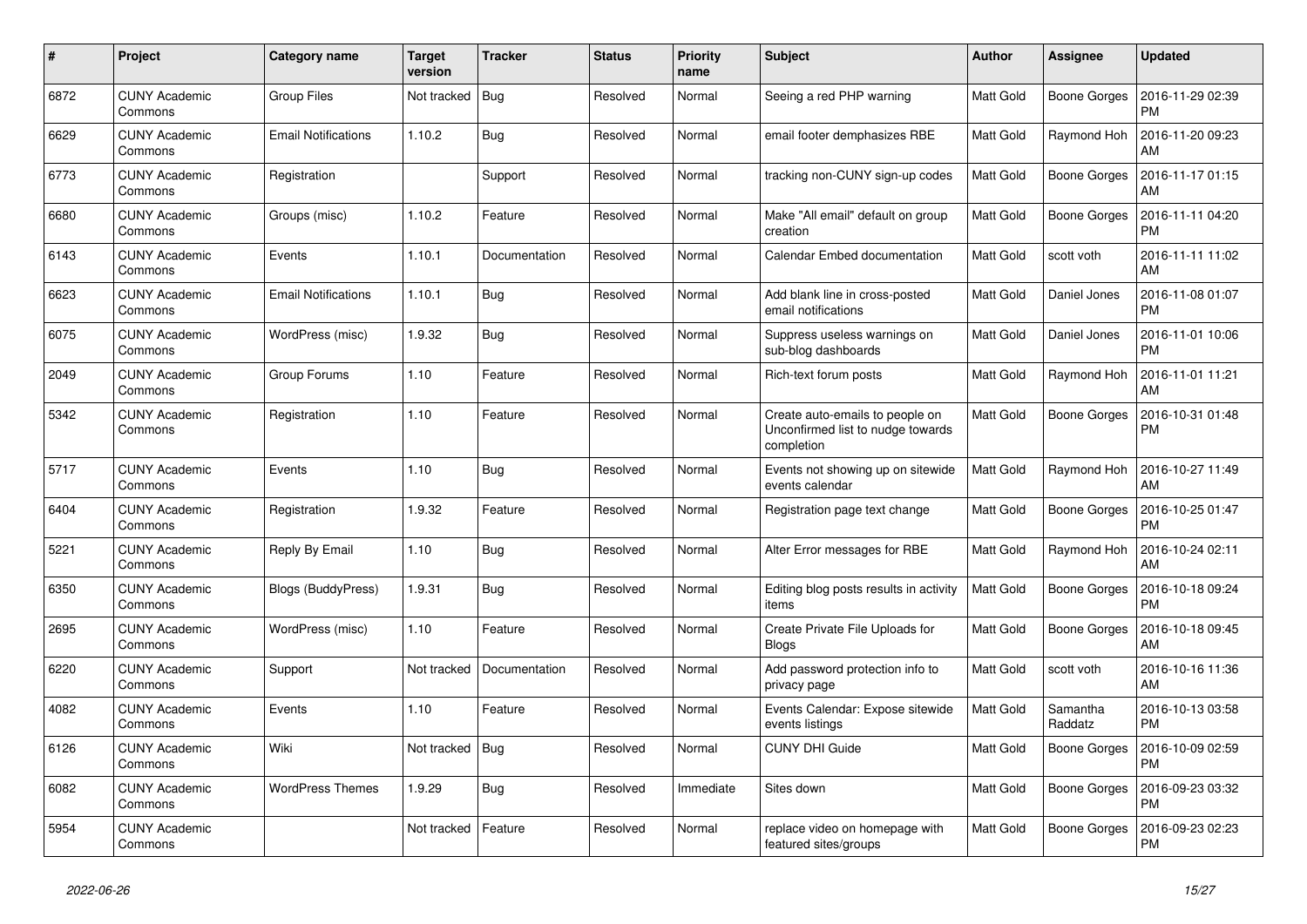| $\#$ | Project                         | Category name            | <b>Target</b><br>version | <b>Tracker</b> | <b>Status</b> | <b>Priority</b><br>name | <b>Subject</b>                                                                                           | <b>Author</b>    | Assignee            | <b>Updated</b>                |
|------|---------------------------------|--------------------------|--------------------------|----------------|---------------|-------------------------|----------------------------------------------------------------------------------------------------------|------------------|---------------------|-------------------------------|
| 5978 | <b>CUNY Academic</b><br>Commons | BuddyPress (misc)        | Not tracked              | Feature        | Resolved      | Normal                  | Add Undergraduate Student to<br>Checkable filters on People page                                         | Matt Gold        | <b>Boone Gorges</b> | 2016-09-04 09:48<br><b>PM</b> |
| 5977 | <b>CUNY Academic</b><br>Commons | Registration             | Not tracked              | Feature        | Resolved      | Normal                  | Add Undergraduate Student to list<br>of Profile choices upon registration                                | Matt Gold        | Boone Gorges        | 2016-09-04 09:47<br><b>PM</b> |
| 5925 | <b>CUNY Academic</b><br>Commons | <b>WordPress Plugins</b> | 1.9.26                   | Feature        | Resolved      | High                    | Add Github Embed plugin                                                                                  | Matt Gold        | Boone Gorges        | 2016-08-24 12:56<br><b>PM</b> |
| 5890 | <b>CUNY Academic</b><br>Commons | <b>Commons Profile</b>   | 1.9.24                   | <b>Bug</b>     | Resolved      | Normal                  | Commons user profile erroneously<br>indicates a group for a member                                       | Matt Gold        | Boone Gorges        | 2016-08-11 11:53<br><b>PM</b> |
| 5881 | <b>CUNY Academic</b><br>Commons | Groups (misc)            | 1.9.24                   | Bug            | Resolved      | Normal                  | shown "Request membership"<br>button when admin/creator of group                                         | Matt Gold        | Boone Gorges        | 2016-08-11 10:56<br><b>PM</b> |
| 5879 | <b>CUNY Academic</b><br>Commons | Group Forums             | 1.10                     | Feature        | Resolved      | Normal                  | Enable Group Forums By Default                                                                           | Matt Gold        | Boone Gorges        | 2016-08-11 10:40<br><b>PM</b> |
| 5880 | <b>CUNY Academic</b><br>Commons | Groups (misc)            | 1.10                     | <b>Bug</b>     | Resolved      | Normal                  | Option to send invites to group<br>shown in group creation process<br>even when no invitees are selected | Matt Gold        | Paige Dupont        | 2016-08-11 11:55<br>AM        |
| 5878 | <b>CUNY Academic</b><br>Commons | Group Blogs              | 1.10                     | Bug            | Resolved      | Normal                  | Group Blog creation improvements                                                                         | Matt Gold        | Boone Gorges        | 2016-08-10 09:36<br><b>PM</b> |
| 5823 | <b>CUNY Academic</b><br>Commons | Domain Mapping           | 1.9.22                   | Support        | Resolved      | Normal                  | <b>Redirect CFR sites</b>                                                                                | Matt Gold        | Boone Gorges        | 2016-08-01 11:58<br><b>PM</b> |
| 5840 | <b>NYCDH Community Site</b>     |                          |                          | <b>Bug</b>     | Resolved      | Normal                  | request membership in private<br>group issue                                                             | Matt Gold        | Raymond Hoh         | 2016-07-26 06:58<br>AM        |
| 5767 | <b>CUNY Academic</b><br>Commons | WordPress (misc)         | 1.9.20                   | Feature        | Resolved      | Normal                  | Migrate the social paper cbox site<br>into the Commons                                                   | Matt Gold        | Boone Gorges        | 2016-07-21 03:52<br><b>PM</b> |
| 5519 | <b>NYCDH Community Site</b>     |                          |                          | Feature        | Resolved      | Normal                  | Add all NYCDH members to the<br><b>Announcements Group</b>                                               | Matt Gold        | Raymond Hoh         | 2016-07-20 07:30<br><b>PM</b> |
| 5742 | <b>NYCDH Community Site</b>     |                          |                          | <b>Bug</b>     | Resolved      | Normal                  | images in slideshow not working                                                                          | Matt Gold        | Raymond Hoh         | 2016-07-20 07:24<br><b>PM</b> |
| 5736 | <b>CUNY Academic</b><br>Commons | WordPress (misc)         | Not tracked              | Support        | Resolved      | Normal                  | Create GCDI dev site                                                                                     | Matt Gold        | Boone Gorges        | 2016-06-27 04:23<br><b>PM</b> |
| 5693 | <b>CUNY Academic</b><br>Commons | Social Paper             | Not tracked              | Publicity      | Resolved      | Normal                  | Social Paper Stats for grant report                                                                      | <b>Matt Gold</b> | Boone Gorges        | 2016-06-14 09:21<br><b>PM</b> |
| 5631 | <b>CUNY Academic</b><br>Commons | <b>WordPress Plugins</b> | 1.9.17                   | Feature        | Resolved      | Normal                  | WP Super Edit Plugin                                                                                     | Matt Gold        | Boone Gorges        | 2016-06-01 11:57<br><b>PM</b> |
| 5513 | <b>CUNY Academic</b><br>Commons | Reply By Email           | 1.9.17                   | Bug            | Resolved      | Low                     | Header issues on a RBE post                                                                              | Matt Gold        | Raymond Hoh         | 2016-05-31 11:44<br>AM        |
| 5606 | <b>CUNY Academic</b><br>Commons | Group Forums             | Not tracked              | Feature        | Resolved      | Normal                  | Allow .txt files as forum post<br>attachments                                                            | Matt Gold        | Boone Gorges        | 2016-05-24 07:37<br>AM        |
| 5556 | <b>CUNY Academic</b><br>Commons | WordPress (misc)         | 1.9.16                   | Bug            | Resolved      | Normal                  | Blog comment leads to<br>unauthorized post warning                                                       | Matt Gold        | Boone Gorges        | 2016-05-21 11:12<br><b>PM</b> |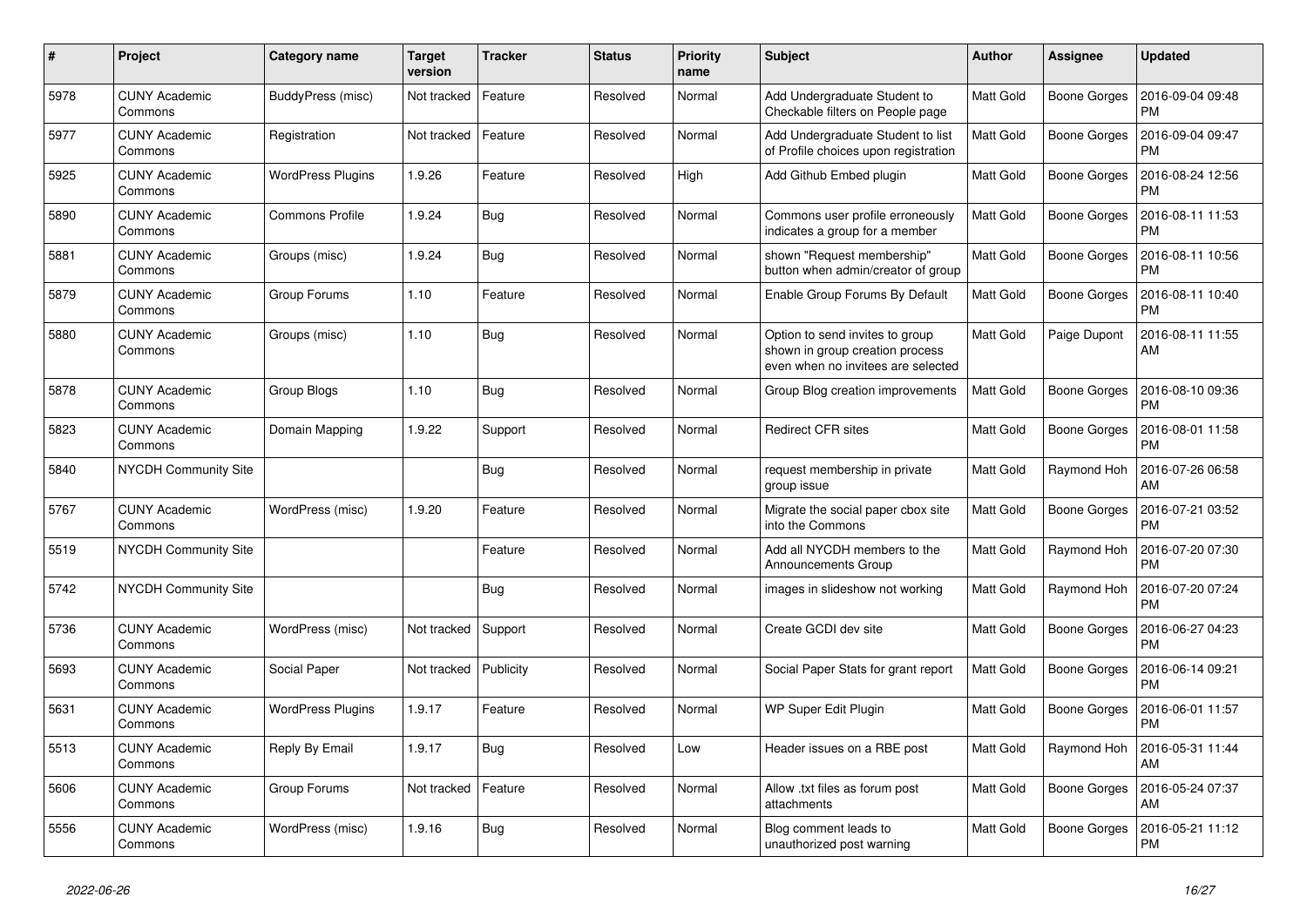| #    | Project                         | <b>Category name</b>       | <b>Target</b><br>version | <b>Tracker</b> | <b>Status</b> | <b>Priority</b><br>name | Subject                                                                                      | Author           | Assignee            | <b>Updated</b>                |
|------|---------------------------------|----------------------------|--------------------------|----------------|---------------|-------------------------|----------------------------------------------------------------------------------------------|------------------|---------------------|-------------------------------|
| 5512 | <b>CUNY Academic</b><br>Commons | <b>WordPress Plugins</b>   | 1.9.15                   | Feature        | Resolved      | Normal                  | Update premium plugin -- Google<br>Drive                                                     | Matt Gold        | <b>Boone Gorges</b> | 2016-05-11 11:12<br><b>PM</b> |
| 5411 | <b>CUNY Academic</b><br>Commons | <b>WordPress Themes</b>    | 1.10                     | Feature        | Resolved      | Normal                  | Child theme for the MALS program                                                             | <b>Matt Gold</b> | Daniel Jones        | 2016-05-09 08:51<br><b>PM</b> |
| 5520 | NYCDH Community Site            |                            |                          | Feature        | Resolved      | Normal                  | Auto-Add Newly Registered<br>Members to the Announcements<br>Group                           | Matt Gold        | Raymond Hoh         | 2016-05-03 07:25<br><b>PM</b> |
| 5504 | <b>CUNY Academic</b><br>Commons | <b>WordPress Plugins</b>   |                          | Support        | Resolved      | Normal                  | Embedding CartoDB maps                                                                       | Matt Gold        | <b>Boone Gorges</b> | 2016-04-30 10:49<br>AM        |
| 5486 | <b>CUNY Academic</b><br>Commons | <b>BuddyPress Docs</b>     | 1.9.15                   | Bug            | Resolved      | Low                     | Doc history not showing up                                                                   | <b>Matt Gold</b> | <b>Boone Gorges</b> | 2016-04-24 11:50<br>AM        |
| 5447 | NYCDH Community Site            |                            |                          | Bug            | Resolved      | Normal                  | Forum post notification doesn't note<br>presence of an attachment                            | Matt Gold        | Raymond Hoh         | 2016-04-15 12:19<br><b>PM</b> |
| 5445 | NYCDH Community Site            |                            |                          | Bug            | Resolved      | Normal                  | Private group question                                                                       | Matt Gold        | Raymond Hoh         | 2016-04-13 01:58<br><b>PM</b> |
| 5442 | <b>CUNY Academic</b><br>Commons | cuny.is                    | 1.9.14                   | Bug            | Resolved      | Normal                  | Shortlink creation problem                                                                   | Matt Gold        | <b>Boone Gorges</b> | 2016-04-12 11:03<br><b>PM</b> |
| 5222 | <b>CUNY Academic</b><br>Commons | <b>Email Notifications</b> | Not tracked              | Feature        | Resolved      | Normal                  | Change email address in the footer<br>of email notifications                                 | Matt Gold        | Matt Gold           | 2016-04-08 11:49<br>AM        |
| 5415 | <b>CUNY Academic</b><br>Commons | Reply By Email             | 1.9.13                   | Bug            | Resolved      | Normal                  | Received a "Your RBE Message<br>could not be posted" error even<br>though the message posted | <b>Matt Gold</b> | Raymond Hoh         | 2016-04-07 03:41<br><b>PM</b> |
| 5097 | <b>CUNY Academic</b><br>Commons | Registration               | Not tracked              | Support        | Resolved      | Normal                  | Bulk account creation                                                                        | Matt Gold        | <b>Boone Gorges</b> | 2016-04-07 11:14<br>AM        |
| 4405 | <b>CUNY Academic</b><br>Commons | <b>Public Portfolio</b>    | 1.9.12                   | Bug            | Resolved      | Normal                  | New portfolio text not saving                                                                | Matt Gold        | Boone Gorges        | 2016-04-04 02:12<br><b>PM</b> |
| 4676 | <b>CUNY Academic</b><br>Commons | Events                     | 1.9.12                   | Feature        | Resolved      | Normal                  | Offer silent option (no email<br>notification) for events calendar in<br>groups              | <b>Matt Gold</b> | Daniel Jones        | 2016-03-28 03:57<br><b>PM</b> |
| 3497 | <b>CUNY Academic</b><br>Commons | Publicity                  | Not tracked              | Bug            | Resolved      | Normal                  | News blog post & hero slide on free   Matt Gold<br>software contributions                    |                  | scott voth          | 2016-03-09 06:48<br><b>PM</b> |
| 3370 | <b>CUNY Academic</b><br>Commons | <b>WordPress Plugins</b>   | Not tracked              | Outreach       | Resolved      | Normal                  | Package Registration Plugin for WP<br>Repo Release                                           | <b>Matt Gold</b> | Raymond Hoh         | 2016-03-08 11:57<br>AM        |
| 1382 | CUNY Academic<br>Commons        | WordPress (misc)           | Not tracked Outreach     |                | Resolved      | Normal                  | Add Recent Commons<br>Presentations to "Campus"<br>Outreach" Tab on News Blog                | Matt Gold        | scott voth          | 2016-03-04 08:48<br>AM        |
| 5220 | <b>CUNY Academic</b><br>Commons | Reply By Email             | 1.9.9                    | Bug            | Resolved      | Normal                  | Post by Email error                                                                          | <b>Matt Gold</b> | Raymond Hoh         | 2016-03-01 12:30<br><b>PM</b> |
| 5274 | <b>CUNY Academic</b><br>Commons |                            |                          | <b>Bug</b>     | Resolved      | Normal                  | RBE - received erroneous<br>notification of reply not being<br>posted                        | Matt Gold        |                     | 2016-02-29 03:46<br>PM.       |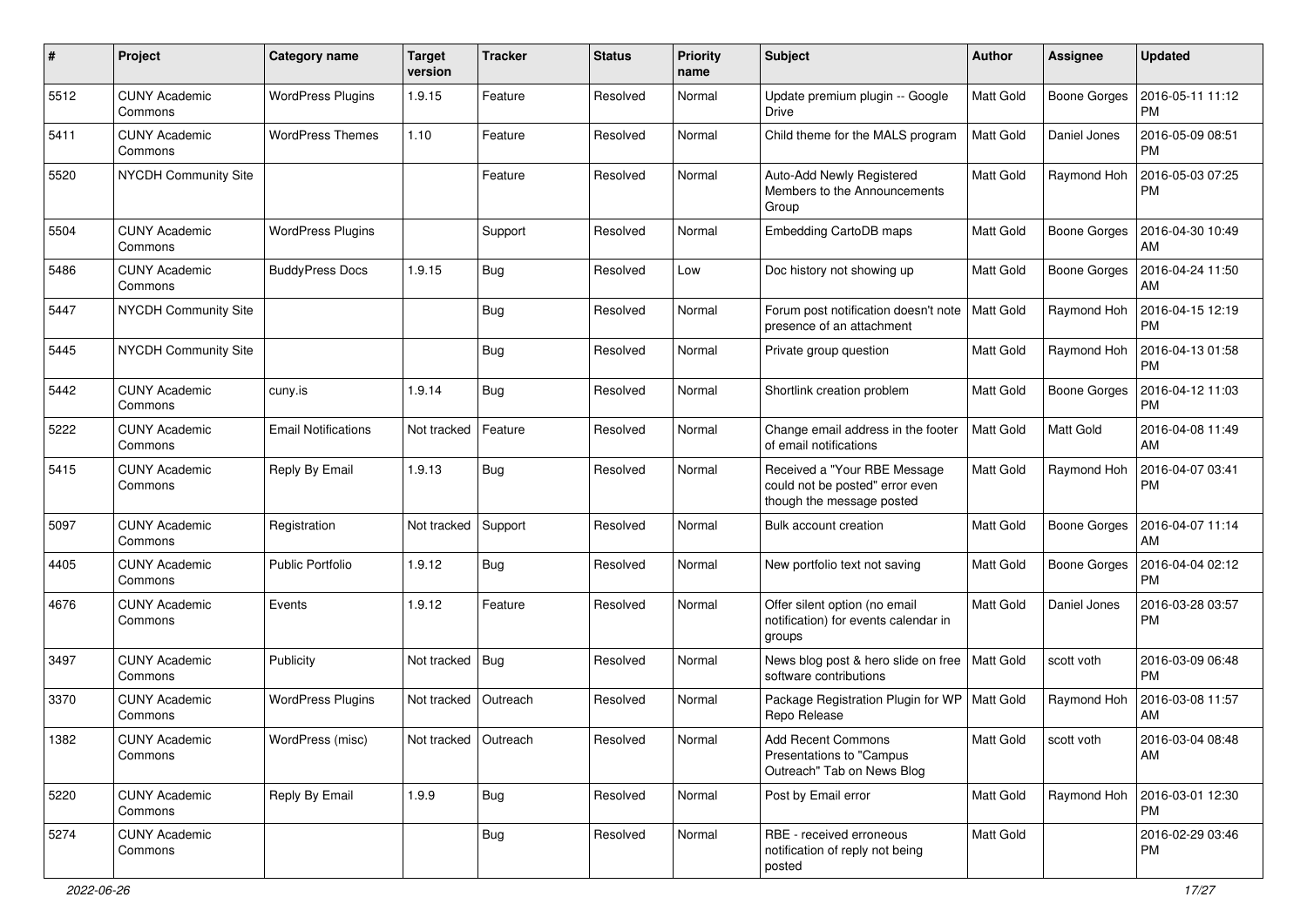| #    | Project                         | Category name              | <b>Target</b><br>version | <b>Tracker</b> | <b>Status</b> | <b>Priority</b><br>name | <b>Subject</b>                                                                      | <b>Author</b>    | <b>Assignee</b>    | <b>Updated</b>                |
|------|---------------------------------|----------------------------|--------------------------|----------------|---------------|-------------------------|-------------------------------------------------------------------------------------|------------------|--------------------|-------------------------------|
| 5237 | <b>CUNY Academic</b><br>Commons | <b>Email Invitations</b>   | 1.9.8                    | Feature        | Resolved      | Normal                  | Remove restrictions on undergrad<br>student email domains                           | Matt Gold        | Boone Gorges       | 2016-02-19 03:16<br><b>PM</b> |
| 5231 | <b>CUNY Academic</b><br>Commons | Registration               | 1.9.8                    | Feature        | Resolved      | Normal                  | Create role that allows community<br>facilitators to access the<br>Unconfirmed tool | Matt Gold        | Boone Gorges       | 2016-02-19 01:31<br>AM        |
| 5127 | CUNY Academic<br>Commons        | <b>Email Notifications</b> | 1.9.7                    | Bug            | Resolved      | Normal                  | Forum posts to multiple groups --<br>no notice in attachment                        | Matt Gold        | Daniel Jones       | 2016-02-07 10:08<br><b>PM</b> |
| 3153 | <b>CUNY Academic</b><br>Commons | Documentation              | Not tracked              | Documentation  | Resolved      | Normal                  | Update Sliders Page on Codex                                                        | Matt Gold        | scott voth         | 2016-02-07 10:05<br><b>PM</b> |
| 4180 | <b>CUNY Academic</b><br>Commons | WordPress (misc)           | Not tracked              | Bug            | Resolved      | High                    | Cache issues: site deletion process                                                 | Matt Gold        | Boone Gorges       | 2016-02-07 10:05<br><b>PM</b> |
| 5179 | <b>CUNY Academic</b><br>Commons | Homepage Slides            | 1.9.6                    | Bug            | Resolved      | High                    | homepage slider image broken                                                        | Matt Gold        | Raymond Hoh        | 2016-02-01 11:26<br><b>PM</b> |
| 3706 | <b>CUNY Academic</b><br>Commons | commonsinabox.org          | Not tracked              | Feature        | Resolved      | Normal                  | CBOX nav bar                                                                        | Matt Gold        | scott voth         | 2016-01-26 05:26<br><b>PM</b> |
| 4979 | <b>CUNY Academic</b><br>Commons | Group Forums               | Not tracked              | Bug            | Resolved      | Normal                  | File size limit exceeded?                                                           | Matt Gold        | Matt Gold          | 2016-01-26 05:16<br><b>PM</b> |
| 3547 | <b>CUNY Academic</b><br>Commons | <b>Email Notifications</b> | Not tracked              | Bug            | Resolved      | Urgent                  | Email notifications not working                                                     | Matt Gold        | Matt Gold          | 2016-01-26 05:11<br><b>PM</b> |
| 3489 | <b>CUNY Academic</b><br>Commons | commonsinabox.org          | Not tracked              | Feature        | Resolved      | Normal                  | Tighten security on CBOX demo<br>site registration                                  | Matt Gold        | Boone Gorges       | 2016-01-26 04:32<br><b>PM</b> |
| 3437 | <b>CUNY Academic</b><br>Commons | Registration               | Not tracked              | Support        | Resolved      | Normal                  | Unconfirmed question                                                                | Matt Gold        | Boone Gorges       | 2016-01-26 12:07<br><b>PM</b> |
| 3410 | <b>CUNY Academic</b><br>Commons | cuny.is                    | Not tracked              | Publicity      | Resolved      | Normal                  | DH Praxis cuny is request                                                           | Matt Gold        | Boone Gorges       | 2016-01-26 12:03<br><b>PM</b> |
| 3127 | <b>CUNY Academic</b><br>Commons | <b>WordPress Plugins</b>   | Not tracked              | Documentation  | Resolved      | Normal                  | Document our Google Form embed                                                      | <b>Matt Gold</b> | scott voth         | 2016-01-26 11:27<br>AM        |
| 1260 | <b>CUNY Academic</b><br>Commons | WordPress (misc)           | Not tracked              | Outreach       | Resolved      | Normal                  | Send email blast                                                                    | Matt Gold        | Michael Smith      | 2016-01-26 11:01<br>AM        |
| 637  | <b>CUNY Academic</b><br>Commons | WordPress (misc)           | Not tracked              | Outreach       | Resolved      | Normal                  | Create Table of Contents for<br>Hour-Long Commons presentation                      | Matt Gold        | Michael Smith      | 2016-01-26 10:55<br>AM        |
| 329  | <b>CUNY Academic</b><br>Commons |                            | Not tracked              | Support        | Resolved      | Normal                  | 10 Things to Do After You Sign Up                                                   | Matt Gold        | <b>Brian Foote</b> | 2016-01-26 10:51<br>AM        |
| 2355 | CUNY Academic<br>Commons        | commonsinabox.org          | Not tracked              | Feature        | Resolved      | Normal                  | Set up cbox.org                                                                     | Matt Gold        | Boone Gorges       | 2016-01-26 12:34<br>AM        |
| 2271 | <b>CUNY Academic</b><br>Commons | commonsinabox.org          | Not tracked              | Feature        | Resolved      | Normal                  | CBOX forum posts include "notify<br>by email" checkbox                              | Matt Gold        | Boone Gorges       | 2016-01-26 12:33<br>AM        |
| 2106 | <b>CUNY Academic</b><br>Commons | BuddyPress (misc)          | Not tracked              | Support        | Resolved      | Normal                  | Blog posts part of group activity<br>feed                                           | Matt Gold        | Boone Gorges       | 2016-01-26 12:30<br>AM        |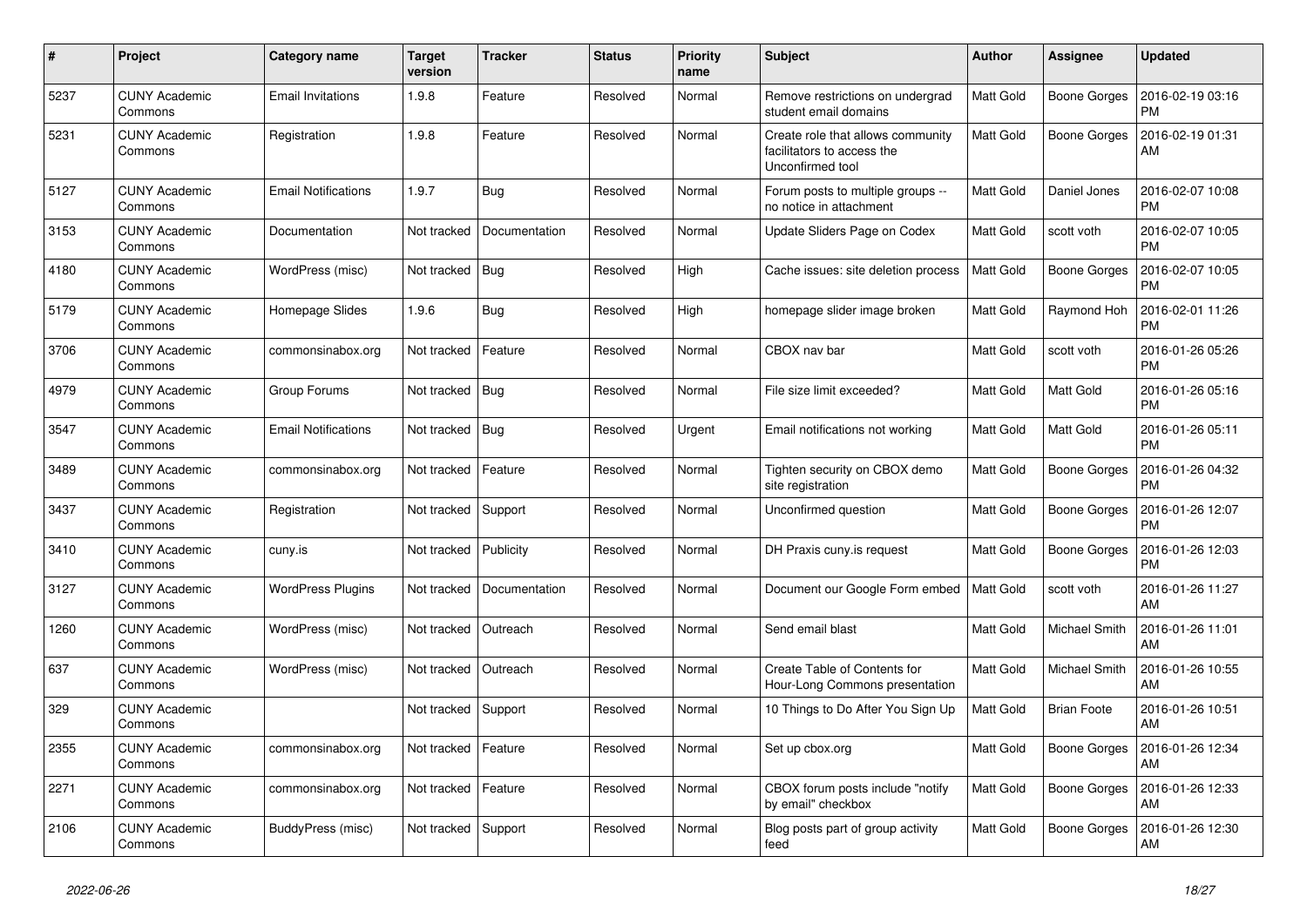| #    | Project                         | Category name            | <b>Target</b><br>version | <b>Tracker</b> | <b>Status</b> | <b>Priority</b><br>name | <b>Subject</b>                                                                                | <b>Author</b>    | Assignee            | <b>Updated</b>                |
|------|---------------------------------|--------------------------|--------------------------|----------------|---------------|-------------------------|-----------------------------------------------------------------------------------------------|------------------|---------------------|-------------------------------|
| 1103 | <b>CUNY Academic</b><br>Commons | WordPress (misc)         | Not tracked              | Support        | Resolved      | Normal                  | Slideshare Embeds?                                                                            | <b>Matt Gold</b> | Boone Gorges        | 2016-01-26 12:21<br>AM        |
| 812  | <b>CUNY Academic</b><br>Commons | <b>WordPress Plugins</b> | Not tracked              | Feature        | Resolved      | Normal                  | Wiki Inc on the Main Commons<br>blog                                                          | Matt Gold        | <b>Boone Gorges</b> | 2016-01-26 12:19<br>AM        |
| 402  | <b>CUNY Academic</b><br>Commons | BuddyPress (misc)        | Not tracked              | Support        | Resolved      | Normal                  | Name Change Request                                                                           | <b>Matt Gold</b> | <b>Boone Gorges</b> | 2016-01-26 12:15<br>AM        |
| 2059 | <b>CUNY Academic</b><br>Commons | Domain Mapping           | 1.9.6                    | <b>Bug</b>     | Resolved      | Low                     | Domain Mapping Issue                                                                          | <b>Matt Gold</b> | Boone Gorges        | 2016-01-25 11:54<br><b>PM</b> |
| 5128 | <b>CUNY Academic</b><br>Commons | Group Forums             | 1.9.5                    | Bug            | Resolved      | Normal                  | Botched forum display of posting to<br>multiple groups info                                   | <b>Matt Gold</b> | Daniel Jones        | 2016-01-19 03:13<br><b>PM</b> |
| 5131 | <b>CUNY Academic</b><br>Commons | Commons In A Box         |                          | Outreach       | Resolved      | Normal                  | Add digital archaeology commons<br>to CBOX showcase                                           | <b>Matt Gold</b> | scott voth          | 2016-01-16 03:27<br><b>PM</b> |
| 5055 | <b>NYCDH Community Site</b>     |                          |                          | Bug            | Resolved      | Normal                  | Up file size limit on forum<br>attachments                                                    | <b>Matt Gold</b> |                     | 2015-12-21 01:30<br><b>PM</b> |
| 5014 | <b>CUNY Academic</b><br>Commons | Social Paper             | 1.9.1                    | Bug            | Resolved      | Normal                  | Slow loading of new SP papers                                                                 | <b>Matt Gold</b> | <b>Boone Gorges</b> | 2015-12-14 10:08<br>AM        |
| 5022 | <b>CUNY Academic</b><br>Commons | Wiki                     | 1.9.1                    | <b>Bug</b>     | Resolved      | High                    | Main nav bar different on wiki page                                                           | Matt Gold        | <b>Boone Gorges</b> | 2015-12-11 09:31<br><b>PM</b> |
| 5017 | <b>CUNY Academic</b><br>Commons | Social Paper             | 1.9.1                    | Bug            | Resolved      | Normal                  | Paper Hub styling issue                                                                       | <b>Matt Gold</b> | <b>Boone Gorges</b> | 2015-12-11 03:36<br><b>PM</b> |
| 4080 | <b>CUNY Academic</b><br>Commons | Events                   | 1.9                      | <b>Bug</b>     | Resolved      | Normal                  | Events Calendar: Allow sites to<br>embed calendars from groups<br>(perhaps via BP group blog) | <b>Matt Gold</b> | Raymond Hoh         | 2015-12-03 06:24<br><b>PM</b> |
| 4939 | <b>CUNY Academic</b><br>Commons | Social Paper             | 1.9                      | Design/UX      | Resolved      | Normal                  | Embiggen the Create New Paper<br>button on the Social Paper Hub                               | <b>Matt Gold</b> | Samantha<br>Raddatz | 2015-11-30 08:51<br>AM        |
| 4636 | <b>CUNY Academic</b><br>Commons | Group Forums             | 1.8.18                   | Bug            | Resolved      | Normal                  | Silent edit option for editing forum<br>posts                                                 | <b>Matt Gold</b> | Raymond Hoh         | 2015-11-29 04:20<br><b>PM</b> |
| 4923 | <b>CUNY Academic</b><br>Commons | WordPress (misc)         | Not tracked              | Support        | Resolved      | Normal                  | Comment posting censoring                                                                     | Matt Gold        | Boone Gorges        | 2015-11-20 10:37<br><b>PM</b> |
| 4244 | <b>CUNY Academic</b><br>Commons | <b>User Experience</b>   | 1.9                      | Design/UX      | Resolved      | Normal                  | Posting to multiple groups                                                                    | <b>Matt Gold</b> | Daniel Jones        | 2015-11-12 05:20<br><b>PM</b> |
| 120  | <b>CUNY Academic</b><br>Commons | BuddyPress (misc)        | 1.4                      | Feature        | Resolved      | Normal                  | <b>Consider Adding Privacy Options</b><br>Plugin for Profiles                                 | <b>Matt Gold</b> | <b>Boone Gorges</b> | 2015-11-12 01:02<br>AM        |
| 4402 | <b>CUNY Academic</b><br>Commons | <b>Public Portfolio</b>  | 1.9                      | <b>Bug</b>     | Resolved      | Normal                  | Github link needs full URL rather<br>than ID                                                  | <b>Matt Gold</b> | Daniel Jones        | 2015-11-09 02:21<br><b>PM</b> |
| 2707 | <b>CUNY Academic</b><br>Commons | Group Invitations        | 1.9                      | Feature        | Resolved      | Normal                  | Revise Group Invitation Explanatory   Matt Gold<br>Text                                       |                  | <b>Boone Gorges</b> | 2015-11-09 01:00<br><b>PM</b> |
| 4816 | <b>CUNY Academic</b><br>Commons | Group Invitations        | 1.8.15                   | <b>Bug</b>     | Resolved      | High                    | Group invite email notifications not<br>received                                              | <b>Matt Gold</b> | <b>Boone Gorges</b> | 2015-10-26 11:56<br>AM        |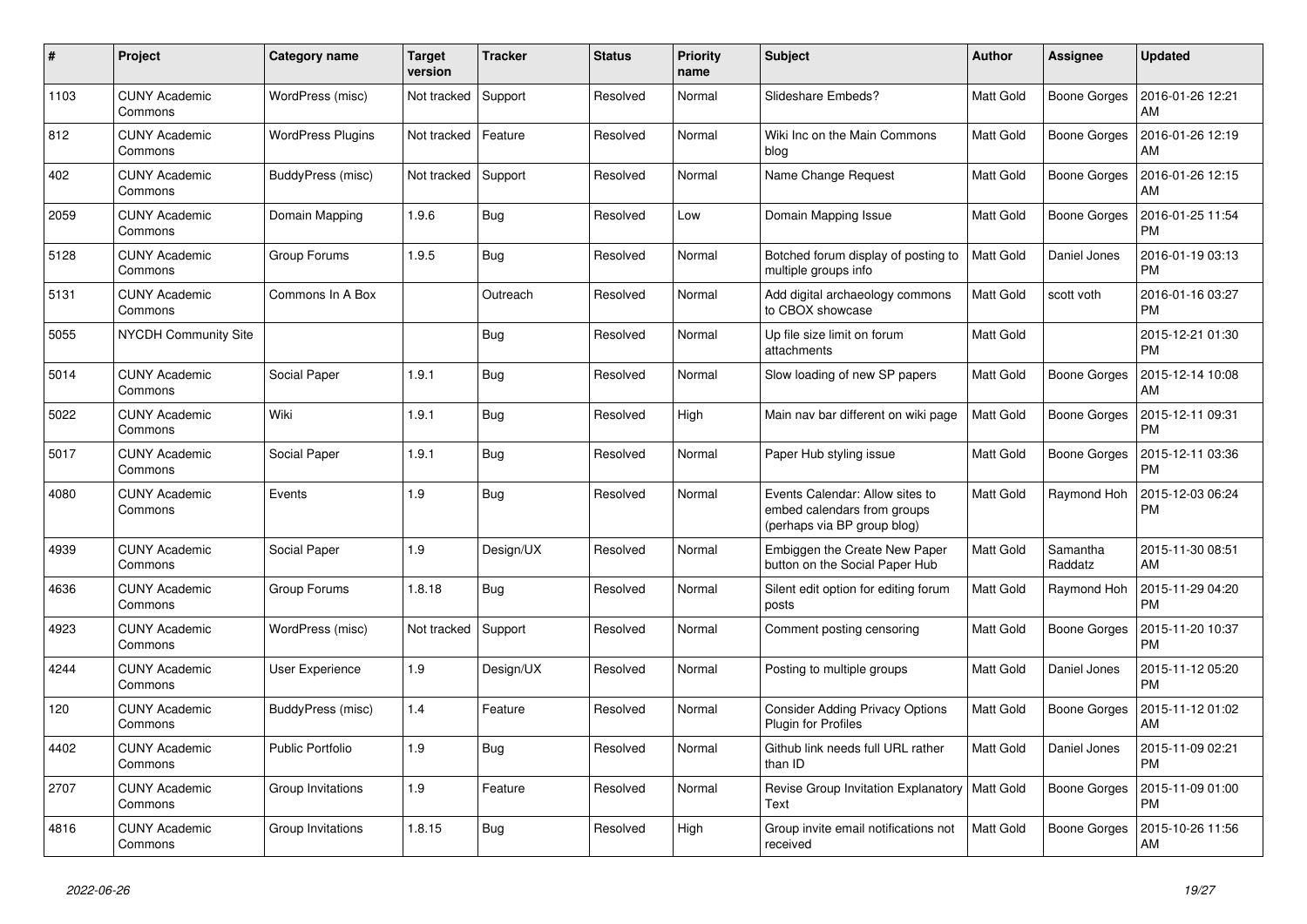| $\#$ | Project                         | Category name            | <b>Target</b><br>version | <b>Tracker</b> | <b>Status</b> | <b>Priority</b><br>name | <b>Subject</b>                                             | <b>Author</b>    | Assignee            | <b>Updated</b>                |
|------|---------------------------------|--------------------------|--------------------------|----------------|---------------|-------------------------|------------------------------------------------------------|------------------|---------------------|-------------------------------|
| 4802 | <b>CUNY Academic</b><br>Commons | Events                   | Not tracked              | Feature        | Resolved      | Normal                  | Calendar Display                                           | Matt Gold        | Boone Gorges        | 2015-10-25 01:38<br><b>PM</b> |
| 4803 | <b>CUNY Academic</b><br>Commons | <b>WordPress Plugins</b> | 1.8.14                   | Feature        | Resolved      | Normal                  | <b>Update Slider Revolution Plugin</b>                     | Matt Gold        | Boone Gorges        | 2015-10-22 03:26<br>AM        |
| 4798 | <b>CUNY Academic</b><br>Commons | DiRT Integration         | Not tracked              | Bug            | Resolved      | Normal                  | DiRT plugin seems to have<br>disappeared                   | Matt Gold        | Boone Gorges        | 2015-10-20 10:05<br><b>PM</b> |
| 4765 | <b>CUNY Academic</b><br>Commons | Group Forums             | 1.8.13                   | Bug            | Resolved      | Normal                  | Forum preview not showing HTML<br>tags                     | Matt Gold        | Boone Gorges        | 2015-10-11 10:30<br><b>PM</b> |
| 4763 | NYCDH Community Site            |                          |                          | Bug            | Resolved      | Normal                  | Embedded HTML link doesn't<br>appear in email notification | Matt Gold        | Raymond Hoh         | 2015-10-10 10:11<br>AM        |
| 4736 | NYCDH Community Site            |                          |                          | Bug            | Resolved      | Normal                  | NYCDH email notifications don't list<br>attachments        | Matt Gold        | Raymond Hoh         | 2015-10-08 09:35<br><b>PM</b> |
| 4078 | <b>CUNY Academic</b><br>Commons | Events                   | 1.8.12                   | Feature        | Resolved      | Normal                  | Add iCal link to Event Calendar<br>notification emails     | Matt Gold        | Raymond Hoh         | 2015-09-25 09:39<br><b>PM</b> |
| 3788 | <b>CUNY Academic</b><br>Commons | cuny.is                  | 1.8.11                   | Bug            | Resolved      | Normal                  | CUNY.is default links?                                     | Matt Gold        | Boone Gorges        | 2015-09-25 12:53<br>AM        |
| 4662 | <b>CUNY Academic</b><br>Commons | Events                   |                          | <b>Bug</b>     | Resolved      | Normal                  | Events ICS download not working                            | Matt Gold        | Raymond Hoh         | 2015-09-23 05:37<br><b>PM</b> |
| 4660 | <b>CUNY Academic</b><br>Commons | Events                   | Not tracked              | Bug            | Resolved      | High                    | Creating new event leads to<br>whitescreen                 | Matt Gold        | Boone Gorges        | 2015-09-22 05:56<br><b>PM</b> |
| 4641 | <b>CUNY Academic</b><br>Commons |                          | Not tracked              | Bug            | Resolved      | Normal                  | Reply by email going to the wrong<br>address               | Matt Gold        | <b>Boone Gorges</b> | 2015-09-21 04:05<br><b>PM</b> |
| 4639 | <b>CUNY Academic</b><br>Commons | Home Page                | Not tracked              | Bug            | Resolved      | Urgent                  | Front page slider stopped working                          | Matt Gold        | Boone Gorges        | 2015-09-21 03:44<br><b>PM</b> |
| 4640 | <b>CUNY Academic</b><br>Commons |                          |                          | <b>Bug</b>     | Resolved      | Normal                  | Group forum problem                                        | Matt Gold        | Boone Gorges        | 2015-09-21 03:44<br><b>PM</b> |
| 4472 | <b>CUNY Academic</b><br>Commons | <b>Public Portfolio</b>  | 1.8.9                    | Bug            | Resolved      | Normal                  | Search links showing up on profiles                        | Matt Gold        | Boone Gorges        | 2015-08-24 04:06<br><b>PM</b> |
| 4151 | <b>CUNY Academic</b><br>Commons | <b>WordPress Themes</b>  | Not tracked              | Support        | Resolved      | Normal                  | CUNY GCDI homepage image links<br>broken                   | <b>Matt Gold</b> | Daniel Jones        | 2015-08-10 02:43<br><b>PM</b> |
| 4367 | <b>CUNY Academic</b><br>Commons | DiRT Integration         | 1.8.6                    | Bug            | Resolved      | Normal                  | Thumbnail images broken on DiRT<br>tool listing            | Matt Gold        | Boone Gorges        | 2015-08-02 12:55<br>AM        |
| 4079 | <b>CUNY Academic</b><br>Commons | Events                   | 1.8.6                    | <b>Bug</b>     | Resolved      | Normal                  | Change ical label for Events<br>Calendar                   | Matt Gold        | Raymond Hoh         | 2015-07-22 04:16<br><b>PM</b> |
| 4315 | <b>CUNY Academic</b><br>Commons | WordPress (misc)         | Not tracked              | Bug            | Resolved      | Normal                  | Authentication request                                     | Matt Gold        | Boone Gorges        | 2015-07-21 05:55<br><b>PM</b> |
| 4028 | <b>CUNY Academic</b><br>Commons | Reply By Email           | Not tracked              | Bug            | Resolved      | Normal                  | Erroneous notice of Duplicate<br>posting                   | Matt Gold        | Raymond Hoh         | 2015-07-21 10:26<br>AM        |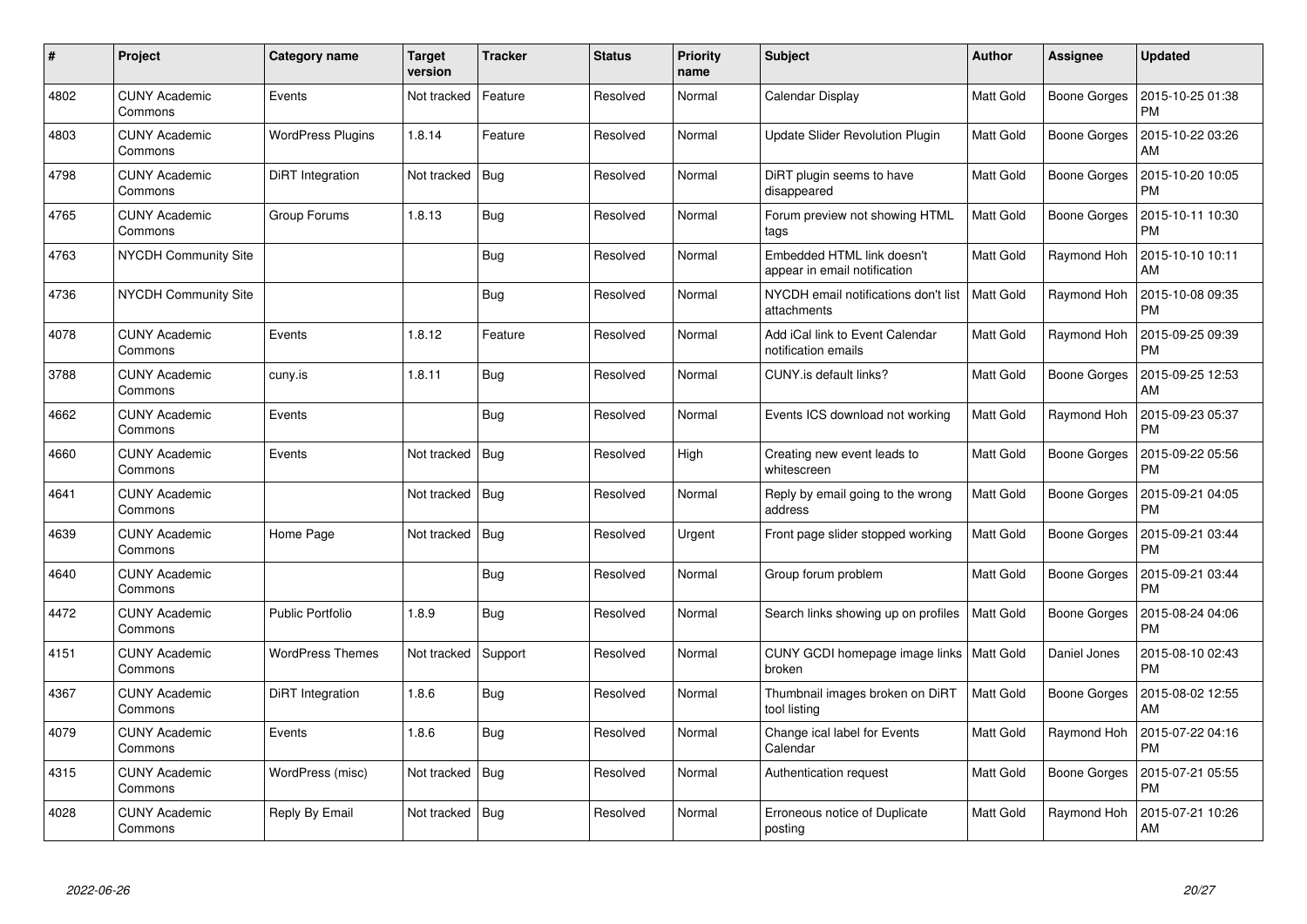| $\#$ | Project                         | <b>Category name</b>       | <b>Target</b><br>version | <b>Tracker</b> | <b>Status</b> | <b>Priority</b><br>name | Subject                                                                               | Author           | <b>Assignee</b>     | <b>Updated</b>                        |
|------|---------------------------------|----------------------------|--------------------------|----------------|---------------|-------------------------|---------------------------------------------------------------------------------------|------------------|---------------------|---------------------------------------|
| 4202 | <b>CUNY Academic</b><br>Commons | <b>WordPress Themes</b>    | 1.8.4                    | Feature        | Resolved      | Normal                  | Upload new version of premium<br>Bridge theme                                         | Matt Gold        | Boone Gorges        | 2015-07-02 10:12<br>AM                |
| 4187 | <b>CUNY Academic</b><br>Commons | <b>WordPress Themes</b>    | 1.8.4                    | Feature        | Resolved      | Normal                  | Upload new version of premium<br>Planar theme                                         | <b>Matt Gold</b> | Boone Gorges        | 2015-07-02 10:11<br>AM                |
| 4197 | CUNY Academic<br>Commons        | User Experience            | 1.8.4                    | Bug            | Resolved      | Normal                  | Open help link in same window                                                         | Matt Gold        | Boone Gorges        | 2015-06-26 03:01<br><b>PM</b>         |
| 4178 | NYCDH Community Site            |                            |                          | Outreach       | Resolved      | Normal                  | Please export member email<br>addresses for a site-wide mailing                       | <b>Matt Gold</b> | Raymond Hoh         | 2015-06-19 04:40<br>AM                |
| 4111 | <b>CUNY Academic</b><br>Commons | commonsinabox.org          | Not tracked              | <b>Bug</b>     | Resolved      | Normal                  | Add Virginia DH site to CBOX<br>showcase                                              | <b>Matt Gold</b> | scott voth          | 2015-06-08 10:01<br><b>PM</b>         |
| 4125 | <b>CUNY Academic</b><br>Commons | <b>WordPress Themes</b>    | 1.8.2                    | Bug            | Resolved      | Normal                  | Help overlay layer issue                                                              | Matt Gold        | Daniel Jones        | 2015-06-08 10:34<br>AM                |
| 4057 | <b>CUNY Academic</b><br>Commons | <b>BuddyPress Docs</b>     | 1.8.1                    | Bug            | Resolved      | Normal                  | Canceling edit mode of BP Doc<br>reloads editing screen                               | <b>Matt Gold</b> | Boone Gorges        | 2015-06-01 03:08<br><b>PM</b>         |
| 3587 | <b>CUNY Academic</b><br>Commons | My Commons                 | 1.8.1                    | Bug            | Resolved      | Normal                  | Force SSL issue                                                                       | <b>Matt Gold</b> | <b>Boone Gorges</b> | 2015-06-01 11:39<br>AM                |
| 4072 | <b>CUNY Academic</b><br>Commons | <b>Email Notifications</b> | 1.8.1                    | Bug            | Resolved      | Normal                  | Double email notification                                                             | Matt Gold        | Raymond Hoh         | 2015-05-26 03:05<br>AM                |
| 3178 | CUNY Academic<br>Commons        | Group Forums               | 1.8                      | Design/UX      | Resolved      | Normal                  | Create ability to repost forums<br>posts to other forums                              | Matt Gold        | Daniel Jones        | 2015-05-21 12:55<br><b>PM</b>         |
| 3941 | <b>CUNY Academic</b><br>Commons | <b>Email Notifications</b> | 1.8.1                    | Feature        | Resolved      | Normal                  | Group forums -- Edited comment<br>notifications                                       | <b>Matt Gold</b> | Daniel Jones        | 2015-05-11 04:08<br><b>PM</b>         |
| 4039 | <b>CUNY Academic</b><br>Commons | <b>Group Files</b>         | 1.7.21                   | Feature        | Resolved      | Normal                  | Redirect to login when<br>non-logged-in user tries to view file<br>from private group | <b>Matt Gold</b> | Boone Gorges        | 2015-05-11 11:30<br>AM                |
| 2765 | <b>CUNY Academic</b><br>Commons | Toolbar                    | 1.8                      | <b>Bug</b>     | Resolved      | Normal                  | Scrolling/layer issue on admin bar                                                    | <b>Matt Gold</b> | <b>Boone Gorges</b> | 2015-05-05 03:48<br><b>PM</b>         |
| 4010 | <b>CUNY Academic</b><br>Commons | <b>WordPress Plugins</b>   | 1.7.20                   | Bug            | Resolved      | High                    | GC Digital Fellows site down                                                          | <b>Matt Gold</b> |                     | 2015-04-22 10:30<br>AM                |
| 3652 | CUNY Academic<br>Commons        | Group Forums               | 1.8                      | Bug            | Resolved      | Low                     | Forum preview doesn't show live<br>link                                               | Matt Gold        | Raymond Hoh         | 2015-04-21 06:46<br><b>PM</b>         |
| 3991 | <b>CUNY Academic</b><br>Commons | Toolbar                    | 1.7.19                   | <b>Bug</b>     | Resolved      | Normal                  | WP-Admin Bar positioning error on<br>mobile devices                                   | <b>Matt Gold</b> | <b>Boone Gorges</b> | 2015-04-21 02:30<br><b>PM</b>         |
| 4004 | <b>CUNY Academic</b><br>Commons | Group Forums               | Not tracked Support      |                | Resolved      | High                    | "Duplicate topic detected" error<br>message when posting to group<br>forum            | Matt Gold        |                     | Boone Gorges   2015-04-20 10:21<br>AM |
| 3990 | <b>CUNY Academic</b><br>Commons | commonsinabox.org          | Not tracked Publicity    |                | Resolved      | Normal                  | Update CBOX showcase                                                                  | Matt Gold        | scott voth          | 2015-04-16 10:27<br><b>PM</b>         |
| 3995 | <b>CUNY Academic</b><br>Commons | BuddyPress (misc)          | Not tracked   Bug        |                | Resolved      | Normal                  | Possible People Page filter error                                                     | Matt Gold        | Boone Gorges        | 2015-04-16 07:51<br>AM                |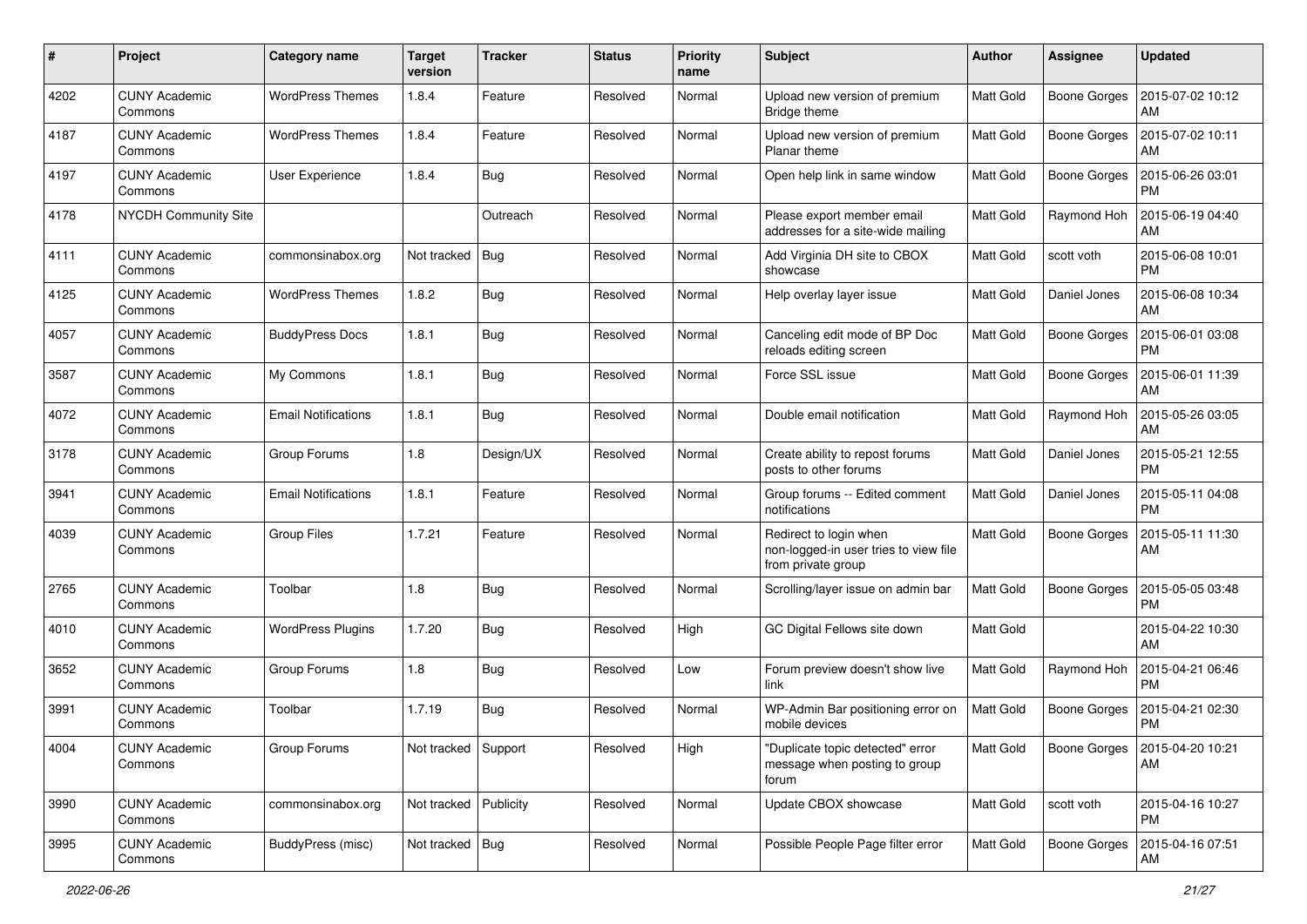| $\#$ | Project                         | Category name              | <b>Target</b><br>version | <b>Tracker</b> | <b>Status</b> | <b>Priority</b><br>name | <b>Subject</b>                                                              | <b>Author</b>    | Assignee            | <b>Updated</b>                |
|------|---------------------------------|----------------------------|--------------------------|----------------|---------------|-------------------------|-----------------------------------------------------------------------------|------------------|---------------------|-------------------------------|
| 3969 | <b>CUNY Academic</b><br>Commons | <b>WordPress Plugins</b>   | 1.7.18                   | Bug            | Resolved      | Normal                  | External Group Blogs plugin<br>causing duplicate items of the same<br>post: | Matt Gold        | Raymond Hoh         | 2015-04-10 07:51<br><b>PM</b> |
| 3954 | <b>CUNY Academic</b><br>Commons | <b>Email Notifications</b> | 1.7.18                   | Bug            | Resolved      | Normal                  | Issues with Email notifications for<br>Groups w/RSS Feeds attached          | Matt Gold        | Raymond Hoh         | 2015-04-08 05:04<br><b>PM</b> |
| 3809 | <b>CUNY Academic</b><br>Commons | BuddyPress (misc)          | 1.7.17                   | Bug            | Resolved      | Normal                  | BuddyPress member filters not<br>working correctly                          | Matt Gold        | Matt Gold           | 2015-03-22 01:03<br>AM        |
| 3942 | <b>CUNY Academic</b><br>Commons | Redmine                    | Not tracked              | Documentation  | Resolved      | Normal                  | <b>Preferred Redmine Statuses</b>                                           | Matt Gold        | Boone Gorges        | 2015-03-21 09:25<br><b>PM</b> |
| 3853 | <b>CUNY Academic</b><br>Commons | BuddyPress (misc)          | 1.7.16                   | <b>Bug</b>     | Resolved      | High                    | Post erroneously ascribed to wrong<br>author in activity feed               | Matt Gold        | Raymond Hoh         | 2015-03-21 01:13<br><b>PM</b> |
| 3932 | <b>CUNY Academic</b><br>Commons | commonsinabox.org          | Not tracked              | Publicity      | Resolved      | Normal                  | Replace Islamic History Commons<br>screenshot                               | <b>Matt Gold</b> | Boone Gorges        | 2015-03-19 09:39<br><b>PM</b> |
| 3915 | <b>CUNY Academic</b><br>Commons | commonsinabox.org          | Not tracked              | Publicity      | Resolved      | Normal                  | Add Futures Initiative to CBOX<br>showcase                                  | Matt Gold        | scott voth          | 2015-03-19 09:34<br><b>PM</b> |
| 3917 | <b>CUNY Academic</b><br>Commons | Home Page                  | 1.7.16                   | <b>Bug</b>     | Resolved      | Normal                  | New homepage display errors                                                 | Matt Gold        | Raymond Hoh         | 2015-03-18 11:15<br>AM        |
| 3910 | <b>CUNY Academic</b><br>Commons | Home Page                  | 1.7.15.2                 | Bug            | Resolved      | High                    | Home Page Display Errors                                                    | Matt Gold        | <b>Boone Gorges</b> | 2015-03-17 10:21<br>AM        |
| 3911 | <b>CUNY Academic</b><br>Commons | <b>SEO</b>                 | Not tracked              | Support        | Resolved      | Normal                  | Subdomains blocking googlebot?                                              | Matt Gold        | Matt Gold           | 2015-03-15 11:14<br>AM        |
| 3914 | <b>CUNY Academic</b><br>Commons | <b>WordPress Plugins</b>   | 1.7.15.1                 | Feature        | Resolved      | High                    | Upgrade Yoast's SEO plugin                                                  | Matt Gold        | Boone Gorges        | 2015-03-13 05:30<br><b>PM</b> |
| 3346 | <b>CUNY Academic</b><br>Commons | BuddyPress (misc)          | 1.8                      | Design/UX      | Resolved      | Normal                  | Notification page option ordering                                           | Matt Gold        | Daniel Jones        | 2015-03-13 05:25<br><b>PM</b> |
| 3865 | <b>CUNY Academic</b><br>Commons | Design                     | 1.7.15                   | <b>Bug</b>     | Resolved      | Normal                  | DiRT Tools listing in Group ><br>Manage                                     | Matt Gold        | <b>Boone Gorges</b> | 2015-03-12 10:35<br>AM        |
| 3866 | <b>CUNY Academic</b><br>Commons | <b>Email Notifications</b> | 1.7.15                   | Bug            | Resolved      | Normal                  | Email notification does not indicate<br>presence of an attachment           | Matt Gold        | Boone Gorges        | 2015-03-12 10:35<br>AM        |
| 3864 | <b>CUNY Academic</b><br>Commons | DiRT Integration           | 1.7.15                   | Bug            | Resolved      | Normal                  | DiRT Tools Group sidebar label<br>display                                   | Matt Gold        | Boone Gorges        | 2015-03-11 09:30<br><b>PM</b> |
| 3660 | <b>CUNY Academic</b><br>Commons | Layout                     | 1.8                      | Feature        | Resolved      | Normal                  | ZenDesk Placement                                                           | Matt Gold        | Raymond Hoh         | 2015-03-11 02:10<br><b>PM</b> |
| 3898 | <b>CUNY Academic</b><br>Commons | Server                     |                          | System Upgrade | Resolved      | Urgent                  | commons down                                                                | Matt Gold        | Boone Gorges        | 2015-03-11 09:50<br>AM        |
| 3860 | <b>CUNY Academic</b><br>Commons | commonsinabox.org          | Not tracked              | Publicity      | Resolved      | Normal                  | Review CBOX showcase sites                                                  | Matt Gold        | scott voth          | 2015-03-07 10:53<br>AM        |
| 446  | <b>CUNY Academic</b><br>Commons | WordPress (misc)           | 1.8                      | Feature        | Resolved      | Normal                  | Create better account activation<br>error messages                          | Matt Gold        | Daniel Jones        | 2015-03-05 11:23<br>AM        |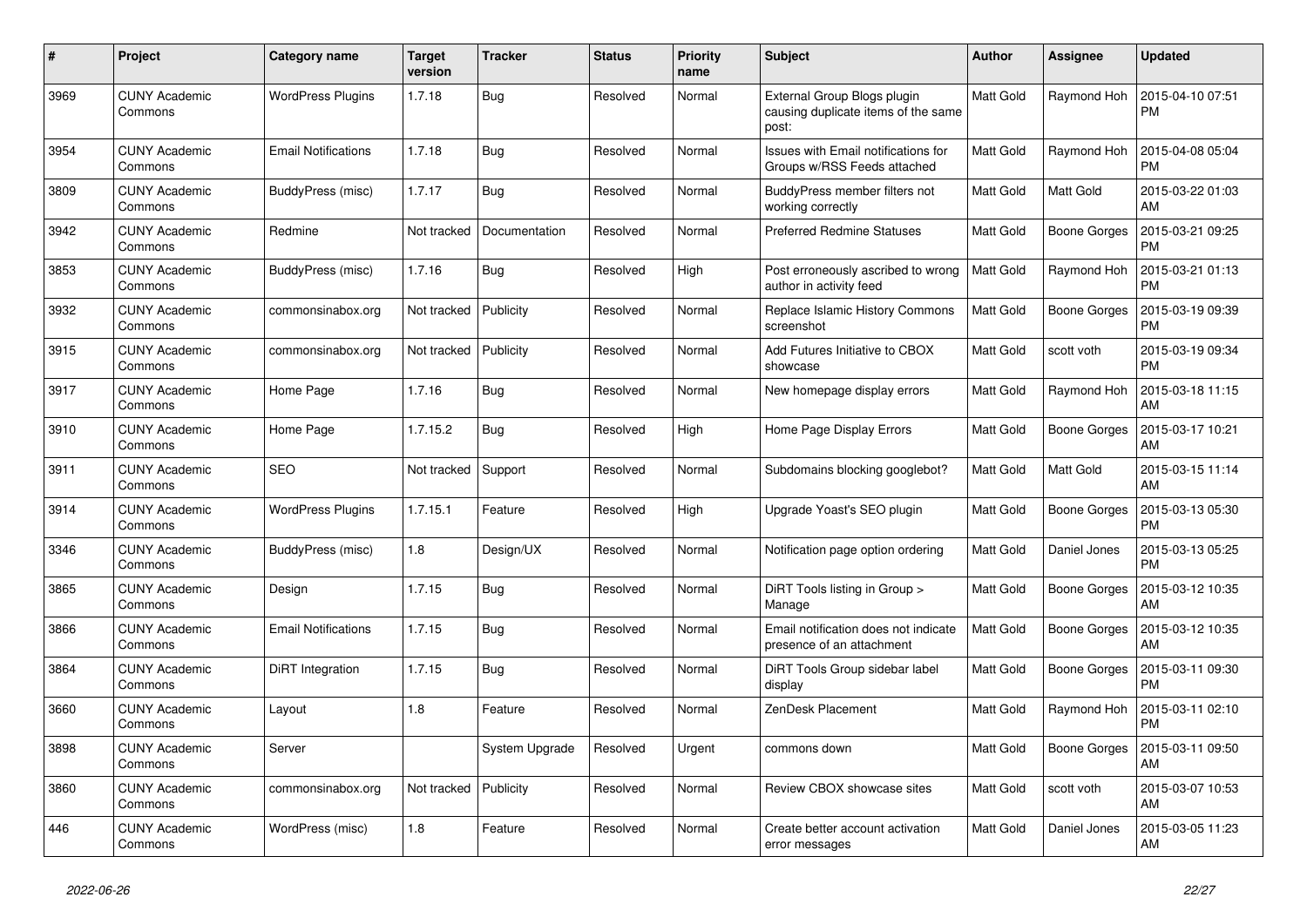| $\#$ | Project                         | Category name            | <b>Target</b><br>version | <b>Tracker</b> | <b>Status</b> | <b>Priority</b><br>name | <b>Subject</b>                                                          | <b>Author</b>    | Assignee            | <b>Updated</b>                |
|------|---------------------------------|--------------------------|--------------------------|----------------|---------------|-------------------------|-------------------------------------------------------------------------|------------------|---------------------|-------------------------------|
| 3859 | <b>CUNY Academic</b><br>Commons | Group Forums             | 1.7.14                   | Bug            | Resolved      | Normal                  | Group Forum Button Layout                                               | Matt Gold        | Boone Gorges        | 2015-03-05 10:57<br>AM        |
| 3820 | <b>CUNY Academic</b><br>Commons | commonsinabox.org        | Not tracked              | Publicity      | Resolved      | Normal                  | Add Texas DH site to CBOX<br>showcase                                   | Matt Gold        | scott voth          | 2015-03-04 09:24<br>AM        |
| 3802 | CUNY Academic<br>Commons        | Home Page                | 1.7.14                   | Bug            | Resolved      | Normal                  | Long user name causes problems<br>with Who's Online homepage<br>display | Matt Gold        | Daniel Jones        | 2015-02-23 03:39<br><b>PM</b> |
| 3823 | <b>CUNY Academic</b><br>Commons | commonsinabox.org        | Not tracked              | Bug            | Resolved      | Normal                  | CBOX styling issue                                                      | Matt Gold        | <b>Boone Gorges</b> | 2015-02-23 03:33<br><b>PM</b> |
| 3769 | <b>CUNY Academic</b><br>Commons | <b>Public Portfolio</b>  | 1.7.12                   | Bug            | Resolved      | Normal                  | Completion mouseover on editing<br>version of profile is blank          | Matt Gold        | Boone Gorges        | 2015-02-12 09:13<br>AM        |
| 3799 | CUNY Academic<br>Commons        | cuny.is                  | 1.7.12                   | Bug            | Resolved      | Normal                  | cuny.is issue                                                           | Matt Gold        | Boone Gorges        | 2015-02-10 09:07<br><b>PM</b> |
| 3796 | <b>CUNY Academic</b><br>Commons | Documentation            | Not tracked              | Documentation  | Resolved      | Normal                  | Add domain mapping info to Uses<br>sites page                           | Matt Gold        | scott voth          | 2015-02-08 10:02<br><b>PM</b> |
| 3760 | <b>CUNY Academic</b><br>Commons | <b>WordPress Plugins</b> | 1.7.11                   | Feature        | Resolved      | Normal                  | Add WP Accessiblity Plugin                                              | Matt Gold        | Raymond Hoh         | 2015-02-02 02:30<br>AM        |
| 3729 | <b>CUNY Academic</b><br>Commons | WordPress (misc)         | 1.7.11                   | Feature        | Resolved      | Normal                  | Add 'contact us' line to failed login<br>screen                         | Matt Gold        | Daniel Jones        | 2015-02-02 01:16<br>AM        |
| 3727 | <b>CUNY Academic</b><br>Commons | Publicity                | Not tracked              | Publicity      | Resolved      | Normal                  | Happy new year homepage slide                                           | Matt Gold        | scott voth          | 2014-12-28 02:20<br><b>PM</b> |
| 3717 | <b>CUNY Academic</b><br>Commons | Groups (misc)            | 1.7.7                    | <b>Bug</b>     | Resolved      | Normal                  | Member invitations to Group<br>Members error alert                      | Matt Gold        | Boone Gorges        | 2014-12-22 02:25<br><b>PM</b> |
| 3714 | <b>CUNY Academic</b><br>Commons | cuny.is                  | 1.7.7                    | Feature        | Resolved      | Normal                  | cuny.is access                                                          | Matt Gold        | Boone Gorges        | 2014-12-22 02:19<br><b>PM</b> |
| 3688 | <b>CUNY Academic</b><br>Commons | <b>BuddyPress Docs</b>   | 1.7.6                    | Bug            | Resolved      | Normal                  | Doc creation didn't create email<br>notification                        | Matt Gold        | Boone Gorges        | 2014-12-12 08:57<br>AM        |
| 3692 | <b>CUNY Academic</b><br>Commons | commonsinabox.org        | Not tracked              | Feature        | Resolved      | Normal                  | Tighten registration security on<br>commonsinabox.org                   | Matt Gold        | Boone Gorges        | 2014-12-03 03:06<br><b>PM</b> |
| 3693 | <b>CUNY Academic</b><br>Commons | Reply By Email           |                          | Bug            | Resolved      | Normal                  | notification of RBE double posting                                      | Matt Gold        | Raymond Hoh         | 2014-12-03 02:40<br><b>PM</b> |
| 3680 | <b>CUNY Academic</b><br>Commons | commonsinabox.org        | Not tracked              | Feature        | Resolved      | Low                     | Deep Time site on CBOX showcase                                         | <b>Matt Gold</b> | scott voth          | 2014-11-30 04:59<br><b>PM</b> |
| 3679 | <b>CUNY Academic</b><br>Commons | Support                  | Not tracked              | Support        | Resolved      | Normal                  | Outreach to hosting partners                                            | Matt Gold        | scott voth          | 2014-11-30 04:23<br><b>PM</b> |
| 3672 | <b>CUNY Academic</b><br>Commons | <b>WordPress Plugins</b> | 1.7.4                    | Feature        | Resolved      | Normal                  | Force captcha on existing contact<br>forms                              | Matt Gold        | Boone Gorges        | 2014-11-21 12:20<br><b>PM</b> |
| 3659 | <b>CUNY Academic</b><br>Commons | Home Page                | 1.7.4                    | Feature        | Resolved      | Normal                  | Remove UserVoice                                                        | Matt Gold        | Boone Gorges        | 2014-11-21 10:53<br>AM        |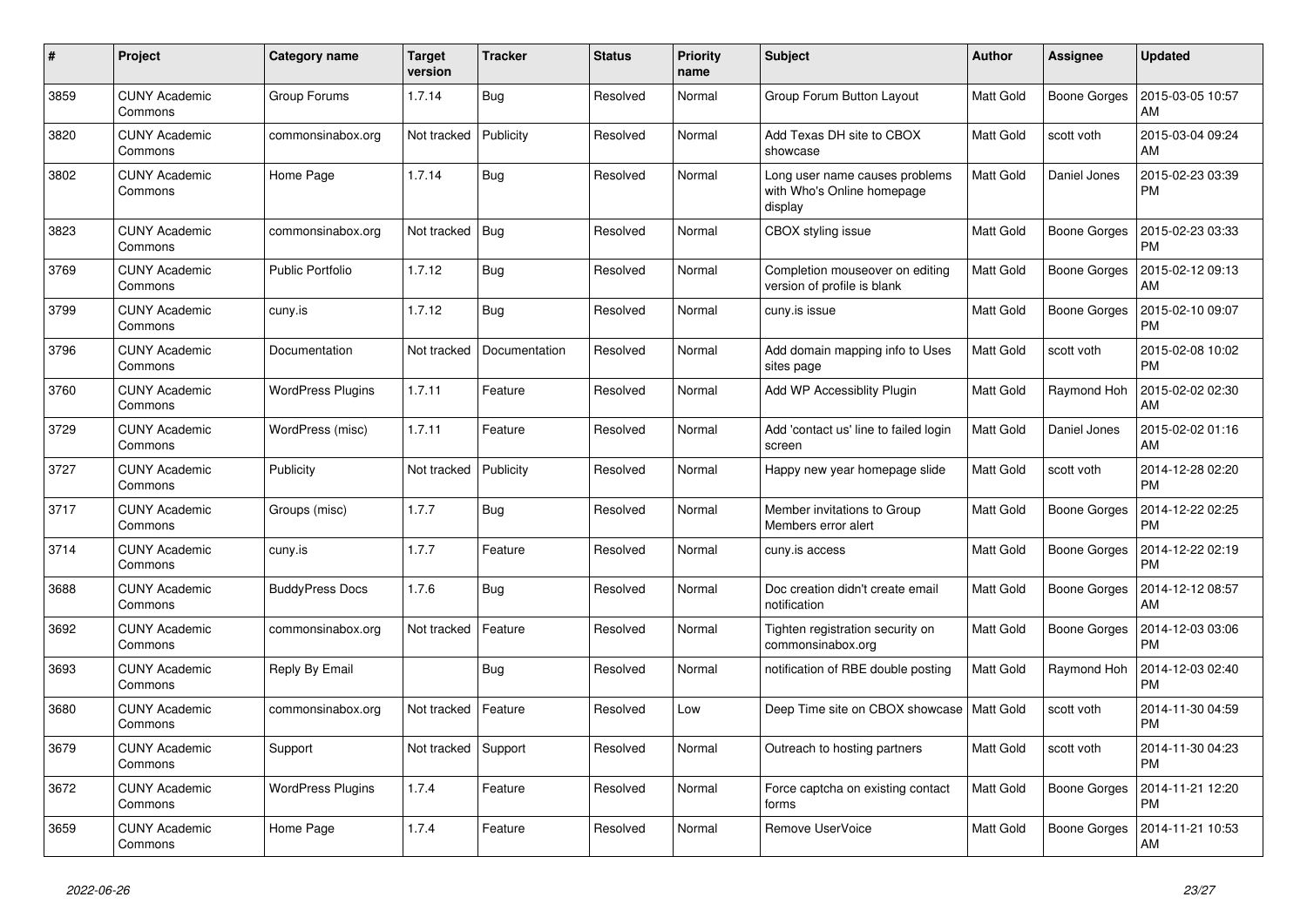| #    | Project                         | Category name              | <b>Target</b><br>version | <b>Tracker</b> | <b>Status</b> | <b>Priority</b><br>name | <b>Subject</b>                                                             | <b>Author</b>    | <b>Assignee</b>     | <b>Updated</b>                |
|------|---------------------------------|----------------------------|--------------------------|----------------|---------------|-------------------------|----------------------------------------------------------------------------|------------------|---------------------|-------------------------------|
| 3676 | <b>CUNY Academic</b><br>Commons | WordPress (misc)           | 1.7.4                    | Feature        | Resolved      | High                    | Update WP to 4.0.1                                                         | <b>Matt Gold</b> | Boone Gorges        | 2014-11-21 10:49<br><b>AM</b> |
| 3654 | <b>CUNY Academic</b><br>Commons | Group Forums               | 1.7.4                    | <b>Bug</b>     | Resolved      | Normal                  | can only attached one file to a<br>forum post                              | Matt Gold        | <b>Boone Gorges</b> | 2014-11-21 10:42<br>AM        |
| 3655 | <b>CUNY Academic</b><br>Commons | Group Forums               | Not tracked   Bug        |                | Resolved      | High                    | xlsx attachments not allowed in<br>forums                                  | Matt Gold        | Boone Gorges        | 2014-11-21 10:41<br>AM        |
| 2924 | <b>CUNY Academic</b><br>Commons | WordPress (misc)           | 1.7.4                    | Feature        | Resolved      | Normal                  | Make header of Help blog a<br>clickable link to the homepage               | Matt Gold        | Dominic Giglio      | 2014-11-14 04:35<br><b>PM</b> |
| 3648 | <b>CUNY Academic</b><br>Commons | cuny.is                    | Not tracked              | Bug            | Resolved      | High                    | cuny.is request                                                            | <b>Matt Gold</b> | Boone Gorges        | 2014-11-11 06:54<br><b>PM</b> |
| 3608 | <b>CUNY Academic</b><br>Commons | <b>Email Notifications</b> | 1.7.3                    | Bug            | Resolved      | High                    | Group email plain-text formatting<br>problem                               | Matt Gold        | Raymond Hoh         | 2014-11-11 12:19<br><b>PM</b> |
| 3601 | <b>CUNY Academic</b><br>Commons | <b>Email Notifications</b> | 1.7.3                    | <b>Bug</b>     | Resolved      | High                    | Forum replies do not show up on<br>the group homepage                      | <b>Matt Gold</b> | Raymond Hoh         | 2014-11-10 01:24<br><b>PM</b> |
| 3583 | <b>CUNY Academic</b><br>Commons | Reply By Email             | 1.7.3                    | <b>Bug</b>     | Resolved      | Normal                  | RBE error message                                                          | Matt Gold        | Raymond Hoh         | 2014-11-10 12:42<br><b>PM</b> |
| 3520 | <b>CUNY Academic</b><br>Commons | Security                   | 1.7.3                    | Feature        | Resolved      | Normal                  | <b>Encourage or Require CAPTCHA</b><br>on forms?                           | Matt Gold        | Daniel Jones        | 2014-11-06 03:40<br><b>PM</b> |
| 3610 | <b>CUNY Academic</b><br>Commons | Home Page                  | 1.7.3                    | Feature        | Resolved      | Normal                  | Add Susana's Video to the<br>Homepage                                      | <b>Matt Gold</b> | Dominic Giglio      | 2014-11-04 03:42<br><b>PM</b> |
| 3611 | <b>CUNY Academic</b><br>Commons | Publicity                  | 1.7.3                    | Feature        | Resolved      | Normal                  | Add Susana's Video to a<br>Standalone page on the Commons                  | <b>Matt Gold</b> | Dominic Giglio      | 2014-11-04 02:07<br><b>PM</b> |
| 3559 | <b>CUNY Academic</b><br>Commons | Group Forums               | 1.7.2                    | Design/UX      | Resolved      | Normal                  | Forum Styling                                                              | Matt Gold        | Boone Gorges        | 2014-11-02 03:18<br><b>PM</b> |
| 3589 | <b>CUNY Academic</b><br>Commons | Group Invitations          | 1.7.2                    | <b>Bug</b>     | Resolved      | Normal                  | User not appearing in group<br>invitation autocomplete                     | Matt Gold        | Boone Gorges        | 2014-11-01 02:58<br><b>PM</b> |
| 3588 | <b>CUNY Academic</b><br>Commons | Groups (misc)              | 1.7.2                    | <b>Bug</b>     | Resolved      | Normal                  | Hidden group not appearing in<br>search results                            | <b>Matt Gold</b> | Boone Gorges        | 2014-11-01 02:57<br><b>PM</b> |
| 3614 | <b>CUNY Academic</b><br>Commons | Home Page                  | 1.7.2                    | <b>Bug</b>     | Resolved      | Normal                  | Homepage member widget filter<br>feature not working                       | Matt Gold        | Boone Gorges        | 2014-11-01 02:24<br><b>PM</b> |
| 3599 | <b>CUNY Academic</b><br>Commons | <b>BuddyPress Docs</b>     | 1.7.2                    | Bug            | Resolved      | Normal                  | Silent BP Docs edits                                                       | Matt Gold        | <b>Boone Gorges</b> | 2014-11-01 02:20<br><b>PM</b> |
| 2239 | <b>CUNY Academic</b><br>Commons | <b>Email Notifications</b> | 1.7                      | Bug            | Resolved      | Normal                  | Login redirects when clicking on<br>private group addresses not<br>working | <b>Matt Gold</b> | Raymond Hoh         | 2014-11-01 11:41<br>AM        |
| 3598 | <b>CUNY Academic</b><br>Commons | Reply By Email             |                          | <b>Bug</b>     | Resolved      | Urgent                  | RBE message not posted                                                     | <b>Matt Gold</b> | Boone Gorges        | 2014-10-27 09:34<br><b>PM</b> |
| 3561 | <b>CUNY Academic</b><br>Commons | Group Forums               | 1.7.1                    | Feature        | Resolved      | Normal                  | Add Post New Topics link to top of<br>forums                               | <b>Matt Gold</b> | Boone Gorges        | 2014-10-21 06:48<br><b>PM</b> |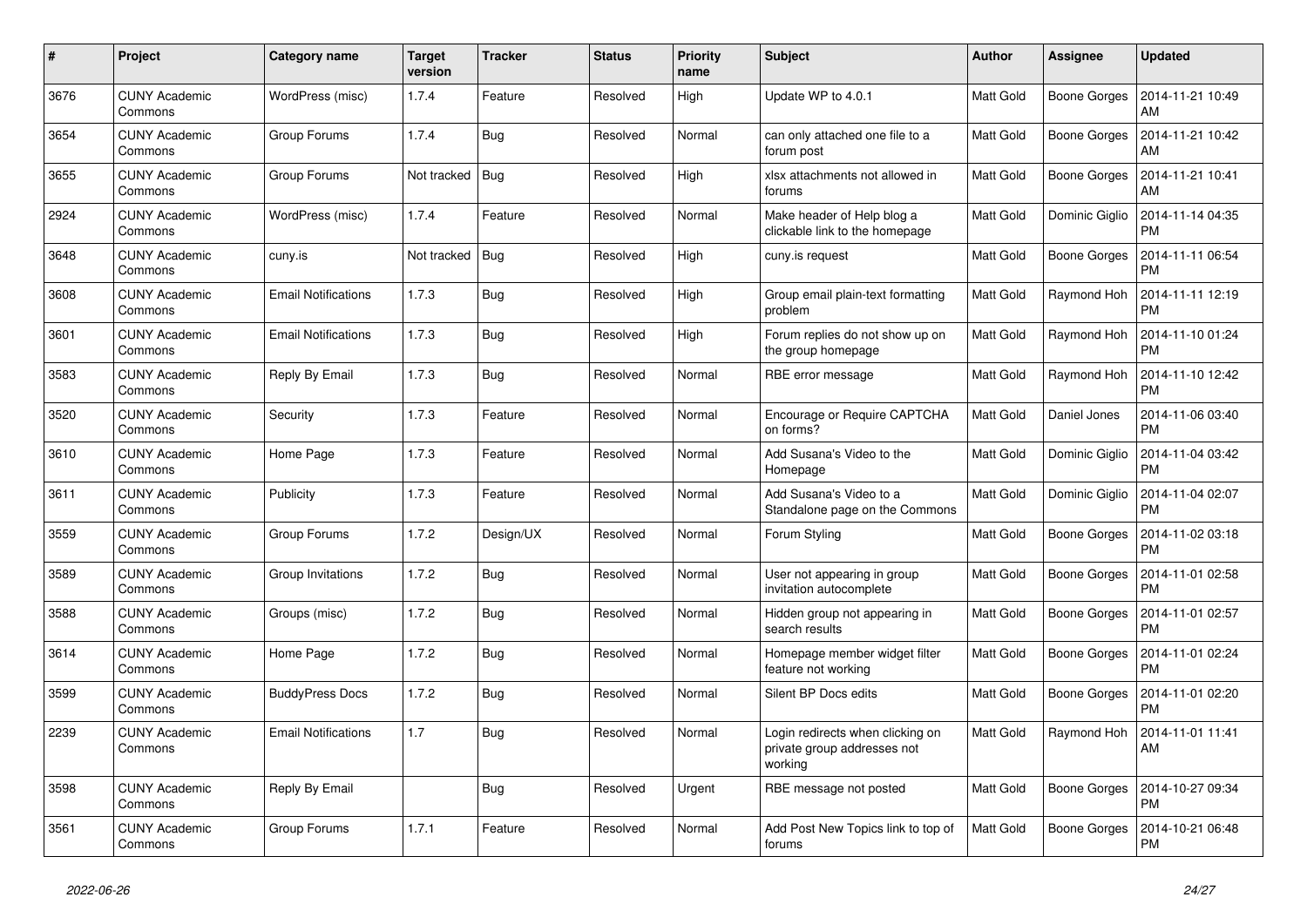| $\#$ | Project                         | Category name              | <b>Target</b><br>version | <b>Tracker</b> | <b>Status</b> | <b>Priority</b><br>name | <b>Subject</b>                                                                   | <b>Author</b>    | <b>Assignee</b>     | <b>Updated</b>                |
|------|---------------------------------|----------------------------|--------------------------|----------------|---------------|-------------------------|----------------------------------------------------------------------------------|------------------|---------------------|-------------------------------|
| 3362 | <b>CUNY Academic</b><br>Commons | <b>Public Portfolio</b>    | 1.7.1                    | <b>Bug</b>     | Resolved      | Normal                  | Default display of profiles with no<br>info added                                | Matt Gold        | Boone Gorges        | 2014-10-21 02:44<br><b>PM</b> |
| 3563 | <b>CUNY Academic</b><br>Commons | Reply By Email             | Not tracked              | Bug            | Resolved      | High                    | RBE posting lags                                                                 | Matt Gold        | <b>Boone Gorges</b> | 2014-10-21 11:33<br>AM        |
| 3581 | <b>CUNY Academic</b><br>Commons | <b>BuddyPress Docs</b>     | 1.7.1                    | Bug            | Resolved      | Normal                  | <b>BuddyPress Docs Line Break issue</b>                                          | <b>Matt Gold</b> | <b>Boone Gorges</b> | 2014-10-20 02:56<br><b>PM</b> |
| 3557 | <b>CUNY Academic</b><br>Commons | My Commons                 | 1.7.1                    | <b>Bug</b>     | Resolved      | Urgent                  | Fix typo on My Commons overlay                                                   | Matt Gold        | <b>Boone Gorges</b> | 2014-10-15 11:02<br><b>PM</b> |
| 2757 | <b>CUNY Academic</b><br>Commons | <b>Group Files</b>         | 1.7                      | Feature        | Resolved      | Normal                  | Create "Download All" Capabilities<br>for Files in a Folder                      | Matt Gold        | <b>Boone Gorges</b> | 2014-10-14 03:09<br><b>PM</b> |
| 28   | <b>CUNY Academic</b><br>Commons | Group Forums               | 1.7                      | Feature        | Resolved      | Low                     | Add threaded replies to forum posts                                              | <b>Matt Gold</b> | Raymond Hoh         | 2014-10-13 09:38<br><b>PM</b> |
| 3544 | <b>CUNY Academic</b><br>Commons | <b>Group Files</b>         | 1.7                      | Bug            | Resolved      | Normal                  | Files list upload button placement<br>after upload                               | Matt Gold        | Boone Gorges        | 2014-10-10 09:09<br>AM        |
| 3519 | <b>CUNY Academic</b><br>Commons | commonsinabox.org          | Not tracked              | Publicity      | Resolved      | Normal                  | Add SUNY Geneseo English to<br>CBOX showcase & Rearrange<br>order                | Matt Gold        | scott voth          | 2014-10-10 12:08<br>AM        |
| 3012 | <b>CUNY Academic</b><br>Commons | <b>Public Portfolio</b>    | 1.7                      | Design/UX      | Resolved      | Low                     | Create automated nudges for<br>people who have not filled in<br>profiles         | Matt Gold        | Boone Gorges        | 2014-10-09 02:51<br><b>PM</b> |
| 2563 | CUNY Academic<br>Commons        | My Commons                 | 1.7                      | Feature        | Resolved      | Normal                  | <b>Favorite Follow Blogs</b>                                                     | Matt Gold        | Raymond Hoh         | 2014-10-09 10:49<br>AM        |
| 3045 | <b>CUNY Academic</b><br>Commons | <b>Public Portfolio</b>    | 1.7                      | Feature        | Resolved      | Normal                  | Create 'clear formatting' button for<br>profile editor                           | Matt Gold        | <b>Boone Gorges</b> | 2014-10-08 03:53<br><b>PM</b> |
| 3479 | <b>CUNY Academic</b><br>Commons | Outreach                   | Not tracked              | Outreach       | Resolved      | Normal                  | Create MailChimp draft of CBOX<br>email                                          | Matt Gold        | scott voth          | 2014-10-04 09:50<br><b>PM</b> |
| 3486 | <b>CUNY Academic</b><br>Commons | My Commons                 | 1.7                      | Feature        | Resolved      | Normal                  | Minor Issues on My-Commons<br>page                                               | Matt Gold        | Raymond Hoh         | 2014-10-03 10:44<br>AM        |
| 3177 | <b>CUNY Academic</b><br>Commons | Group Forums               | 1.7                      | Feature        | Resolved      | Normal                  | Upgrade bbPress to 2.x                                                           | Matt Gold        | Boone Gorges        | 2014-09-30 01:35<br><b>PM</b> |
| 3418 | <b>CUNY Academic</b><br>Commons | <b>Email Notifications</b> | 1.7                      | Feature        | Resolved      | Normal                  | Revisions/Additions to email<br>notifications about group<br>membership requests | Matt Gold        | Boone Gorges        | 2014-09-30 01:14<br><b>PM</b> |
| 3325 | <b>CUNY Academic</b><br>Commons | Publicity                  | Not tracked              | Publicity      | Resolved      | Low                     | Create page documenting CAC<br>contributions to WP/BP core                       | Matt Gold        | <b>Boone Gorges</b> | 2014-09-26 06:37<br><b>PM</b> |
| 3223 | <b>CUNY Academic</b><br>Commons | Public Portfolio           | 1.7                      | Bug            | Resolved      | Low                     | Alter Profile Editing Unsaved Text<br><b>Warning Feature</b>                     | Matt Gold        | <b>Boone Gorges</b> | 2014-09-22 09:18<br><b>PM</b> |
| 3411 | <b>CUNY Academic</b><br>Commons | My Commons                 | 1.7                      | Feature        | Resolved      | Normal                  | Placement of Personal Homepage                                                   | Matt Gold        | Raymond Hoh         | 2014-09-22 08:45<br><b>PM</b> |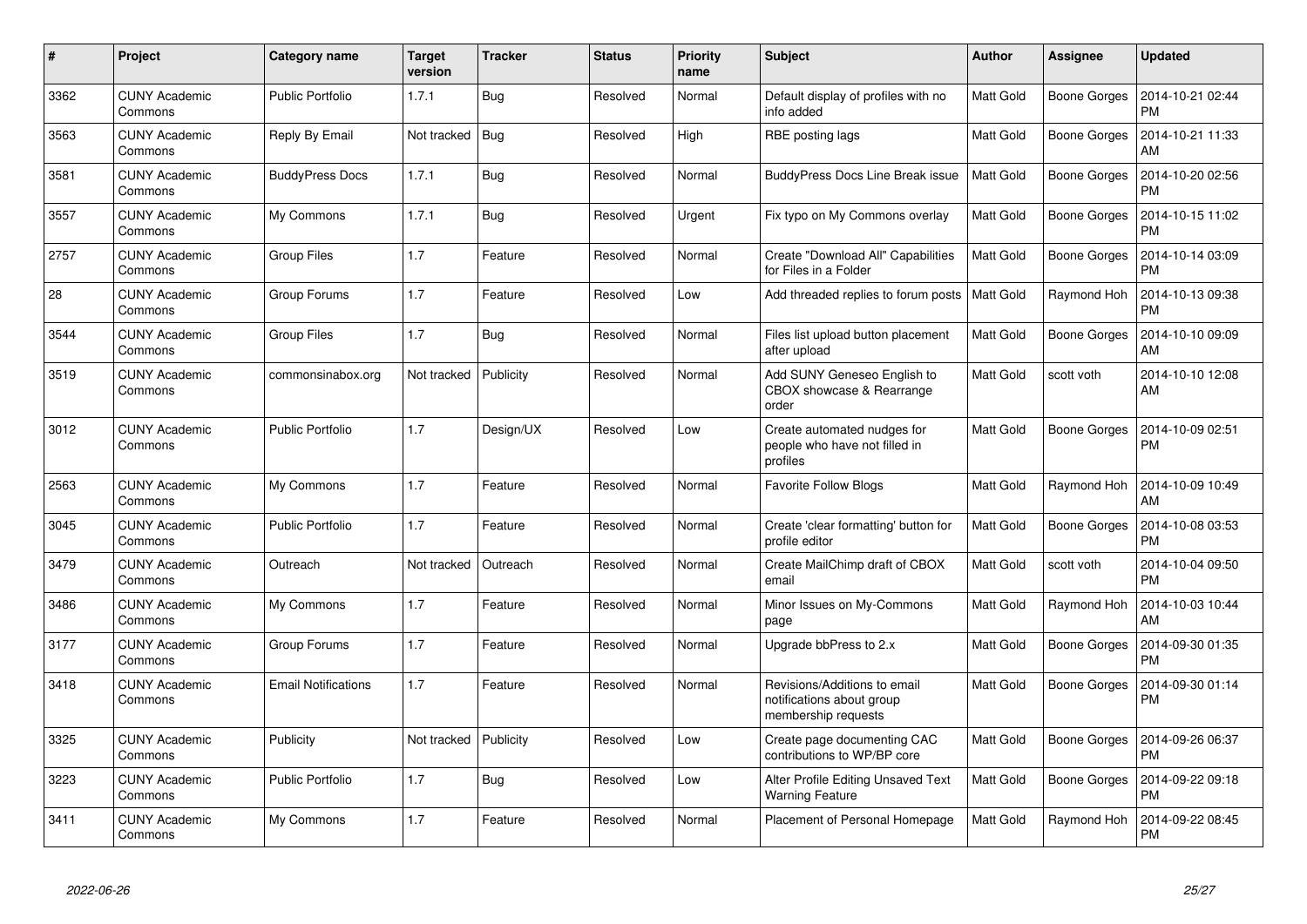| $\#$ | Project                         | Category name              | <b>Target</b><br>version | <b>Tracker</b> | <b>Status</b> | <b>Priority</b><br>name | <b>Subject</b>                                                               | <b>Author</b>    | <b>Assignee</b>     | <b>Updated</b>                |
|------|---------------------------------|----------------------------|--------------------------|----------------|---------------|-------------------------|------------------------------------------------------------------------------|------------------|---------------------|-------------------------------|
| 3449 | <b>CUNY Academic</b><br>Commons | Groups (misc)              | 1.7                      | <b>Bug</b>     | Resolved      | Normal                  | Make Default Option for "Create<br>Forum" in Group Creation Process<br>"Yes" | Matt Gold        | Boone Gorges        | 2014-09-22 08:39<br><b>PM</b> |
| 3480 | <b>CUNY Academic</b><br>Commons | WordPress (misc)           | Not tracked              | Bug            | Resolved      | High                    | Games site shows up as<br>archived/suspended                                 | Matt Gold        | Boone Gorges        | 2014-09-21 09:34<br><b>PM</b> |
| 3439 | <b>CUNY Academic</b><br>Commons | Commons In A Box           | Not tracked              | Outreach       | Resolved      | Normal                  | Draft welcome email to CBOX<br>mailing list                                  | Matt Gold        | scott voth          | 2014-09-21 07:47<br><b>PM</b> |
| 3448 | <b>CUNY Academic</b><br>Commons | Groups (misc)              | 1.7                      | <b>Bug</b>     | Resolved      | Normal                  | Group changes email slug/link<br>issue                                       | Matt Gold        | Raymond Hoh         | 2014-09-15 08:29<br><b>PM</b> |
| 3451 | <b>CUNY Academic</b><br>Commons | WordPress (misc)           | 1.7                      | Bug            | Resolved      | Normal                  | Edit delete blog text                                                        | Matt Gold        | Raymond Hoh         | 2014-09-15 08:27<br><b>PM</b> |
| 3450 | <b>CUNY Academic</b><br>Commons | cuny.is                    | Not tracked              | Outreach       | Resolved      | Normal                  | two cuny is requests                                                         | Matt Gold        | Boone Gorges        | 2014-09-08 03:46<br><b>PM</b> |
| 3452 | <b>CUNY Academic</b><br>Commons | <b>WordPress Plugins</b>   |                          | Support        | Resolved      | Normal                  | Github/Markdown Plugins and<br>Questions                                     | Matt Gold        | <b>Boone Gorges</b> | 2014-09-08 10:27<br>AM        |
| 3420 | <b>CUNY Academic</b><br>Commons | <b>Email Notifications</b> | 1.6.14                   | <b>Bug</b>     | Resolved      | Normal                  | Membership approval link in email<br>notifications                           | Matt Gold        | <b>Boone Gorges</b> | 2014-09-01 09:31<br><b>PM</b> |
| 3428 | <b>CUNY Academic</b><br>Commons | Twitter page               | 1.6.14                   | Bug            | Resolved      | High                    | Fix typo on Twitter page                                                     | Matt Gold        | Dominic Giglio      | 2014-09-01 08:53<br><b>PM</b> |
| 3393 | <b>CUNY Academic</b><br>Commons | <b>WordPress Themes</b>    | Not tracked              | Bug            | Resolved      | Urgent                  | Widgets reset on JITP                                                        | Matt Gold        | Matt Gold           | 2014-09-01 08:51<br><b>PM</b> |
| 3429 | NYCDH Community Site            |                            |                          | <b>Bug</b>     | Resolved      | Normal                  | Forum Attachments not working                                                | <b>Matt Gold</b> | Raymond Hoh         | 2014-09-01 04:04<br><b>PM</b> |
| 3267 | <b>CUNY Academic</b><br>Commons | Server                     | Not tracked              | Support        | Resolved      | Normal                  | Alert Domain-Mapped Blog Owners<br>about upcoming downtime                   | <b>Matt Gold</b> | scott voth          | 2014-08-24 02:09<br><b>PM</b> |
| 3095 | <b>CUNY Academic</b><br>Commons | commonsinabox.org          | Not tracked              | Publicity      | Resolved      | Normal                  | Add Hostos site to CBOX showcase                                             | <b>Matt Gold</b> | scott voth          | 2014-08-20 07:06<br><b>PM</b> |
| 3352 | <b>CUNY Academic</b><br>Commons | commonsinabox.org          | Not tracked              | Publicity      | Resolved      | Normal                  | Replace MLA Commons<br>screenshot on showcase                                | Matt Gold        | scott voth          | 2014-08-20 07:05<br><b>PM</b> |
| 3368 | <b>CUNY Academic</b><br>Commons | Publicity                  | Not tracked              | Publicity      | Resolved      | Normal                  | Create homepage slide for ITP<br>projects site                               | Matt Gold        | scott voth          | 2014-08-20 07:05<br><b>PM</b> |
| 3349 | <b>CUNY Academic</b><br>Commons | Homepage Slides            | Not tracked              | Publicity      | Resolved      | Normal                  | create homepage slide for new<br>JITP issue                                  | Matt Gold        | scott voth          | 2014-08-20 07:05<br><b>PM</b> |
| 3253 | <b>CUNY Academic</b><br>Commons | Home Page                  | Not tracked              | Publicity      | Resolved      | Normal                  | Homepage slide for CUE<br>conference materials                               | Matt Gold        | scott voth          | 2014-08-20 07:04<br><b>PM</b> |
| 3334 | <b>CUNY Academic</b><br>Commons | Publicity                  | Not tracked              | Publicity      | Resolved      | Normal                  | Update Commons Buzz and News<br>blog                                         | <b>Matt Gold</b> | scott voth          | 2014-08-20 07:04<br><b>PM</b> |
| 3359 | <b>CUNY Academic</b><br>Commons | Publicity                  | Not tracked              | Publicity      | Resolved      | Normal                  | Three news blog posts                                                        | Matt Gold        | scott voth          | 2014-08-20 07:03<br><b>PM</b> |